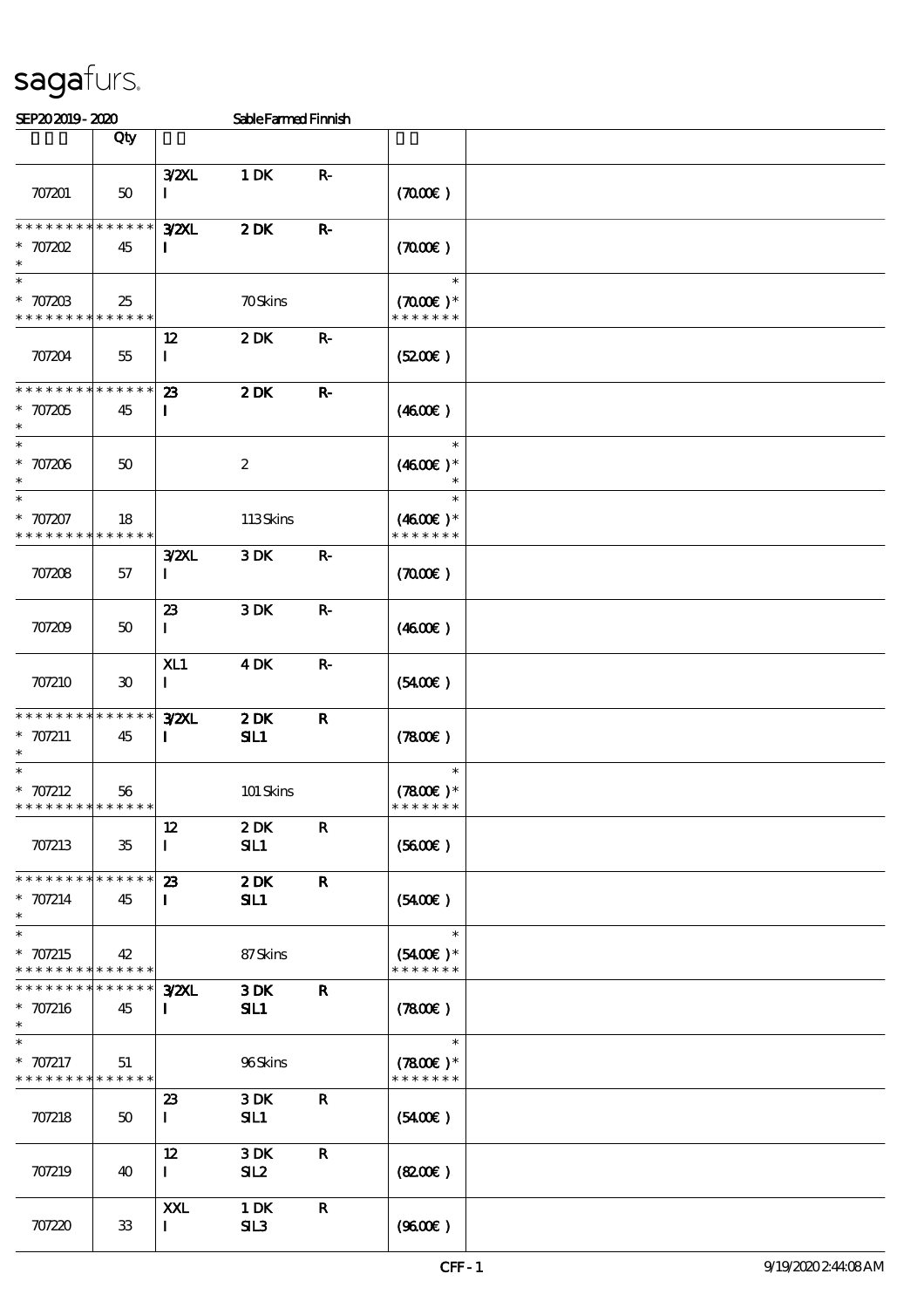| SEP202019-2020 |     |      | Sable Farmed Finnish |             |                      |  |
|----------------|-----|------|----------------------|-------------|----------------------|--|
|                | Qty |      |                      |             |                      |  |
| 707221         | 22  | 12   | 1 DK<br>SL3          | $\mathbf R$ | (Q200E)              |  |
| 707222         | 24  | XXL  | 2DK<br>SL3           | $\mathbf R$ | (9600)               |  |
| 707223         | 33  | 32XL | 3DK<br>SL3           | $\mathbf R$ | (9600)               |  |
| 707224         | 21  | 12   | 3DK<br>SL3           | $\mathbf R$ | $(10800\varepsilon)$ |  |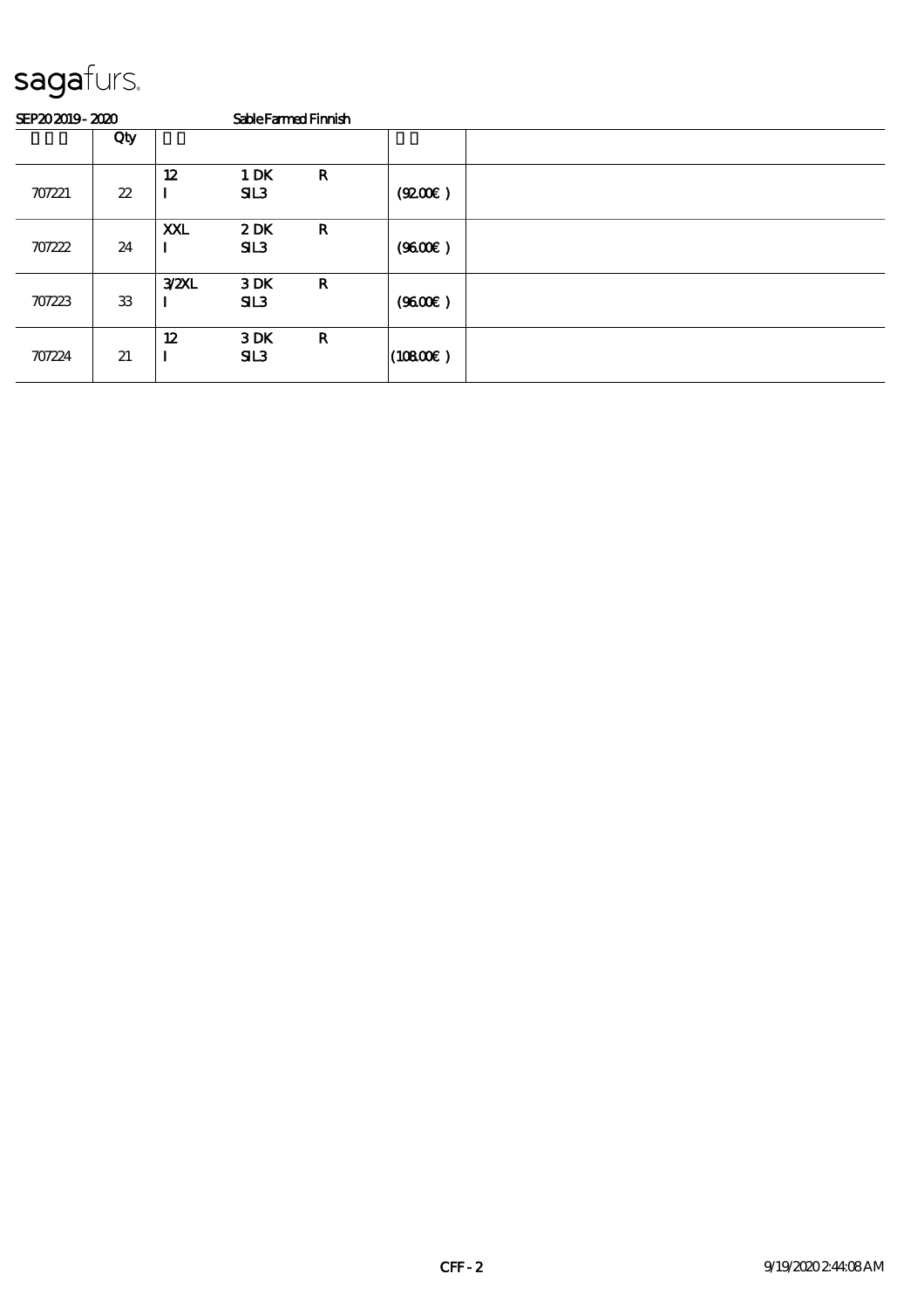| SEP202019-2020                                                      |                   |                           | <b>Sable Farmed</b> |    |                                         |  |
|---------------------------------------------------------------------|-------------------|---------------------------|---------------------|----|-----------------------------------------|--|
|                                                                     | Qty               |                           |                     |    |                                         |  |
| * * * * * * * * * * * * * * *<br>$* 700001$<br>$\ast$               | 50                | XXL<br>$\mathbf{I}$       | 1 <sub>H</sub>      | C1 | $\omega$                                |  |
| $\ast$<br>$*$ 7000 $\Omega$<br>$\ast$                               | 50                |                           | $\boldsymbol{2}$    |    | $\ast$<br>$\omega$ occase $*$<br>$\ast$ |  |
| $\overline{\phantom{0}}$<br>$^\ast$ 70003<br>$\ast$                 | 50                |                           | 3                   |    | $\ast$<br>$00000*$<br>$\ast$            |  |
| $\overline{\ast}$<br>$^\ast$ 70004<br>$\ast$                        | 50                |                           | $\bf{4}$            |    | $\ast$<br>00000<br>$\ast$               |  |
| $\overline{\ast}$<br>$^\ast$ 70005<br>$\ast$                        | 50                |                           | $\mathbf 5$         |    | $\ast$<br>$0000$ $*$<br>$\ast$          |  |
| $*$<br>$^\ast$ 70006<br>* * * * * * * * * * * * * * *               | 35                |                           | 285Skins            |    | $\ast$<br>$5900E$ *<br>* * * * * * *    |  |
| * * * * * * * * * * * * * * *<br>$* 70007$<br>$\ast$                | 50                | XXL<br>$\bf{I}$           | 1 <sub>H</sub>      | C2 | (5800)                                  |  |
| $\ast$<br>$^\ast$ 70008<br>* * * * * * * * <mark>* * * * * *</mark> | $30^{\circ}$      |                           | 80Skins             |    | $\ast$<br>$(5800)$ *<br>* * * * * * *   |  |
| * * * * * * * * * * * * * * *<br>$* 70009$<br>$\ast$                | 50                | <b>XL</b><br>$\mathbf{I}$ | 1 DK                | C2 | (480)                                   |  |
| $\ast$<br>* 700010<br>* * * * * * * * * * * * * *                   | 45                |                           | 95Skins             |    | $\ast$<br>$(4800)$ *<br>* * * * * * *   |  |
| * * * * * * * * * * * * * * *<br>* 709011<br>$*$                    | 50                | ${\bf x}$<br>$\mathbf{I}$ | 1 <sub>H</sub>      | C1 | 4600E                                   |  |
| $\ast$<br>$* 700012$<br>$*$                                         | 50                |                           | $\boldsymbol{2}$    |    | $\ast$<br>4600 £*<br>$\ast$             |  |
| $\ast$<br>$* 700013$<br>* * * * * * * * * * * * * * *               | 45                |                           | 145Skins            |    | $\ast$<br>4600€ *<br>* * * * * * *      |  |
| 709014                                                              | 40                | 12<br>$\bf{I}$            | 1 DK                | C1 | (37.00)                                 |  |
| * * * * * * * * * * * * * * *<br>* 709015<br>$\ast$                 | 50                | XXL<br>$\mathbf{A}$       | 1 DK                | C2 | $(5400\varepsilon)$                     |  |
| $\ast$<br>$* 700016$<br>$\ast$                                      | 50                |                           | $\boldsymbol{2}$    |    | $\ast$<br>$(5400)$ *                    |  |
| $\ast$<br>$* 700017$<br>* * * * * * * * * * * * * *                 | 35                |                           | 135Skins            |    | $\ast$<br>$(5400)$ *<br>* * * * * * *   |  |
| * * * * * * * *<br>* 700018<br>$\ast$                               | * * * * * *<br>50 | XXL<br>A                  | 1 <sub>H</sub>      | C1 | $(5400\varepsilon)$                     |  |
| $\ast$<br>* 700019<br>$\ast$                                        | 50                |                           | $\boldsymbol{2}$    |    | $\ast$<br>$(5400E)*$<br>$\ast$          |  |
| $\ast$<br>$*$ 70000<br>$\ast$                                       | 50                |                           | 3                   |    | $\ast$<br>$(5400)$ *                    |  |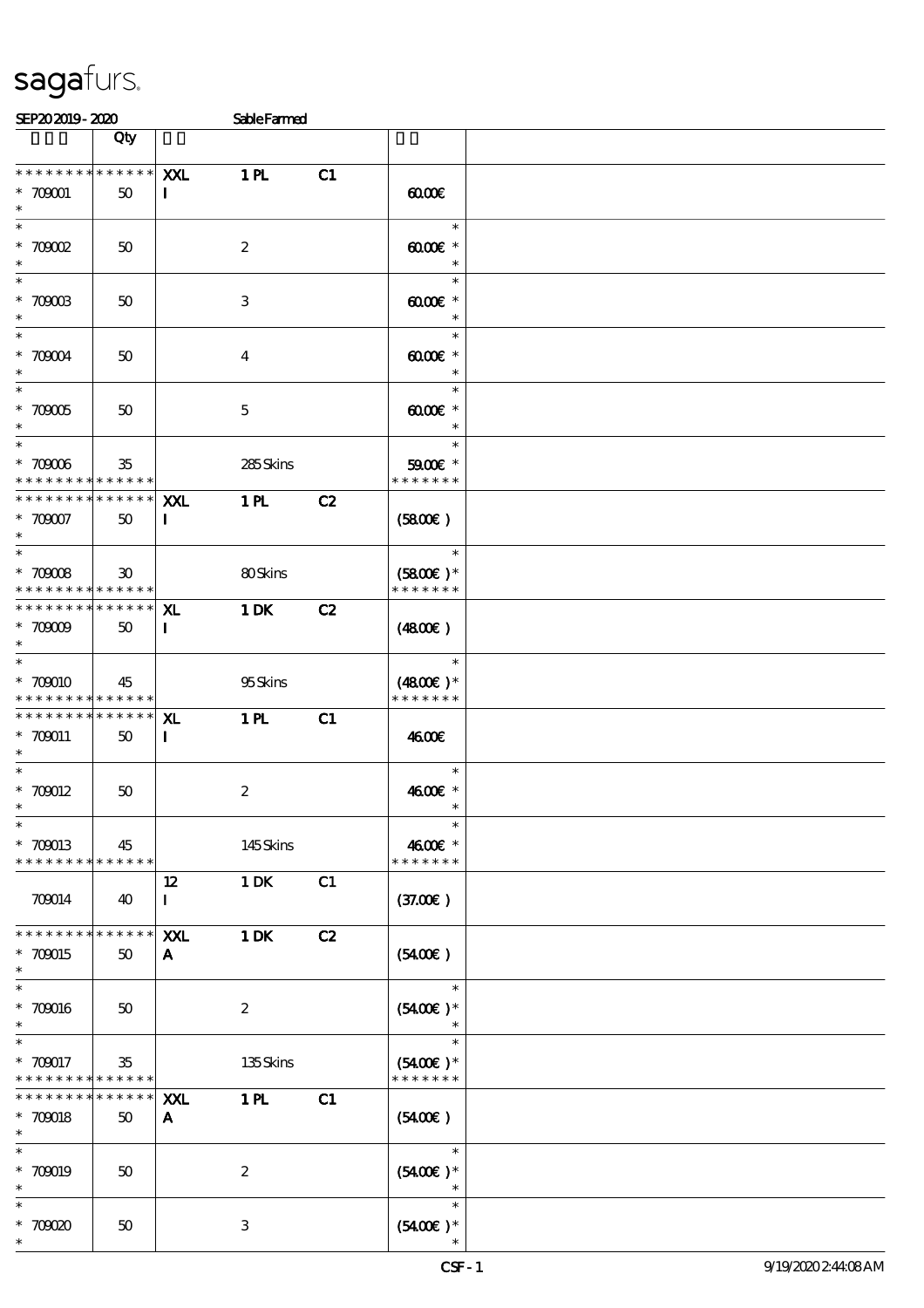| SEP202019-2020                                       |                                            |                     | <b>SableFarmed</b> |    |                                       |  |
|------------------------------------------------------|--------------------------------------------|---------------------|--------------------|----|---------------------------------------|--|
|                                                      | Qty                                        |                     |                    |    |                                       |  |
| $\ast$<br>$*$ 700021<br>* * * * * * * *              | 15<br>******                               | XXL<br>A            | 1 <sub>H</sub>     | C1 | $\ast$<br>$(5400)$ *<br>* * * * * * * |  |
| 709022                                               | 35                                         | XXL<br>$\mathbf{A}$ | 1 <sub>H</sub>     | C2 | (5000)                                |  |
| * * * * * * * *<br>$*70023$<br>$\ast$                | * * * * * *<br>50                          | ${\bf x}$<br>A      | 1 DK               | C1 | (440E)                                |  |
| $\ast$<br>$* 700024$<br>* * * * * * * *              | 55<br>* * * * * *                          |                     | 105Skins           |    | $\ast$<br>$(4400)$ *<br>* * * * * * * |  |
| * * * * * * * *<br>$*70025$<br>$\ast$                | ******<br>50                               | ${\bf x}$<br>A      | 1 <sub>H</sub>     | C1 | 44.00€                                |  |
| $\ast$<br>$* 70008$<br>$\ast$                        | 50                                         |                     | $\boldsymbol{2}$   |    | $\ast$<br>4300€ *<br>$\ast$           |  |
| $\ast$<br>$* 700027$<br>* * * * * * * *              | $\boldsymbol{\mathfrak{D}}$<br>* * * * * * |                     | 120Skins           |    | $\ast$<br>4300€ *<br>* * * * * * *    |  |
| 709028                                               | 55                                         | $12 \,$<br>A        | $1$ DK             | C1 | (330)                                 |  |
| * * * * * * * *<br>$*70009$<br>$\ast$                | * * * * * *<br>50                          | XXL<br>B            | 1 DK               | C1 | (440E)                                |  |
| $\ast$<br>$^\ast$ 70000                              | 50                                         |                     | $\boldsymbol{2}$   |    | $\ast$<br>$(440E)^*$                  |  |
| $\ast$<br>$* 700031$                                 | $50^{\circ}$                               |                     | 3                  |    | $\ast$<br>$(440E)^*$<br>$\ast$        |  |
| $\ast$<br>* 700022<br>* * * * * * * * * * * * * *    | $\boldsymbol{\mathfrak{D}}$                |                     | 170Skins           |    | $\ast$<br>$(4400)$ *<br>* * * * * * * |  |
| * * * * * * * * * * * * * * *<br>$* 70003$<br>$\ast$ | 50                                         | XXL<br>B            | 1 <sub>H</sub>     | C1 | (440E)                                |  |
| $\ast$<br>$* 700034$<br>$\ast$                       | $50^{\circ}$                               |                     | $\boldsymbol{2}$   |    | $\ast$<br>$(440E)^*$<br>$\ast$        |  |
| $\ast$<br>$* 70005$<br>* * * * * * * * * * * * * *   | $\boldsymbol{\mathfrak{D}}$                |                     | 130Skins           |    | $\ast$<br>$(4400)$ *<br>* * * * * * * |  |
| * * * * * * * *<br>$* 70006$<br>$\ast$               | ******<br>$50^{\circ}$                     | ${\bf x}$<br>B.     | 1 <sub>H</sub>     | C1 | (3500)                                |  |
| $* 700037$<br>* * * * * * * * * * * * * *            | 35                                         |                     | 85Skins            |    | $\ast$<br>$(3500)$ *<br>* * * * * * * |  |
| 709038                                               | $50^{\circ}$                               | 12<br>B             | 1 DK               | C1 | (2800)                                |  |
| * * * * * * * *<br>$* 70009$<br>$\ast$               | ******<br>50                               | XXL<br>$\mathbf{I}$ | 2DK                | C2 | (6200)                                |  |
| $\ast$<br>$*70000$<br>* * * * * * * * * * * * * *    | $50^{\circ}$                               |                     | 100Skins           |    | $\ast$<br>$(6200)$ *<br>* * * * * * * |  |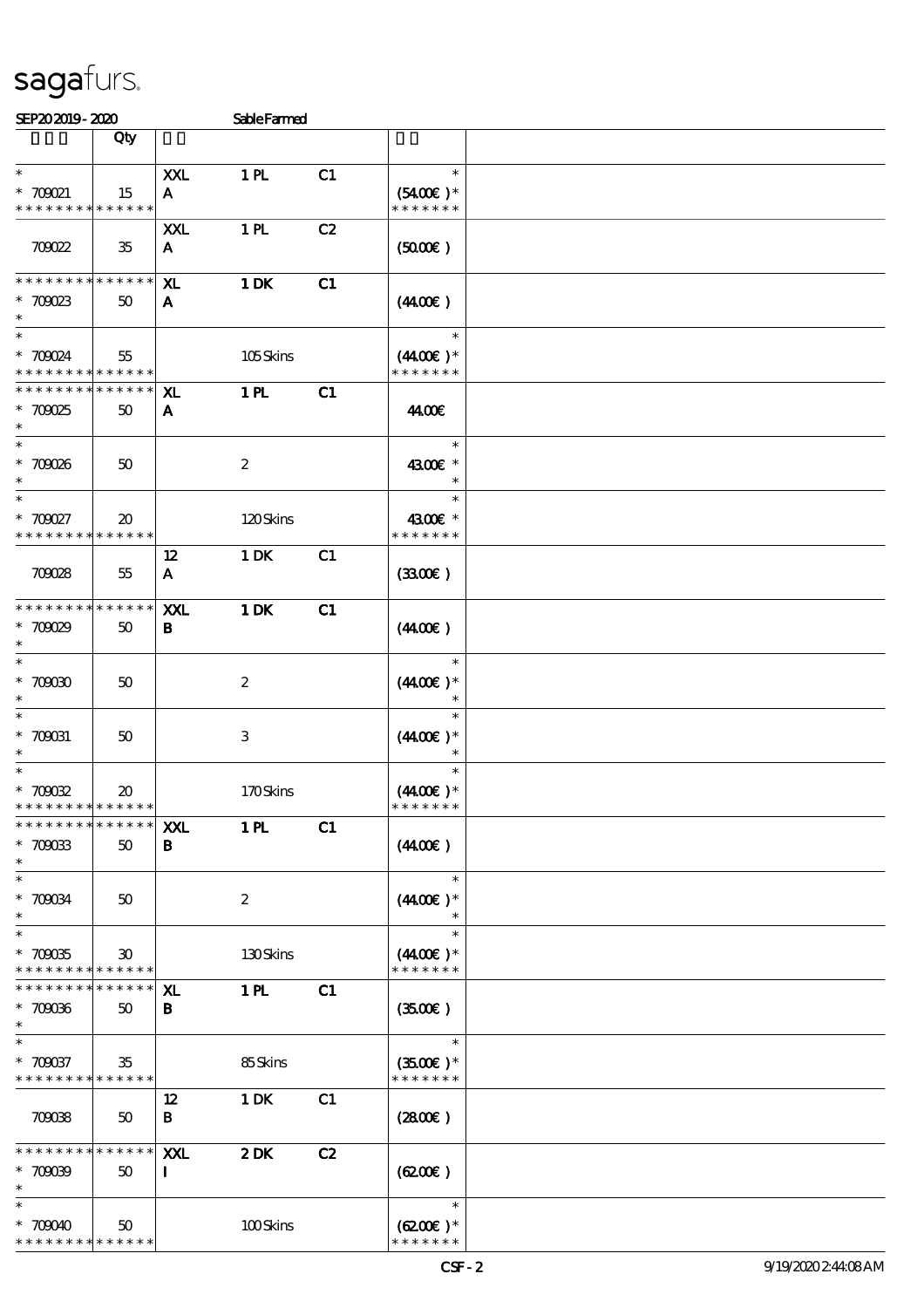| SEP202019-2020                                   |                                            |                        | <b>SableFarmed</b>        |    |                                          |  |
|--------------------------------------------------|--------------------------------------------|------------------------|---------------------------|----|------------------------------------------|--|
|                                                  | Qty                                        |                        |                           |    |                                          |  |
| * * * * * * * *<br>$* 700041$<br>$\ast$          | * * * * * *<br>50                          | XXL<br>$\mathbf I$     | 2PL                       | C1 | (6200)                                   |  |
| $\overline{\ast}$<br>* $700042$<br>$\ast$        | 50                                         |                        | $\boldsymbol{z}$          |    | $\ast$<br>$(6200)$ *<br>$\ast$           |  |
| $* 700043$<br>$\ast$                             | 50                                         |                        | $\ensuremath{\mathsf{3}}$ |    | $\ast$<br>$(6200)$ *                     |  |
| $*$ 700044<br>$\ast$<br>$\overline{\phantom{0}}$ | 50                                         |                        | $\overline{\mathbf{4}}$   |    | $\ast$<br>$(6200)$ *                     |  |
| $* 700045$<br>$\ast$<br>$\overline{\phantom{0}}$ | 50                                         |                        | $\mathbf 5$               |    | $\ast$<br>$(6200)$ *<br>$\ast$<br>$\ast$ |  |
| * $700046$<br>$\ast$<br>$\overline{\ast}$        | 50                                         |                        | 6                         |    | $(6200)$ *<br>$\ast$                     |  |
| $* 700047$<br>$\ast$<br>$\overline{\phantom{0}}$ | 50                                         |                        | $\tau$                    |    | $\ast$<br>$(6200)$ *<br>$\ast$<br>$\ast$ |  |
| * $700048$<br>$\ast$<br>$*$                      | 50                                         |                        | 8                         |    | $(6200)$ *<br>$\ast$<br>$\ast$           |  |
| * 709049<br>* * * * * * * *<br>* * * * * * * *   | 40<br>* * * * * *<br>* * * * * *           |                        | 440Skins                  |    | $(6200)$ *<br>* * * * * * *              |  |
| $*70000$<br>$\ast$<br>$\overline{\ast}$          | 50                                         | XXL<br>$\bf{I}$        | 2PL                       | C2 | (6000)<br>$\ast$                         |  |
| $* 700051$<br>* * * * * * * * * * * * * *        | 15                                         |                        | 65Skins                   |    | $(6000\varepsilon)*$<br>* * * * * * *    |  |
| 700052                                           | $\boldsymbol{\mathfrak{D}}$                | <b>XXL</b><br>$\bf{I}$ | 2PL                       | C2 | (5800)                                   |  |
| * * * * * * * * * * * * * *<br>$* 700053$<br>$*$ | 50                                         | 12<br>$\mathbf{I}$     | $2$ DK                    | C1 | (37.00)                                  |  |
| $*$<br>$* 700054$<br>$\ast$                      | 50                                         |                        | $\boldsymbol{2}$          |    | $\ast$<br>$(37.00)$ *<br>$\ast$          |  |
| $*700055$<br>* * * * * * * *                     | $\boldsymbol{\mathfrak{D}}$<br>* * * * * * |                        | 130Skins                  |    | $\ast$<br>$(37.00)$ *<br>* * * * * * *   |  |
| * * * * * * *<br>$*700056$<br>$\ast$             | * * * * * *<br>50                          | XXL<br>A               | 2DK                       | C2 | (3300)                                   |  |
| $\ast$<br>$* 700057$<br>$*$                      | 50                                         |                        | $\boldsymbol{2}$          |    | $\ast$<br>$(5300)$ *<br>$\ast$           |  |
| $\overline{\ast}$<br>$* 700058$<br>$*$           | 50                                         |                        | 3                         |    | $\ast$<br>$(3300)$ *<br>$\ast$           |  |
| $\ast$<br>$* 700009$<br>* * * * * * * *          | 45<br>$* * * * * * *$                      |                        | 195Skins                  |    | $\ast$<br>$(5300)$ *<br>* * * * * * *    |  |
| * * * * * * * *<br>$* 70000$<br>$\ast$           | * * * * * *<br>50                          | XXL<br>A               | 2PL                       | C1 | (5300)                                   |  |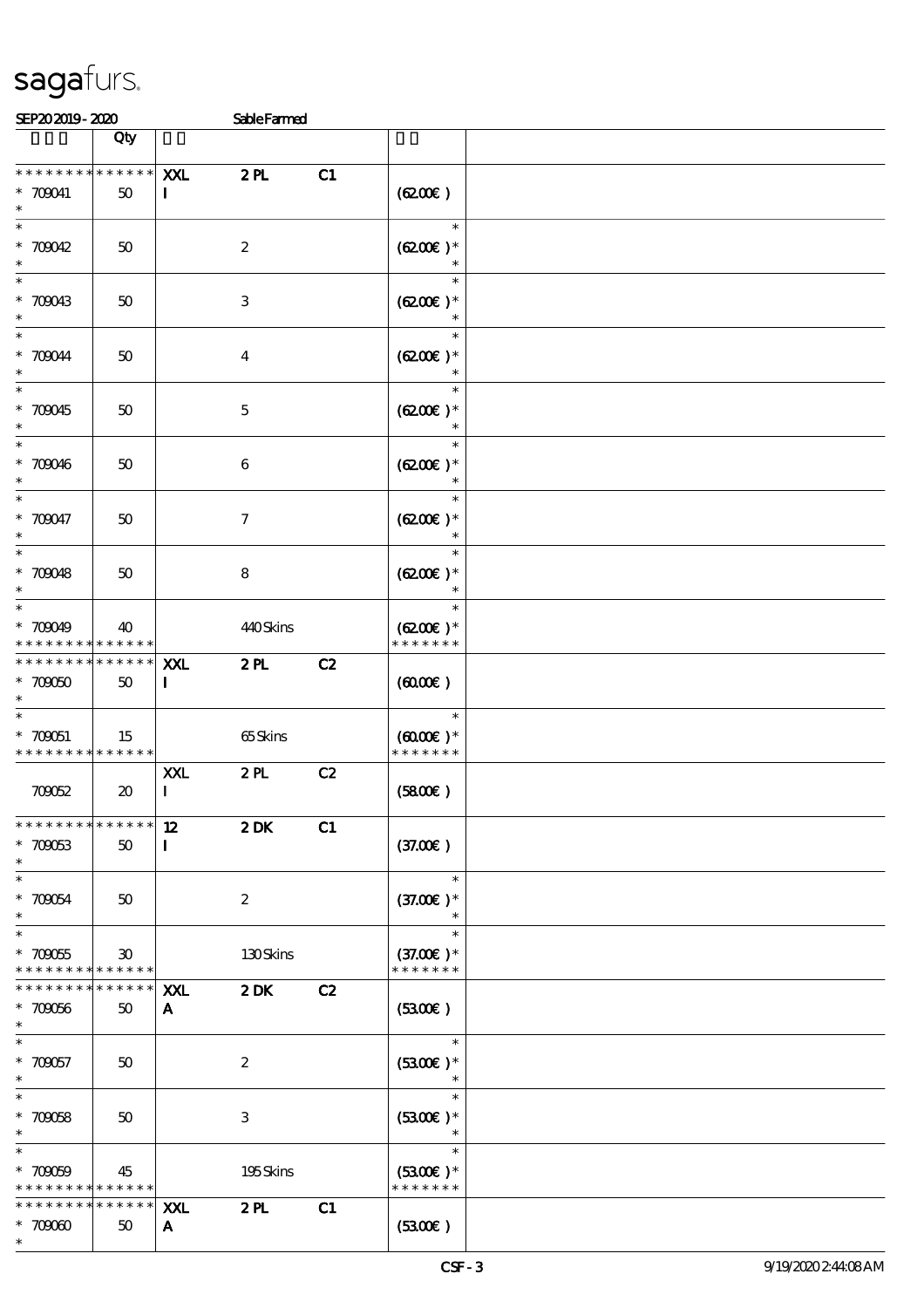| SEPACAJI9- ARO                                                   |                               |                                | SableFarmed             |    |                                        |  |
|------------------------------------------------------------------|-------------------------------|--------------------------------|-------------------------|----|----------------------------------------|--|
|                                                                  | Qty                           |                                |                         |    |                                        |  |
| $\ast$<br>$* 700061$<br>$\ast$                                   | 50                            | XXL<br>$\mathbf{A}$            | 2PL                     | C1 | $\ast$<br>$(5300)$ *                   |  |
| $\ast$<br>$* 70002$<br>* * * * * * * * * * * * * *               | 40                            |                                | 140Skins                |    | $(5300)$ *<br>* * * * * * *            |  |
| * * * * * * * * * * * * * * *<br>$* 70003$<br>$\ast$             | 50                            | XXI.<br>A                      | 2PL                     | C2 | (51.00)                                |  |
| $\ast$<br>$* 700034$<br>* * * * * * * * * * * * * * *            | 25                            |                                | 75Skins                 |    | $\ast$<br>$(51.00)$ *<br>* * * * * * * |  |
| * * * * * * * * * * * * * * *<br>$* 70005$<br>$\ast$             | 50                            | X <sub>L</sub><br>$\mathbf{A}$ | $2$ DK                  | C1 | (440E)                                 |  |
| $\ast$<br>* 70006<br>$\ast$                                      | 50                            |                                | $\boldsymbol{2}$        |    | $\ast$<br>$(440E)^*$                   |  |
| $\ast$<br>* 700067<br>$\ast$                                     | 50                            |                                | 3                       |    | $\ast$<br>$(440E)^*$                   |  |
| $\ast$<br>$* 70008$<br>$\ast$                                    | 50                            |                                | $\overline{\mathbf{4}}$ |    | $(440E)^*$                             |  |
| $\ast$<br>$* 70009$<br>$\ast$                                    | $50^{\circ}$                  |                                | $\mathbf{5}$            |    | $(4400\varepsilon)*$                   |  |
| $\ast$<br>$*70000$<br>* * * * * * * * <mark>* * * * * * *</mark> | 40                            |                                | 290Skins                |    | $\ast$<br>$(440E)^*$<br>* * * * * * *  |  |
| 709071                                                           | $50\,$                        | ${\bf x}$<br>$\mathbf{A}$      | 2DK                     | C2 | (440E)                                 |  |
| * * * * * * * *<br>* $700072$<br>$\ast$                          | * * * * * *<br>50             | XL<br>${\bf A}$                | 2PL                     | C1 | (440E)                                 |  |
| $\ast$<br>$*70073$<br>$\ast$                                     | 50                            |                                | $\boldsymbol{2}$        |    | $\ast$<br>$(4400\varepsilon)*$         |  |
| $*700074$<br>* * * * * * * * * * * * * *                         | $\boldsymbol{\mathfrak{D}}$   |                                | 120Skins                |    | $(4400\varepsilon)*$<br>* * * * * * *  |  |
| * * * * * * * *<br>$*700075$<br>$\ast$                           | * * * * * *  <br>50           | $12 \,$<br>A                   | 2DK                     | C1 | (3300)                                 |  |
| $\ast$<br>$* 700076$<br>$\ast$                                   | 50                            |                                | $\boldsymbol{2}$        |    | $\ast$<br>$(3300)$ *<br>$\ast$         |  |
| $\ast$<br>$* 700077$<br>* * * * * * * * * * * * * *              | 25                            |                                | 125Skins                |    | $\ast$<br>$(3300)$ *<br>* * * * * * *  |  |
| * * * * * * * *<br>$* 700078$<br>$\ast$                          | * * * * * *  <br>$50^{\circ}$ | XXL<br>В                       | $2$ DK                  | C1 | (440E)                                 |  |
| $\ast$<br>$*70079$<br>$\ast$                                     | $50^{\circ}$                  |                                | $\boldsymbol{2}$        |    | $\ast$<br>$(440E)^*$                   |  |
| $\ast$<br>$*70000$<br>* * * * * * * * <mark>* * * * * *</mark>   | 25                            |                                | 125Skins                |    | $(440E)^*$<br>* * * * * * *            |  |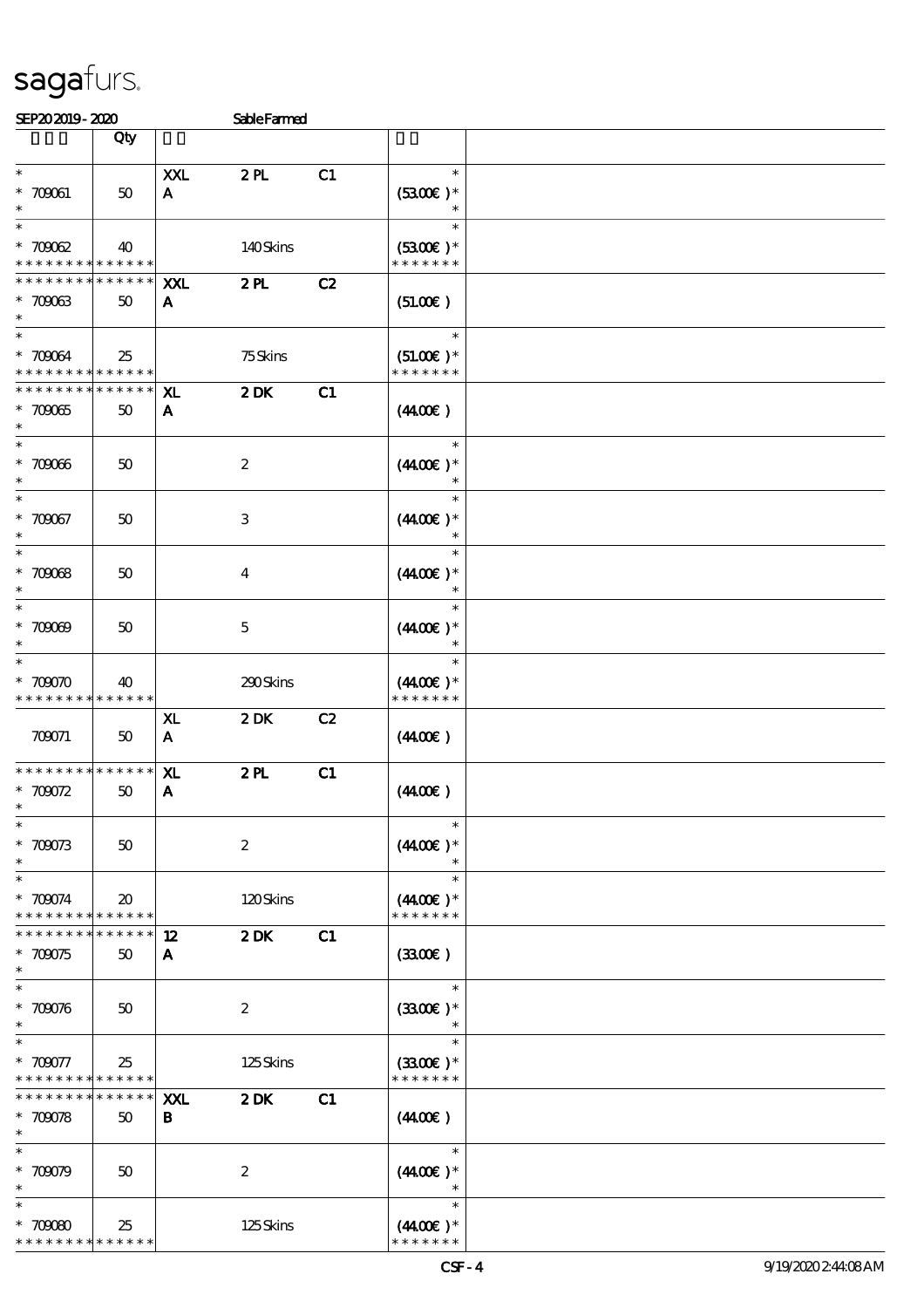| <b>SEPADADIS- ADO</b>                                                  |                             |                        | Sable Farmed     |    |                                       |  |
|------------------------------------------------------------------------|-----------------------------|------------------------|------------------|----|---------------------------------------|--|
|                                                                        | Qty                         |                        |                  |    |                                       |  |
| 700081                                                                 | $\boldsymbol{\omega}$       | <b>XXL</b><br>B        | 2PL              | C1 | (440E)                                |  |
| * * * * * * * *<br>$* 70002$<br>$\ast$                                 | * * * * * *<br>50           | ${\bf x}$<br>B         | $2$ DK           | C1 | (3500)                                |  |
| $\ast$<br>$^\ast$ 700083<br>* * * * * * * * <mark>* * * * * * *</mark> | 45                          |                        | 95Skins          |    | $\ast$<br>$(3500)$ *<br>* * * * * * * |  |
| * * * * * * * *<br>$* 700084$<br>$\ast$                                | $******$<br>50              | XXL<br>$\mathbf I$     | $3\,\mathrm{DK}$ | C1 | (6200)                                |  |
| $\ast$<br>$^\ast$ 700085<br>$\ast$                                     | $50\,$                      |                        | $\boldsymbol{2}$ |    | $\ast$<br>$(6200)$ *<br>$\ast$        |  |
| $\ast$<br>$* 70006$<br>$\ast$                                          | 50                          |                        | $\,3$            |    | $\ast$<br>$(6200)$ *                  |  |
| $\ast$<br>$* 700087$<br>$\ast$                                         | 50                          |                        | $\boldsymbol{4}$ |    | $\ast$<br>$(6200)$ *                  |  |
| $\ast$<br>* 700088<br>$\ast$                                           | $50\,$                      |                        | $\mathbf 5$      |    | $\ast$<br>$(6200)$ *<br>$\ast$        |  |
| $\ast$<br>$* 70009$<br>$\ast$                                          | $50\,$                      |                        | $\bf 6$          |    | $\ast$<br>$(6200)$ *<br>$\ast$        |  |
| $\ast$<br>$^\ast$ 70000<br>$\ast$                                      | $50\,$                      |                        | $\mathcal I$     |    | $\ast$<br>$(6200)$ *<br>$\ast$        |  |
| $\ast$<br>$* 700001$<br>$\ast$                                         | $50\,$                      |                        | $\bf 8$          |    | $\ast$<br>$(6200)$ *<br>$\ast$        |  |
| $\ast$<br>$\hspace{0.1cm}^*$ 70002<br>* * * * * * * * * * * * * *      | $35\,$                      |                        | 435Skins         |    | $\ast$<br>$(6200)$ *<br>* * * * * * * |  |
| ***************   XXL<br>$* 7000B$<br>$\ast$                           | $50\,$                      | $\mathbf I$            | $3\,\mathrm{DK}$ | C2 | (6200)                                |  |
| $\ast$<br>$* 70004$<br>$\ast$                                          | $50\,$                      |                        | $\boldsymbol{2}$ |    | $\ast$<br>$(6200)$ *<br>$\ast$        |  |
| $\ast$<br>$* 70005$<br>* * * * * * * *                                 | 25<br>* * * * * *           |                        | 125Skins         |    | $\ast$<br>$(6200)$ *<br>* * * * * * * |  |
| 709096                                                                 | $35\,$                      | <b>XXL</b><br>$\bf{I}$ | 3PL              | C2 | (6200)                                |  |
| 700097                                                                 | $\boldsymbol{\mathfrak{D}}$ | 12<br>$\mathbf{I}$     | 3DK              | C1 | (37.00)                               |  |
| * * * * * *<br>$* 70008$<br>$\ast$                                     | * * * * * *  <br>50         | XXL<br>A               | 3DK              | C1 | (5300)                                |  |
| $\ast$<br>$*70009$<br>$\ast$                                           | 50                          |                        | $\boldsymbol{2}$ |    | $\ast$<br>$(5300)$ *                  |  |
| $*$ 709100<br>$\ast$                                                   | 50                          |                        | 3                |    | $\ast$<br>$(5300)$ *<br>$\ast$        |  |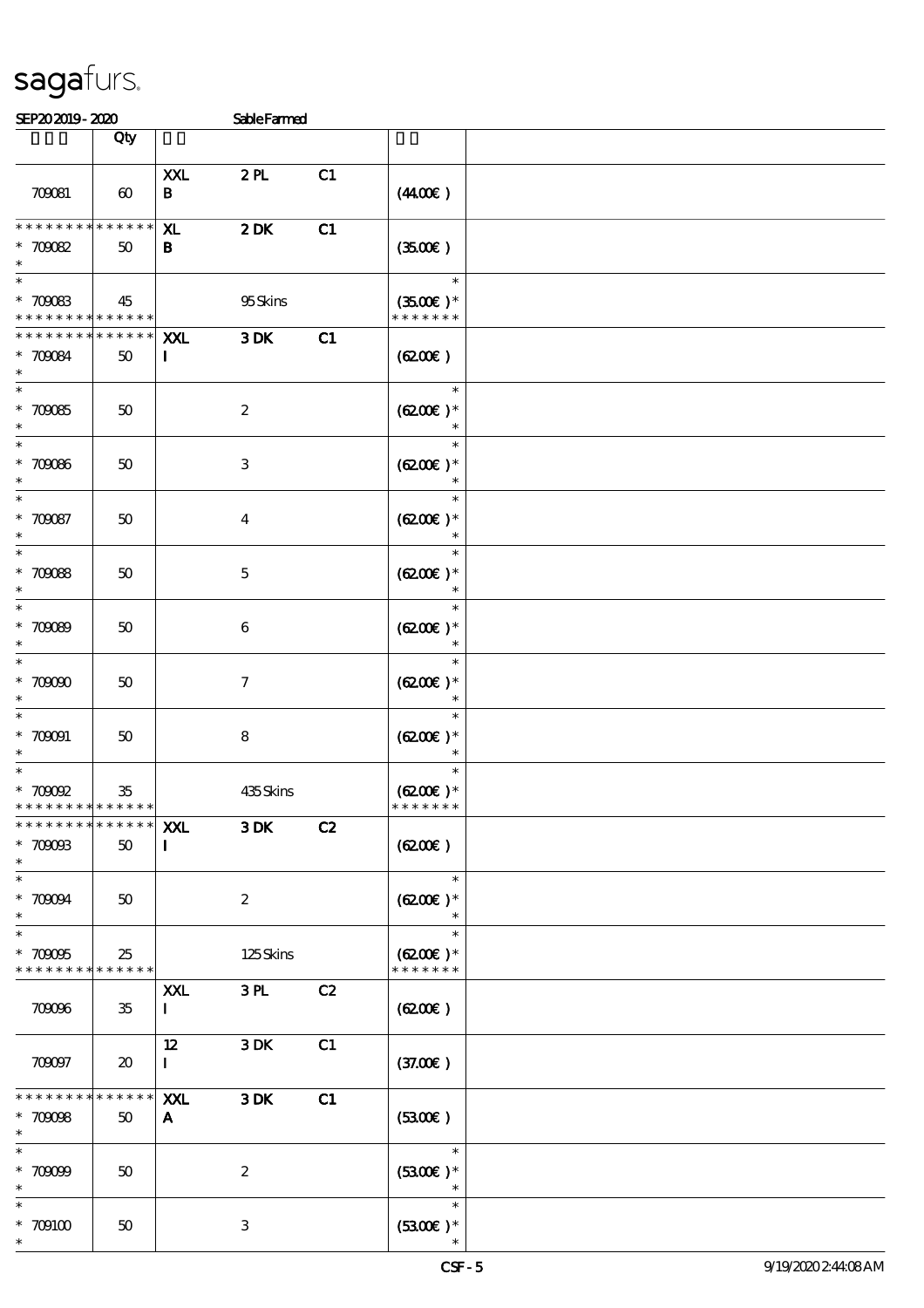# sagafurs.<br>Semang an

| SEPAJAJIY-ARU                                                            |                       |                            | SableFarmed         |    |                                          |  |
|--------------------------------------------------------------------------|-----------------------|----------------------------|---------------------|----|------------------------------------------|--|
|                                                                          | Qty                   |                            |                     |    |                                          |  |
| $\ast$<br>$* 709101$<br>$\ast$                                           | $50\,$                | <b>XXL</b><br>$\mathbf{A}$ | 3DK                 | C1 | $\ast$<br>$(3300)$ *                     |  |
| $\hspace{0.1cm}^*$ 709102<br>* * * * * * * *                             | 50<br>* * * * * *     |                            | 250Skins            |    | $\ast$<br>$(5300)$ *<br>* * * * * * *    |  |
| * * * * * * * *<br>$^\ast$ 709103<br>$\ast$                              | $* * * * * * *$<br>50 | XXL<br>A                   | $3\,\mathrm{DK}$    | C1 | (5000)                                   |  |
| $\ast$<br>$^\ast$ 709104<br>$\ast$                                       | $50\,$                |                            | $\boldsymbol{2}$    |    | $\ast$<br>$(5000)$ *<br>$\ast$           |  |
| $\ast$<br>$^\ast$ 709105<br>$\ast$                                       | 50                    |                            | $\,3$               |    | $\ast$<br>$(5000\text{E})*$<br>$\ast$    |  |
| $\ast$<br>$^\ast$ 709106<br>$\ast$                                       | $50\,$                |                            | $\bf{4}$            |    | $\ast$<br>$(5000)$ *                     |  |
| $\ast$<br>$* 709107$<br>$\ast$                                           | $50\,$                |                            | $\mathbf 5$         |    | $(5000)$ *                               |  |
| $\ast$<br>$* 709108$                                                     | 50                    |                            | $\bf 6$             |    | $\ast$<br>$(5000\varepsilon)*$<br>$\ast$ |  |
| $\ast$<br>$* 709109$<br>$\ast$                                           | $50\,$                |                            | $\boldsymbol{\tau}$ |    | $\ast$<br>$(5000)$ *<br>$\ast$           |  |
| $\ast$<br>$*709110$                                                      | $50\,$                |                            | $\bf 8$             |    | $\ast$<br>$(5000\varepsilon)*$           |  |
| $\ast$<br>$* 709111$<br>* * * * *                                        | 40<br>* * * * * *     |                            | 440Skins            |    | $\ast$<br>$(5000)$ *<br>* * * * * * *    |  |
| * * * * * * *<br>$* 709112$<br>$\ast$                                    | * * * * * *  <br>50   | XXL<br>$\mathbf{A}$        | 3DK                 | C2 | (330)                                    |  |
| $\ast$<br>$* 709113$<br>$\ast$                                           | 50                    |                            | $\boldsymbol{2}$    |    | $\ast$<br>$(5300)$ *                     |  |
| $\ast$<br>$* 709114$<br>$\ast$                                           | 50                    |                            | $\,3$               |    | $\ast$<br>$(5300)$ *<br>$\ast$           |  |
| $\ast$<br>$* 709115$<br>* * * * * * * *                                  | 45<br>$* * * * * * *$ |                            | 195Skins            |    | $\ast$<br>$(5300)$ *<br>* * * * * * *    |  |
| * * * * * * *<br>$* 709116$<br>$\ast$                                    | * * * * * *<br>50     | XXL<br>A                   | 3L                  | C1 | (3300)                                   |  |
| $\ast$<br>* 709117<br>$\ast$                                             | 50                    |                            | $\boldsymbol{2}$    |    | $\ast$<br>$(5300)$ *<br>$\ast$           |  |
| $\ast$<br>$* 709118$<br>* * * * * * * *                                  | $50\,$<br>* * * * * * |                            | 150Skins            |    | $\ast$<br>$(5300)$ *<br>* * * * * * *    |  |
| * * * * * * * *<br>* 709119<br>$\ast$                                    | * * * * * *<br>$50\,$ | <b>XXL</b><br>A            | 3L                  | C2 | (5300)                                   |  |
| $\ast$<br>$^*$ 709120 $\,$<br>* * * * * * * * <mark>* * * * * * *</mark> | 35                    |                            | 85Skins             |    | $\ast$<br>$(5300)$ *<br>* * * * * * *    |  |
|                                                                          |                       |                            |                     |    |                                          |  |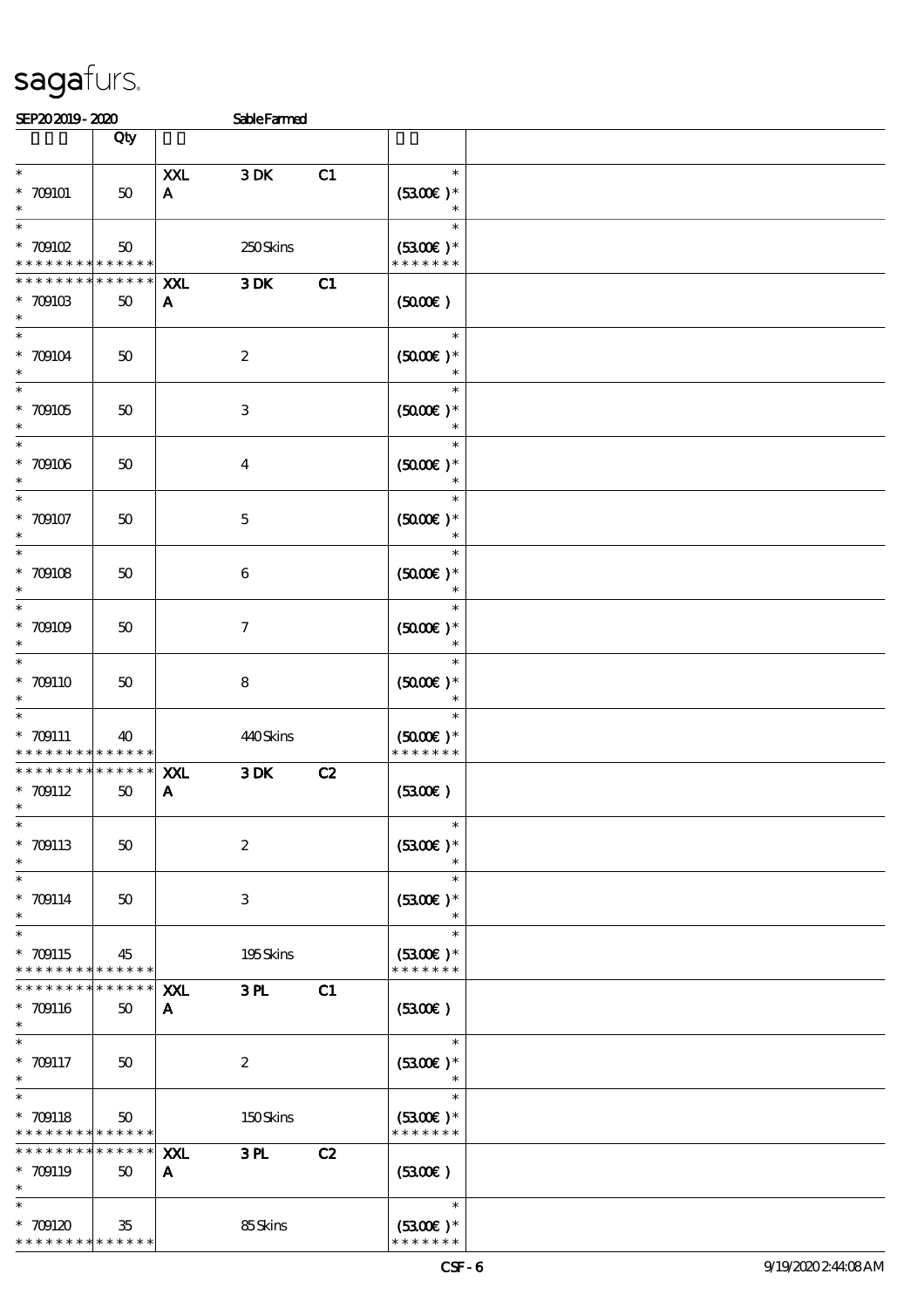| SEP202019-2020                                                                       |                                       |                     | <b>SableFarmed</b> |    |                                                 |  |
|--------------------------------------------------------------------------------------|---------------------------------------|---------------------|--------------------|----|-------------------------------------------------|--|
|                                                                                      | Qty                                   |                     |                    |    |                                                 |  |
| * * * * * * * *<br>$* 709121$<br>$\ast$                                              | $******$<br>50                        | XL<br>$\mathbf{A}$  | 3DK                | C1 | (440E)                                          |  |
| $\ast$<br>$* 709122$<br>$\ast$                                                       | 50                                    |                     | $\boldsymbol{2}$   |    | $\ast$<br>$(440E)^*$                            |  |
| $\ast$<br>$* 709123$<br>$\ast$                                                       | 50                                    |                     | 3                  |    | $\ast$<br>$(440E)^*$                            |  |
| $\ast$<br>$* 709124$<br>* * * * * * * *                                              | $\boldsymbol{\mathfrak{D}}$<br>****** |                     | 170Skins           |    | $\ast$<br>$(440E)^*$<br>* * * * * * *           |  |
| * * * * * * * *<br>$* 709125$<br>$\ast$                                              | * * * * * *<br>50                     | ${\bf x}$<br>A      | $3\,\mathrm{DK}$   | C2 | (440E)                                          |  |
| $\ast$<br>$* 709126$<br>* * * * * * * *                                              | 45<br>* * * * * *                     |                     | 95Skins            |    | $\ast$<br>$(440E)^*$<br>* * * * * * *           |  |
| * * * * * * * *<br>$* 709127$<br>$\ast$                                              | * * * * * *<br>50                     | XL.<br>A            | 3 <sub>H</sub>     | C1 | (440E)                                          |  |
| $\ast$<br>$* 709128$<br>* * * * * * * *                                              | 40<br>* * * * * *                     |                     | 90Skins            |    | $\ast$<br>$(440E)^*$<br>* * * * * * *           |  |
| 709129                                                                               | 40                                    | XL.<br>$\mathbf{A}$ | 3PL                | C2 | (440E)                                          |  |
| 709130                                                                               | $\boldsymbol{\omega}$                 | 12<br>A             | 3DK                | C1 | (3300)                                          |  |
| 709131                                                                               | 50                                    | 12<br>$\mathbf{A}$  | $3$ DK $\,$        | C2 | (3300)                                          |  |
| * * * * * * * *<br>$* 709132$<br>$*$                                                 | * * * * * *<br>50                     | XXL<br>В            | 3DK                | C1 | (440E)                                          |  |
| $\ast$<br>$* 709133$<br>* * * * * * * * <mark>* * * * * *</mark>                     | 50                                    |                     | 100Skins           |    | $\ast$<br>$(4400)$ *<br>* * * * * * *           |  |
| * * * * * * * *<br>* 709134<br>$\ast$                                                | $* * * * * * *$<br>$50^{\circ}$       | XXL<br>B            | 3DK                | C2 | (440E)                                          |  |
| $\overline{\ast}$<br>$* 709135$<br>* * * * * * * * * * * * * *                       | 25                                    |                     | $75S$ kins         |    | $\ast$<br>$(4400\varepsilon)*$<br>* * * * * * * |  |
| * * * * * * * *<br>$* 709136$<br>$\ast$                                              | ******<br>50                          | <b>XXL</b><br>В     | 3PL                | C1 | (440E)                                          |  |
| $\overline{\phantom{0}}$<br>$* 709137$<br>* * * * * * * * <mark>* * * * * * *</mark> | $\boldsymbol{\mathfrak{D}}$           |                     | 80Skins            |    | $\ast$<br>$(4400)$ *<br>* * * * * * *           |  |
| * * * * * * * *<br>$* 709138$<br>$\ast$                                              | ******<br>50                          | X <sub>L</sub><br>В | 3DK                | C2 | (3500)                                          |  |
| $\ast$<br>$* 709139$<br>* * * * * * * * * * * * * *                                  | 40                                    |                     | 90Skins            |    | $\ast$<br>$(3500)$ *<br>* * * * * * *           |  |
| 709140                                                                               | 50                                    | $12 \,$<br>В        | 3DK                | C1 | (2800)                                          |  |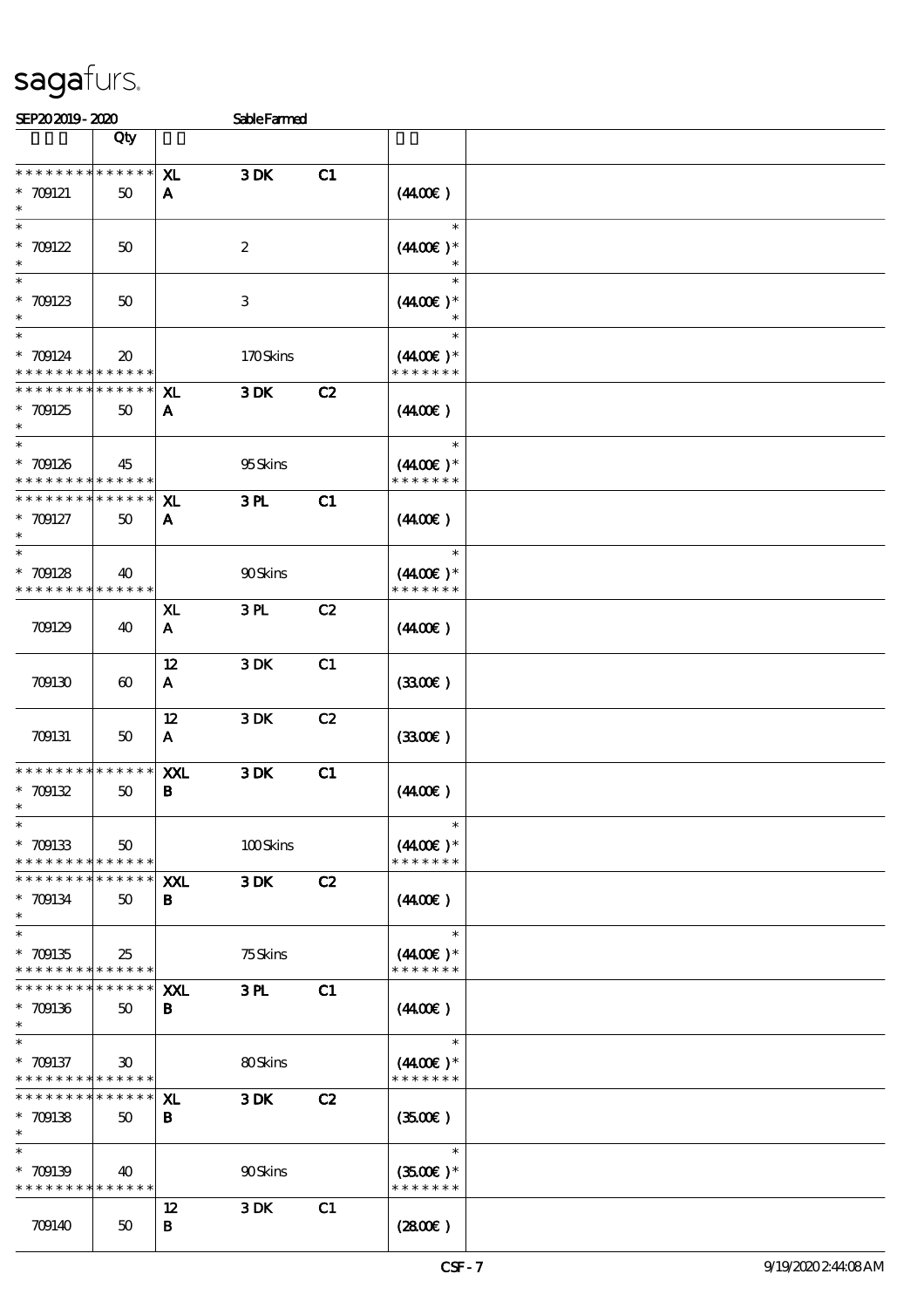\*

| SEP202019-2020                                         |                                    |                           | <b>Sable Farmed</b>     |    |                                |  |
|--------------------------------------------------------|------------------------------------|---------------------------|-------------------------|----|--------------------------------|--|
|                                                        | Qty                                |                           |                         |    |                                |  |
| * * * * * * * * * * * * * *                            |                                    | XXL                       | <b>4DK</b>              | C1 |                                |  |
| $* 709141$                                             | 50                                 | I                         |                         |    | (5800)                         |  |
| $\ast$<br>$\ast$                                       |                                    |                           |                         |    | $\ast$                         |  |
| $* 709142$                                             | 40                                 |                           | 90Skins                 |    | $(5800)$ *                     |  |
| * * * * * * * * <mark>* * * * * * *</mark>             |                                    |                           |                         |    | * * * * * * *                  |  |
| * * * * * * * * * * * * * *                            |                                    | XXL                       | $4$ DK                  | C2 |                                |  |
| $* 709143$<br>$\ast$                                   | 50                                 | $\mathbf{I}$              |                         |    | (6000)                         |  |
| $\ast$                                                 |                                    |                           |                         |    | $\ast$                         |  |
| $* 709144$<br>$\ast$                                   | 50                                 |                           | $\boldsymbol{2}$        |    | $(6000\varepsilon)*$           |  |
| $\ast$                                                 |                                    |                           |                         |    |                                |  |
| $* 709145$                                             | 50                                 |                           | 3                       |    | $(6000\varepsilon)*$           |  |
| $\ast$<br>$\ast$                                       |                                    |                           |                         |    | $\ast$                         |  |
| $* 709146$                                             | $50^{\circ}$                       |                           | $\overline{\mathbf{4}}$ |    | $(6000\varepsilon)*$           |  |
|                                                        |                                    |                           |                         |    |                                |  |
| $\ast$<br>$* 709147$                                   | $50^{\circ}$                       |                           | $\mathbf 5$             |    | $\ast$<br>$(6000\varepsilon)*$ |  |
| $\ast$                                                 |                                    |                           |                         |    | $\ast$                         |  |
| $\ast$                                                 |                                    |                           |                         |    | $\ast$                         |  |
| $* 709148$<br>* * * * * * * * <mark>* * * * * *</mark> | 15                                 |                           | 265Skins                |    | $(0,000)$ *<br>* * * * * * *   |  |
| * * * * * * * * * * * * * *                            |                                    | XXL                       | $4$ DK                  | C2 |                                |  |
| $* 709149$                                             | 50                                 | $\bf{I}$                  |                         |    | $(5400\varepsilon)$            |  |
| $\ast$                                                 |                                    |                           |                         |    | $\ast$                         |  |
| $*709150$                                              | 29                                 |                           | 79Skins                 |    | $(5400)$ *                     |  |
|                                                        | * * * * * <mark>* * * * * *</mark> |                           |                         |    | * * * * * * *                  |  |
| * * * * * * * * * * * * * *<br>$* 709151$              | 50                                 | ${\bf x}$<br>$\mathbf{I}$ | $4$ DK                  | C2 | (480E)                         |  |
| $\ast$                                                 |                                    |                           |                         |    |                                |  |
| $\ast$                                                 |                                    |                           |                         |    | $\ast$                         |  |
| $* 709152$<br>* * * * * * * * * * * * * *              | 45                                 |                           | 95Skins                 |    | $(4800)$ *<br>* * * * * * *    |  |
| * * * * * * * *                                        | * * * * * *                        | XXL                       | $4$ DK                  | C1 |                                |  |
| $* 709153$                                             | 50                                 | A                         |                         |    | (330)                          |  |
| $\ast$<br>$\ast$                                       |                                    |                           |                         |    | $\ast$                         |  |
| $* 709154$                                             | 40                                 |                           | 90Skins                 |    | $(5300)$ *                     |  |
| * * * * * * * * * * * * * *                            |                                    |                           |                         |    | * * * * * * *                  |  |
| * * * * * * * *<br>$* 709155$                          | * * * * * *<br>50                  | XXL<br>A                  | $4$ DK                  | C2 | (51.00)                        |  |
| $\ast$                                                 |                                    |                           |                         |    |                                |  |
| $\ast$                                                 |                                    |                           |                         |    | $\ast$                         |  |
| $* 709156$<br>$\ast$                                   | 50                                 |                           | $\boldsymbol{2}$        |    | $(51.00)$ *                    |  |
| $\ast$                                                 |                                    |                           |                         |    | $\ast$                         |  |
| $* 709157$                                             | $\boldsymbol{\mathfrak{D}}$        |                           | 120Skins                |    | $(51.00)$ *                    |  |
| * * * * * * * * <mark>* * * * * *</mark>               |                                    | XXL                       | 4PL                     | C1 | * * * * * * *                  |  |
| 709158                                                 | 35                                 | A                         |                         |    | (330)                          |  |
|                                                        |                                    |                           |                         |    |                                |  |
|                                                        |                                    | XXL                       | $4$ PL                  | C1 |                                |  |
| 709159                                                 | 50                                 | $\mathbf{A}$              |                         |    | (4900)                         |  |
| * * * * * * * * * * * * * *                            |                                    | XL.                       | $4$ DK                  | C1 |                                |  |
| $*$ 709160                                             | 50                                 | A                         |                         |    | (440E)                         |  |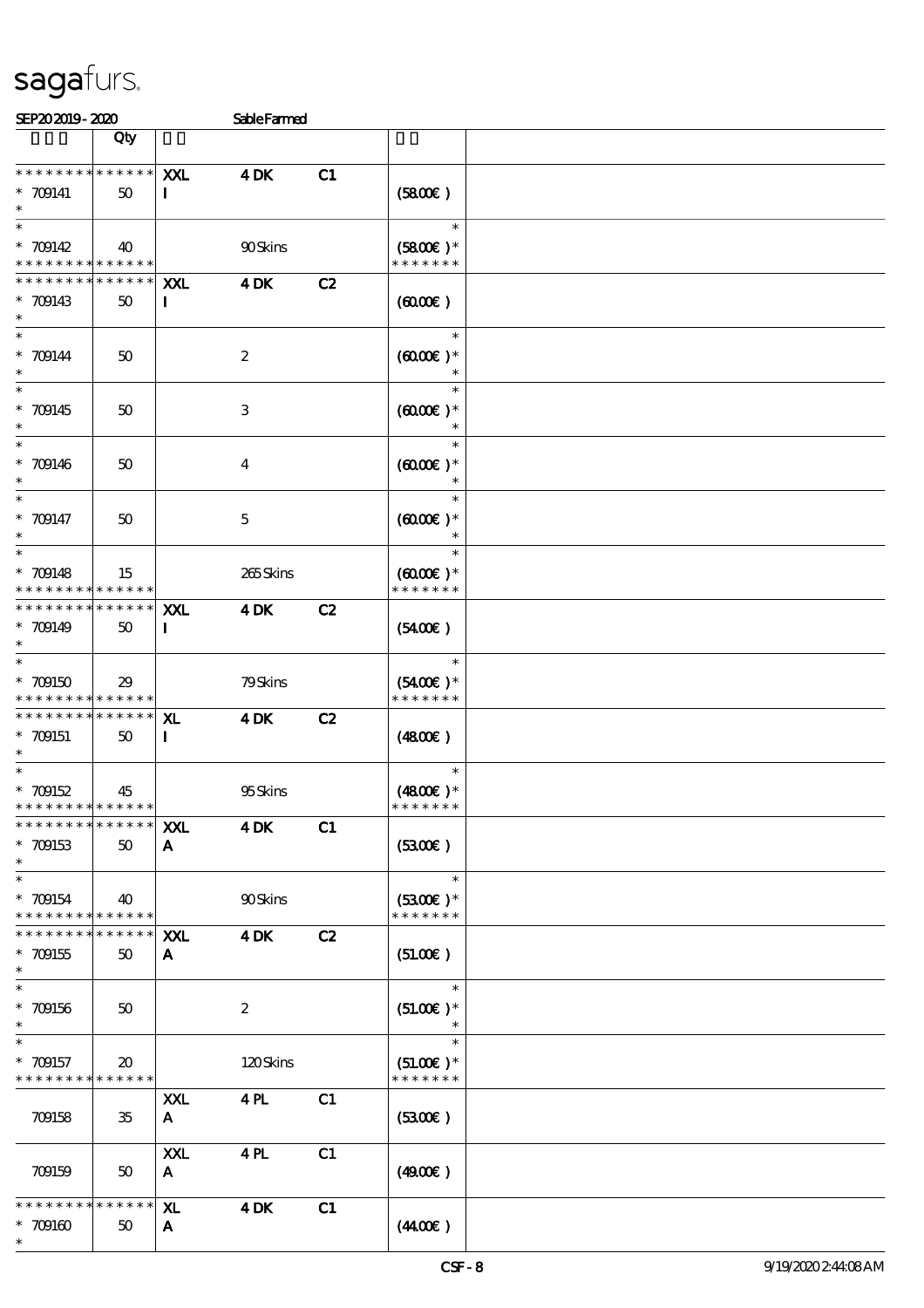| SEP202019-2020                                           |                                            |                              | <b>Sable Farmed</b> |    |                                              |  |
|----------------------------------------------------------|--------------------------------------------|------------------------------|---------------------|----|----------------------------------------------|--|
|                                                          | Qty                                        |                              |                     |    |                                              |  |
| $\ast$<br>$* 709161$<br>* * * * * * * *                  | 40<br>* * * * * *                          | XL<br>$\mathbf{A}$           | $4$ DK              | C1 | $\ast$<br>$(4400)$ *<br>* * * * * * *        |  |
| 709162                                                   | 55                                         | $\mathbf{X}$<br>$\mathbf{A}$ | <b>4DK</b>          | C2 | (440E)                                       |  |
| 709163                                                   | $55\,$                                     | XL.<br>A                     | 4PL                 | C1 | (440E)                                       |  |
| * * * * * * *<br>$* 709164$                              | * * * * * *<br>$50\,$                      | XXL<br>B                     | <b>4DK</b>          | C1 | (440E)                                       |  |
| $\overline{\ast}$<br>$* 709165$<br>* * * * * * * *       | 25<br>* * * * * *                          |                              | 75Skins             |    | $\ast$<br>$(440E)^*$<br>* * * * * * *        |  |
| 709166                                                   | 45                                         | XXL<br>В                     | <b>4DK</b>          | C2 | (440E)                                       |  |
| 709167                                                   | 55                                         | XL.<br>$\, {\bf B}$          | <b>4DK</b>          | C2 | (350)                                        |  |
| * * * * * * * *<br>$* 709168$<br>$\ast$                  | * * * * * *<br>50                          | <b>XXL</b><br>A              | 1 DK<br>SL1         | C1 | (5000)                                       |  |
| $\ast$<br>$* 709169$<br>$\ast$                           | 50                                         |                              | $\boldsymbol{2}$    |    | $\ast$<br>$(5900)$ *<br>$\ast$               |  |
| $*709170$<br>* * * * * * * *                             | $\boldsymbol{\mathfrak{D}}$<br>* * * * * * |                              | 120Skins            |    | $\ast$<br>$(5000)$ *<br>* * * * * * *        |  |
| 709171                                                   | 40                                         | <b>XXL</b><br>B              | 1 DK<br>SL1         | C1 | (4800)                                       |  |
| 709172                                                   | 25                                         | XXL<br>B                     | 1 DK<br>SL1         | C2 | (460E)                                       |  |
| * * * * * * * * * * * * * * *<br>$* 709173$<br>$\ast$    | 50                                         | ${\bf x}$<br>$\mathbf{B}$    | $1$ DK<br>SL1       | C1 | (300)                                        |  |
| $\ast$<br>$* 709174$<br>* * * * * * * * * * * * * *      | 35                                         |                              | 85Skins             |    | $\ast$<br>$(3900E)*$<br>* * * * * * *        |  |
| * * * * * * * *<br>$*709175$<br>$\ast$                   | $* * * * * * *$<br>50                      | <b>XXL</b><br>$\bf{I}$       | $2$ DK<br>SL1       | C1 | (6600)                                       |  |
| $\ast$<br>$*709176$<br>$\ast$                            | $50^{\circ}$                               |                              | $\boldsymbol{2}$    |    | $\ast$<br>$(6600E)*$                         |  |
| $* 709177$<br>* * * * * * * * <mark>* * * * * *</mark> * | $\boldsymbol{\omega}$                      |                              | 160Skins            |    | $\ast$<br>$(6600\text{E})*$<br>* * * * * * * |  |
| * * * * * * * * * * * * * * *<br>$* 709178$<br>$\ast$    | 50                                         | XXL<br>$\bf I$               | 2DK<br>SL1          | C2 | $(6400\varepsilon)$                          |  |
| $\ast$<br>$* 709179$<br>* * * * * * * * * * * * * * *    | $\boldsymbol{\mathfrak{D}}$                |                              | 80Skins             |    | $\ast$<br>$(6400)$ *<br>* * * * * * *        |  |
| 709180                                                   | 45                                         | XXL<br>$\mathbf{I}$          | 2PL<br>SL1          | C1 | $(6400\varepsilon)$                          |  |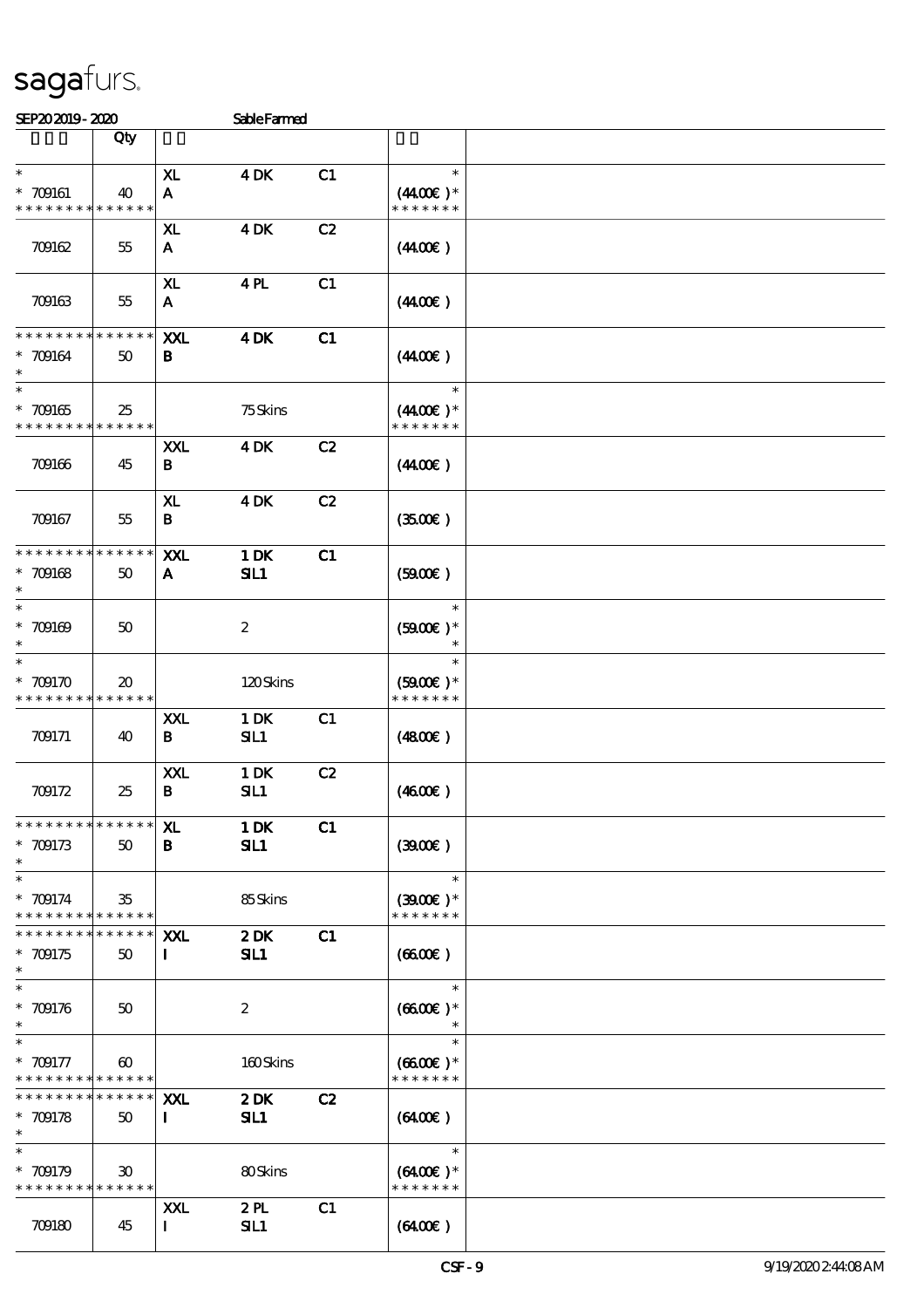| SEP202019-2020                                                                     |                             |                           | <b>Sable Farmed</b>       |    |                                                 |  |
|------------------------------------------------------------------------------------|-----------------------------|---------------------------|---------------------------|----|-------------------------------------------------|--|
|                                                                                    | Qty                         |                           |                           |    |                                                 |  |
| * * * * * * * * * * * * * *<br>$* 709181$<br>$\ast$                                | 50                          | XL<br>$\mathbf{I}$        | 2DK<br>SL1                | C1 | (51.00)                                         |  |
| $\ast$<br>$* 709182$<br>$\ast$                                                     | $50^{\circ}$                |                           | $\boldsymbol{2}$          |    | $\ast$<br>$(51.00)$ *                           |  |
| $\ast$<br>$* 709183$<br>$\ast$                                                     | 50                          |                           | $\ensuremath{\mathbf{3}}$ |    | $\ast$<br>$(51.00)$ *                           |  |
| $\ast$<br>$* 709184$<br>* * * * * * * * * * * * * *                                | 25                          |                           | 175Skins                  |    | $\ast$<br>$(51.00)$ *<br>* * * * * * *          |  |
| 709185                                                                             | 55                          | ${\bf x}$<br>$\mathbf{I}$ | 2DK<br>SL1                | C2 | (5000)                                          |  |
| * * * * * * * * * * * * * *<br>$* 709186$<br>$\ast$                                | 50                          | XL<br>$\mathbf I$         | 2PL<br>SL1                | C1 | (5000)                                          |  |
| $\ast$<br>$* 709187$<br>* * * * * * * * * * * * * *                                | $\boldsymbol{\mathfrak{D}}$ |                           | 80Skins                   |    | $\ast$<br>$(5000)$ *<br>* * * * * * *           |  |
| * * * * * * * * * * * * * *<br>$* 709188$<br>$\ast$                                | $50^{\circ}$                | XXL<br>A                  | 2DK<br>SL1                | C1 | (5000)                                          |  |
| $\ast$<br>$* 709189$<br>* * * * * * * * <mark>* * * * * *</mark>                   | 40                          |                           | 90Skins                   |    | $\ast$<br>$(5000\varepsilon)*$<br>* * * * * * * |  |
| * * * * * * * * <mark>* * * * * *</mark> *<br>$*709190$<br>$\ast$                  | 50                          | XXL<br>A                  | 2DK<br>SL1                | C2 | (5000)                                          |  |
| $\ast$<br>$* 709191$<br>* * * * * * * * <mark>* * * * * *</mark> *                 | 45                          |                           | 95Skins                   |    | $\ast$<br>$(5000\varepsilon)*$<br>* * * * * * * |  |
| 709192                                                                             | 50                          | XXL<br>$\mathbf{A}$       | 2PL<br>SL1                | C2 | (57.00)                                         |  |
| 709193                                                                             | 25                          | XXL<br>B                  | 2DK<br>SL1                | C1 | (4800)                                          |  |
| 709194                                                                             | $50^{\circ}$                | XXL<br>B                  | 2DK<br>SL1                | C2 | (4600)                                          |  |
| 709195                                                                             | 25                          | 12<br>B                   | 2DK<br>SL1                | C1 | (300)                                           |  |
| * * * * * * * * <mark>* * * * * * *</mark><br>$* 709196$<br>$\ast$                 | 50                          | <b>XXL</b><br>П.          | 3DK<br>SL1                | C1 | (6600)                                          |  |
| $\overline{\phantom{0}}$<br>$* 709197$<br>* * * * * * * * <mark>* * * * * *</mark> | 35                          |                           | 85Skins                   |    | $\ast$<br>$(6600\text{E})*$<br>* * * * * * *    |  |
| * * * * * * * * * * * * * * *<br>$* 709198$<br>$\ast$                              | 50                          | XXL<br>$\bf{I}$           | 3DK<br>SL1                | C2 | (6600)                                          |  |
| $\ast$<br>$* 709199$<br>* * * * * * * * * * * * * *                                | $\boldsymbol{\mathfrak{D}}$ |                           | <b>70Skins</b>            |    | $\ast$<br>$(6600E)*$<br>* * * * * * *           |  |
| 709200                                                                             | $30^{\circ}$                | XXL<br>$\mathbf{I}$       | 3PL<br>SL1                | C1 | (6600)                                          |  |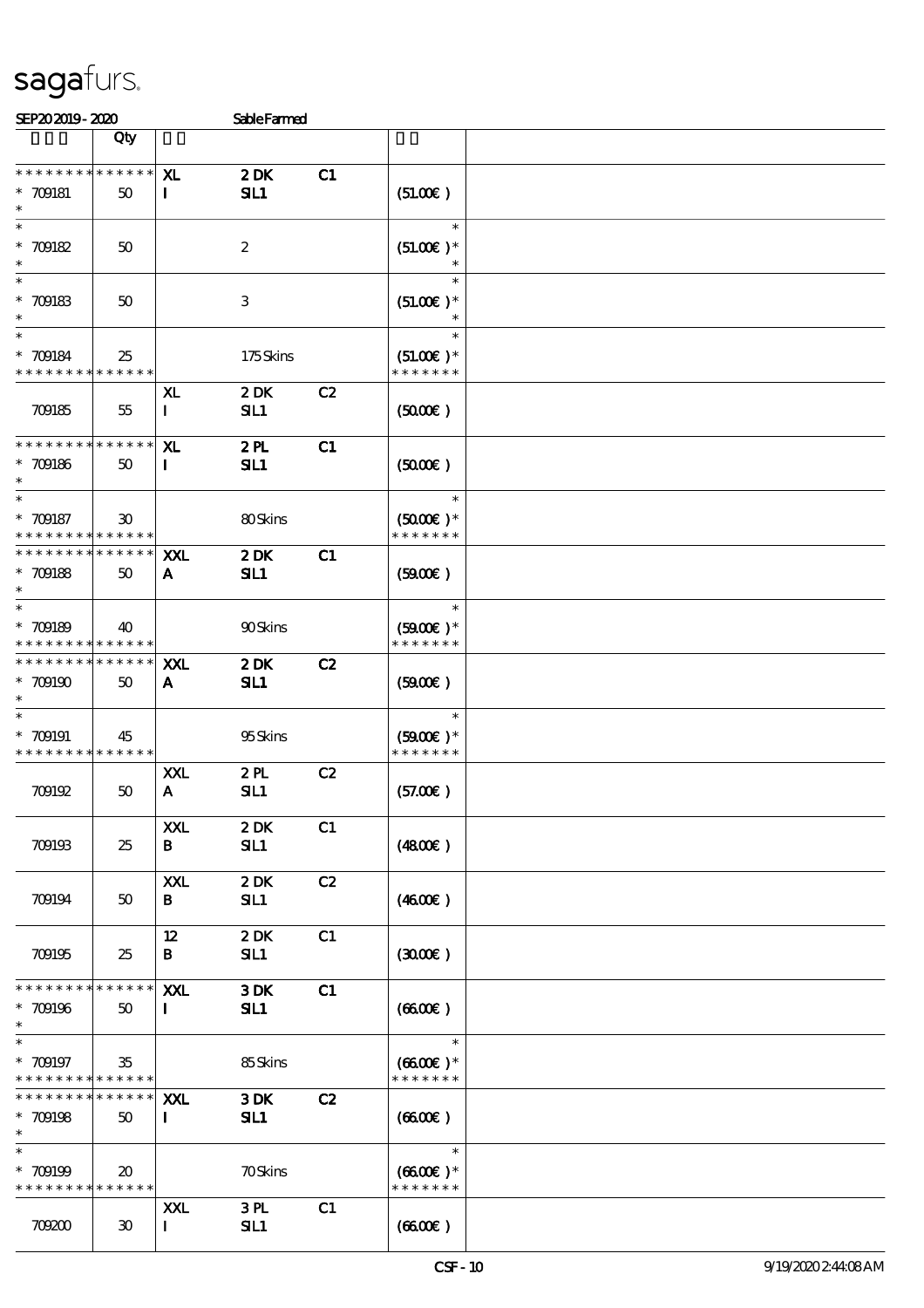| SEP202019-2020                                               |                             |                           | <b>Sable Farmed</b>     |    |                                              |  |
|--------------------------------------------------------------|-----------------------------|---------------------------|-------------------------|----|----------------------------------------------|--|
|                                                              | Qty                         |                           |                         |    |                                              |  |
| * * * * * * * * * * * * * *<br>$* 709001$<br>$\ast$          | 50                          | XL.<br>$\mathbf{I}$       | 3DK<br>SL1              | C1 | (51.00)                                      |  |
| $\ast$<br>$*$ 709202<br>$\ast$                               | 50                          |                           | $\boldsymbol{2}$        |    | $\ast$<br>$(51.00)$ *<br>$\ast$              |  |
| $\ast$<br>$*$ 709203<br>* * * * * * * * * * * * * *          | $\boldsymbol{\mathfrak{D}}$ |                           | 120Skins                |    | $\ast$<br>$(51.00)$ *<br>* * * * * * *       |  |
| * * * * * * * *<br>$* 70904$<br>$\ast$                       | * * * * * *<br>50           | XL.<br>$\bf{I}$           | 3DK<br>SL1              | C2 | (5000)                                       |  |
| $\overline{\ast}$<br>$^\ast$ 709205<br>* * * * * * * *       | $20\,$<br>* * * * * *       |                           | <b>70Skins</b>          |    | $\ast$<br>$(5000\text{E})*$<br>* * * * * * * |  |
| 709206                                                       | 45                          | XL<br>$\bf{I}$            | 3PL<br>SL1              | C1 | (5000)                                       |  |
| 709207                                                       | 55                          | 12<br>$\mathbf{I}$        | 3DK<br>SL1              | C1 | (4900)                                       |  |
| * * * * * * * * * * * * * *<br>$* 70908$<br>$\ast$           | 50                          | XXL<br>$\mathbf{A}$       | 3DK<br>SL1              | C1 | (5000)                                       |  |
| $\ast$<br>$* 70909$<br>$\ast$                                | 50                          |                           | $\boldsymbol{z}$        |    | $\ast$<br>$(5900)$ *<br>$\ast$               |  |
| $\ast$<br>* 709210<br>* * * * * * * *                        | 25<br>* * * * * *           |                           | 125Skins                |    | $\ast$<br>$(5000)$ *<br>* * * * * * *        |  |
| 709211                                                       | $\boldsymbol{\omega}$       | XXL<br>$\mathbf{A}$       | 3DK<br>SL1              | C2 | (5000)                                       |  |
| 70212                                                        | 45                          | XXL<br>$\mathbf{A}$       | 3PL<br>SL1              | C1 | (5000)                                       |  |
| * * * * * * * * * * * * * *<br>* 709213<br>$\ast$            | 50                          | ${\bf x}$<br>$\mathbf{A}$ | 3DK<br>SL1              | C1 | (460E)                                       |  |
| $\ast$<br>* 709214<br>* * * * * * * * * * * * * *            | 45                          |                           | 95Skins                 |    | $\ast$<br>$(4600E)*$<br>* * * * * * *        |  |
| 709215                                                       | 35                          | XL.<br>$\mathbf{A}$       | 3DK<br>SL1              | C2 | (4600)                                       |  |
| 709216                                                       | 25                          | ${\bf x}$<br>$\mathbf{A}$ | 3PL<br>SL1              | C1 | (460E)                                       |  |
| * * * * * * * * * * * * * *<br>* 709217<br>$\ast$            | 50                          | 12 <sup>°</sup><br>A      | 3PL<br>SL1              | C1 | (350)                                        |  |
| $\overline{\ast}$<br>* 709218<br>* * * * * * * * * * * * * * | 25                          |                           | <b>75Skins</b>          |    | $\ast$<br>$(3500)$ *<br>* * * * * * *        |  |
| 70219                                                        | 40                          | XXL<br>B                  | 3DK<br>SL1              | C1 | (4800)                                       |  |
| 70220                                                        | 40                          | XXL<br>B                  | $3\,\mathrm{DK}$<br>SL1 | C2 | (460E)                                       |  |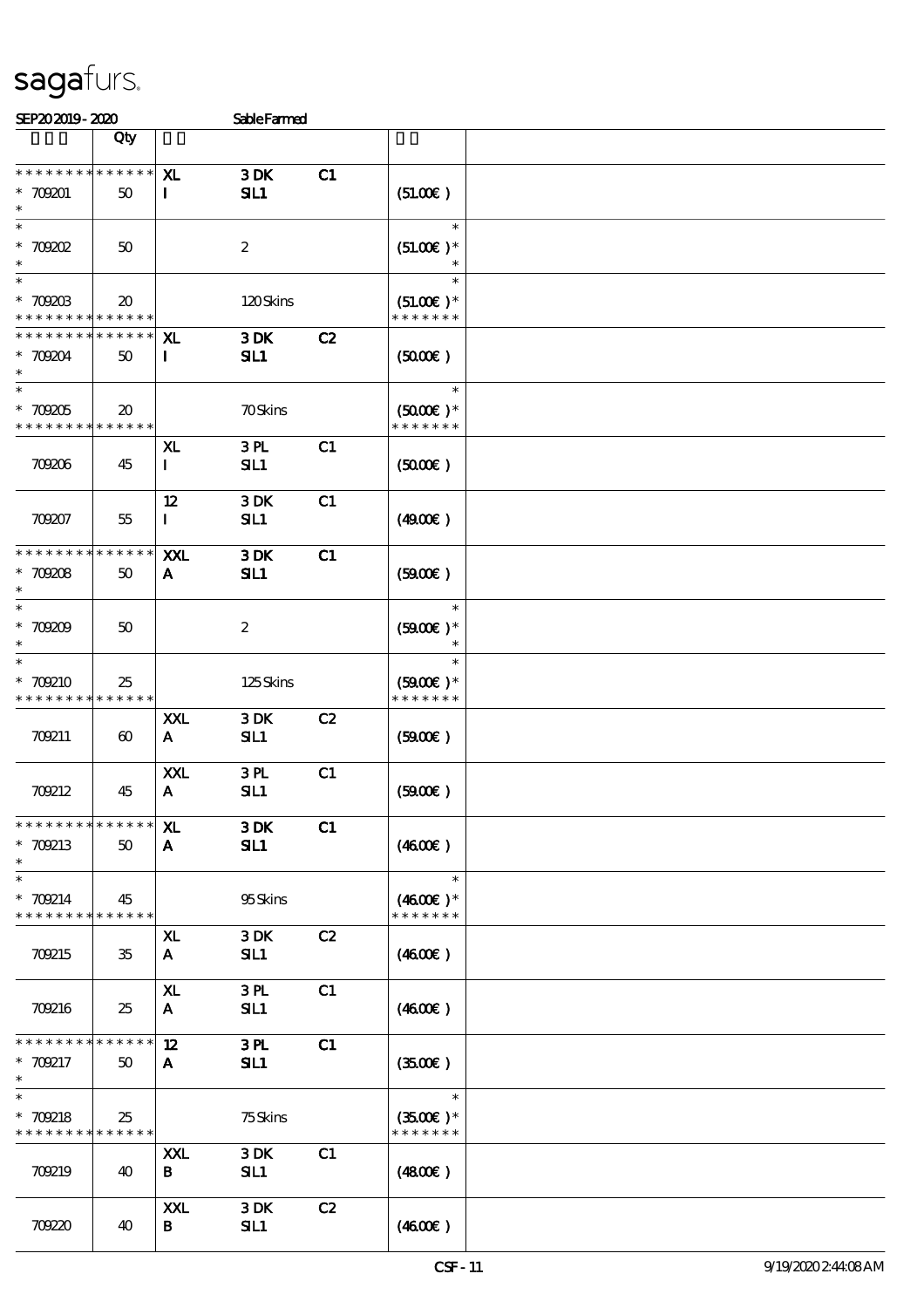| SEP202019-2020                                                   |                             |                            | SableFarmed             |    |                                       |  |
|------------------------------------------------------------------|-----------------------------|----------------------------|-------------------------|----|---------------------------------------|--|
|                                                                  | Qty                         |                            |                         |    |                                       |  |
| 709221                                                           | $\boldsymbol{\mathfrak{D}}$ | <b>XXL</b><br>$\, {\bf B}$ | 3PL<br>SL1              | C1 | (480E)                                |  |
| 70922                                                            | $35\,$                      | $\mathbf{X}$<br>B          | $3\,\mathrm{DK}$<br>SL1 | C1 | (300)                                 |  |
| 70223                                                            | 40                          | XXL<br>$\bf{I}$            | <b>4 DK</b><br>SL1      | C1 | (660)                                 |  |
| 70924                                                            | $\boldsymbol{\mathfrak{D}}$ | <b>XXL</b><br>$\mathbf{I}$ | <b>4DK</b><br>SL1       | C2 | (660)                                 |  |
| 70225                                                            | 45                          | ${\bf x}$<br>$\mathbf{I}$  | $4$ DK<br>SIL1          | C1 | (51.00)                               |  |
| 70226                                                            | 25                          | XL<br>$\mathbf{I}$         | <b>4DK</b><br>SL1       | C2 | (51.00)                               |  |
| 70927                                                            | 45                          | XXL<br>$\mathbf{A}$        | $4$ DK<br>SL1           | C1 | (5000)                                |  |
| 70228                                                            | $\boldsymbol{\mathfrak{D}}$ | XXL<br>$\mathbf{A}$        | $4$ DK<br>SIL1          | C2 | (5000)                                |  |
| 70229                                                            | 50                          | XXL<br>$\mathbf{A}$        | 4PL<br>SIL1             | C1 | (5000)                                |  |
| * * * * * * * *<br>$*709230$<br>$\ast$                           | * * * * * *<br>50           | ${\bf x}$<br>A             | $4$ DK<br>SL1           | C1 | (460E)                                |  |
| $\ast$<br>* 709231<br>* * * * * * * * <mark>* * * * * * *</mark> | 24                          |                            | 74Skins                 |    | $\ast$<br>$(4600E)*$<br>* * * * * * * |  |
| 70232                                                            | 35                          | XL<br>$\mathbf{A}$         | <b>4 DK</b><br>SL1      | C2 | (460E)                                |  |
| 70233                                                            | 25                          | XXL<br>$\bf{B}$            | 4PL<br>SL1              | C1 | (4800)                                |  |
| 70234                                                            | 45                          | ${\bf x}$<br>B             | 4PL<br>SL1              | C1 | (300)                                 |  |
| 70235                                                            | $30^{\circ}$                | XL<br>$\mathbf{A}$         | $1\,\mathrm{DK}$<br>SL2 | C1 | (6800)                                |  |
| 70236                                                            | $50^{\circ}$                | XXL<br>Ι.                  | 2PL<br>SL2              | C1 | (10800)                               |  |
| * * * * * * * *<br>* 709237<br>$\ast$                            | $* * * * * * *$<br>50       | X <sub>L</sub><br>$\bf{I}$ | $2$ DK<br>SL2           | C1 | (7600)                                |  |
| $\ast$<br>$* 709238$<br>$\ast$                                   | 50                          |                            | $\boldsymbol{z}$        |    | $\ast$<br>$(7600)$ *<br>$\ast$        |  |
| $\ast$<br>$*709239$<br>* * * * * * * * <mark>* * * * * *</mark>  | 55                          |                            | 155Skins                |    | $\ast$<br>$(7600)$ *<br>* * * * * * * |  |
| 70240                                                            | 50                          | XXL<br>$\mathbf{A}$        | 2DK<br>SL2              | C1 | (7600)                                |  |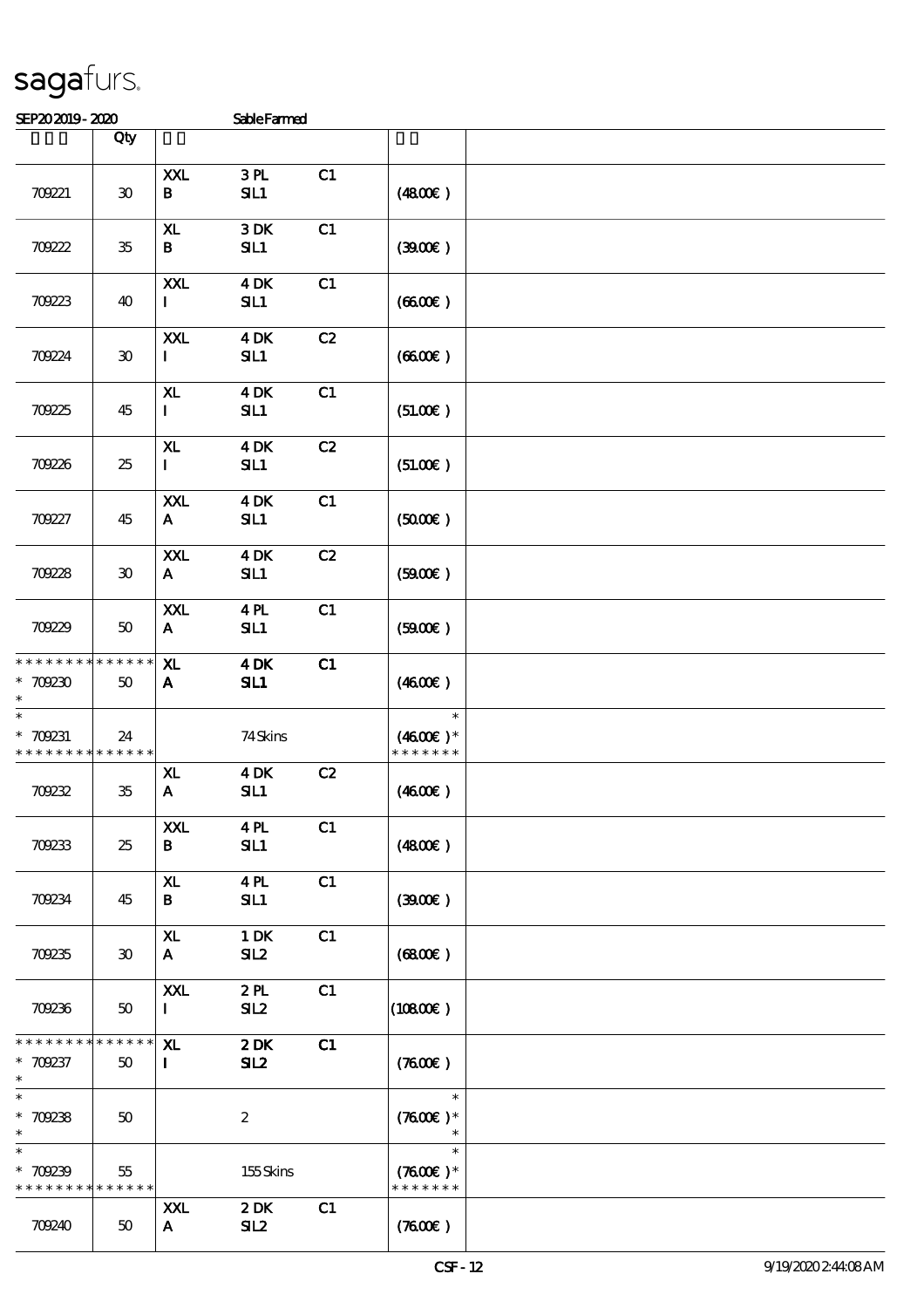| SEP202019-2020 | <b>Sable Farmed</b> |
|----------------|---------------------|

| www.craw                               |                                     |                                    | <b>CLACT GLILDJ</b>     |    |                                       |  |
|----------------------------------------|-------------------------------------|------------------------------------|-------------------------|----|---------------------------------------|--|
|                                        | Qty                                 |                                    |                         |    |                                       |  |
| 709241                                 | 25                                  | XXL<br>${\bf A}$                   | 2PL<br>SL2              | C1 | (7600)                                |  |
| 70242                                  | 46                                  | ${\bf x}$<br>${\bf A}$             | 2DK<br>SL2              | C2 | (6800)                                |  |
| 70243                                  | 51                                  | <b>XXL</b><br>$\bf{B}$             | 2DK<br>SL2              | C1 | (660)                                 |  |
| 709244                                 | $\boldsymbol{\boldsymbol{\lambda}}$ | $\mathbf{X}\mathbf{L}$<br>$\bf{B}$ | 2DK<br>SL2              | C1 | (6200)                                |  |
| 70245                                  | 55                                  | $\pmb{\text{XXL}}$<br>$\mathbf{I}$ | $3\,\mathrm{DK}$<br>SL2 | C1 | (10800)                               |  |
| 70246                                  | 50                                  | XXL<br>$\mathbf{I}$                | $3\,\mathrm{DK}$<br>SL2 | C1 | $(11000\varepsilon)$                  |  |
| 709247                                 | 40                                  | <b>XXL</b><br>$\mathbf{I}$         | 3PL<br>SL2              | C1 | (10200)                               |  |
| 70248                                  | 25                                  | XXL<br>$\mathbf{I}$                | 3PL<br>SL2              | C1 | (10200)                               |  |
| 70249                                  | $5\!5$                              | XL.<br>$\mathbf{I}$                | 3PL<br>SL2              | C1 | (900)                                 |  |
| 70250                                  | $35\,$                              | ${\bf x}$<br>$\mathbf{I}$          | 3PL<br>SL2              | C1 | (900)                                 |  |
| 709251                                 | 15                                  | $12 \,$<br>$\mathbf{I}$            | 3PL<br>SL2              | C1 | (3300)                                |  |
| 70252                                  | 25                                  | XXL<br>${\bf A}$                   | 3PL<br>SL2              | C1 | (7600)                                |  |
| 70253                                  | 55                                  | XL.<br>A                           | 3DK<br>SL2              | C1 | (700)                                 |  |
| * * * * * * * *<br>* 709254<br>$\ast$  | * * * * * *<br>50                   | ${\bf x}$<br>$\mathbf{A}$          | 3DK<br>SL2              | C2 | (6400)                                |  |
| $\ast$<br>$*709255$<br>* * * * * * * * | $22\,$<br>* * * * * *               |                                    | 72Skins                 |    | $\ast$<br>$(6400)$ *<br>* * * * * * * |  |
| 70256                                  | 25                                  | ${\bf x}$<br>A                     | 3PL<br>SL2              | C1 | (700)                                 |  |
| 70257                                  | 34                                  | <b>XXL</b><br>B                    | $3$ DK $\,$<br>SL2      | C1 | (660)                                 |  |
| 70258                                  | $\boldsymbol{\boldsymbol{\lambda}}$ | X <sub>L</sub><br>$\, {\bf B}$     | 3DK<br>SL2              | C1 | (6200)                                |  |
| 70259                                  | 50                                  | ${\bf x}$<br>$\mathbf{A}$          | $1\,\mathrm{DK}$<br>SL3 | C1 | (880)                                 |  |
| 70260                                  | 40                                  | XXL<br>$\mathbf{I}$                | 2DK<br>SL3              | C1 | $(16500\varepsilon)$                  |  |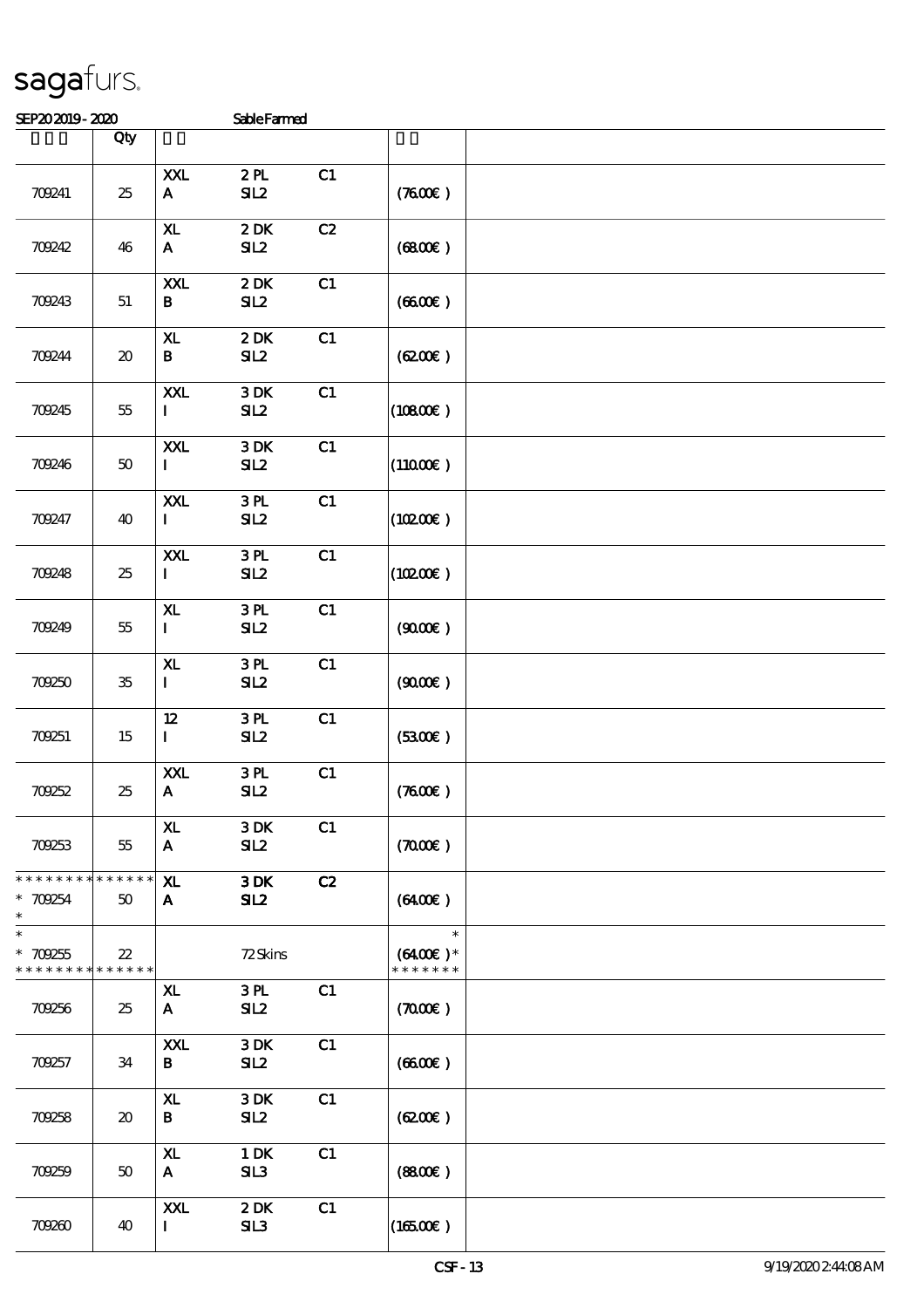| SEP202019-2020                  |                                     |                                | <b>Sable Farmed</b>                |    |                             |  |
|---------------------------------|-------------------------------------|--------------------------------|------------------------------------|----|-----------------------------|--|
|                                 | Qty                                 |                                |                                    |    |                             |  |
|                                 |                                     |                                |                                    |    |                             |  |
| 709261                          | 40                                  | X <sub>L</sub><br>$\mathbf{A}$ | 2DK<br>SL3                         | C1 | (840)                       |  |
|                                 |                                     | XXL                            | 3DK                                | C2 |                             |  |
| 70262                           | $35\,$                              | $\mathbf{I}$                   | SL3                                |    | $(14600\varepsilon)$        |  |
|                                 |                                     | X <sub>L</sub>                 | 3DK                                | C1 |                             |  |
| 70263                           | 50                                  | $\mathbf{I}$                   | SL3                                |    | (13800)                     |  |
|                                 |                                     | XL                             | 3DK                                | C2 |                             |  |
| 70264                           | $35\,$                              | $\mathbf{I}$                   | SL3                                |    | (12800)                     |  |
|                                 |                                     | X <sub>L</sub>                 | 3PL                                | C2 |                             |  |
| 70265                           | 27                                  | $\mathbf{I}$                   | SL3                                |    | (12800)                     |  |
| * * * * * * * *                 | * * * * * *                         | XXL                            | 3DK                                | C1 |                             |  |
| $* 709866$<br>$\ast$            | 50                                  | A                              | SL3                                |    | (13000)                     |  |
| $\ast$                          |                                     |                                |                                    |    | $\ast$                      |  |
| * 709267<br>* * * * * * * *     | 15<br>* * * * * *                   |                                | 65Skins                            |    | $(1300E)*$<br>* * * * * * * |  |
|                                 |                                     | XXL                            | 3PL                                | C2 |                             |  |
| 70268                           | 55                                  | $\mathbf{A}$                   | SL3                                |    | $(12600\varepsilon)$        |  |
|                                 |                                     | XL                             | 3DK                                | C1 |                             |  |
| 70269                           | $\boldsymbol{\boldsymbol{\lambda}}$ | $\mathbf{A}$                   | SL3                                |    | (9000)                      |  |
|                                 |                                     | $\mathbf{X}$                   | 3DK                                | C1 |                             |  |
| 70270                           | 40                                  | A                              | SL3                                |    | (860)                       |  |
|                                 |                                     | ${\bf x}$                      | $3$ DK $\,$                        | C2 |                             |  |
| 709271                          | 30                                  | $\mathbf{A}$                   | SL3                                |    | (840)                       |  |
|                                 |                                     | XL                             | 3PL                                | C1 |                             |  |
| 70272                           | $\boldsymbol{\boldsymbol{\lambda}}$ | $\mathbf{A}$                   | SL3                                |    | (880)                       |  |
|                                 |                                     | XL.                            | 3PL                                | C1 |                             |  |
| 70273                           | 25                                  | $\mathbf{A}$                   | SL3                                |    | (860E)                      |  |
|                                 |                                     | XXL                            | 3DK                                | C1 |                             |  |
| 709274                          | 41                                  | B                              | SL3                                |    | (10200)                     |  |
|                                 |                                     | XL                             | 3PL                                | C2 |                             |  |
| 70275                           | $35\,$                              | B                              | SL3                                |    | (820)                       |  |
|                                 |                                     | XXL                            | $1$ DK                             | C1 |                             |  |
| 709276                          | 57                                  | A.                             | SL4                                |    | (15500)                     |  |
| * * * * * * * *                 | * * * * * *                         | X <sub>L</sub>                 | $2\,\mathrm{DK}$                   | C1 |                             |  |
| * 709277<br>$\ast$              | 50                                  | $\bf{I}$                       | $\mathbf{S}$ <b>I</b> $\mathbf{A}$ |    | $(15500\epsilon)$           |  |
| $\overline{\ast}$<br>$* 709278$ | 40                                  |                                | 90Skins                            |    | $\ast$<br>$(15500)$ *       |  |
| * * * * * * * * * * * * * *     |                                     |                                |                                    |    | * * * * * * *               |  |
| 709279                          | $\boldsymbol{\mathfrak{D}}$         | ${\bf x}$<br>$\mathbf{I}$      | 2DK<br>SL4                         | C2 | $(16000\varepsilon)$        |  |
|                                 |                                     |                                |                                    |    |                             |  |
|                                 |                                     | XL.                            | 2DK                                | C2 |                             |  |
| 709280                          | $\boldsymbol{\mathfrak{D}}$         | $\mathbf{I}$                   | SL4                                |    | (13600)                     |  |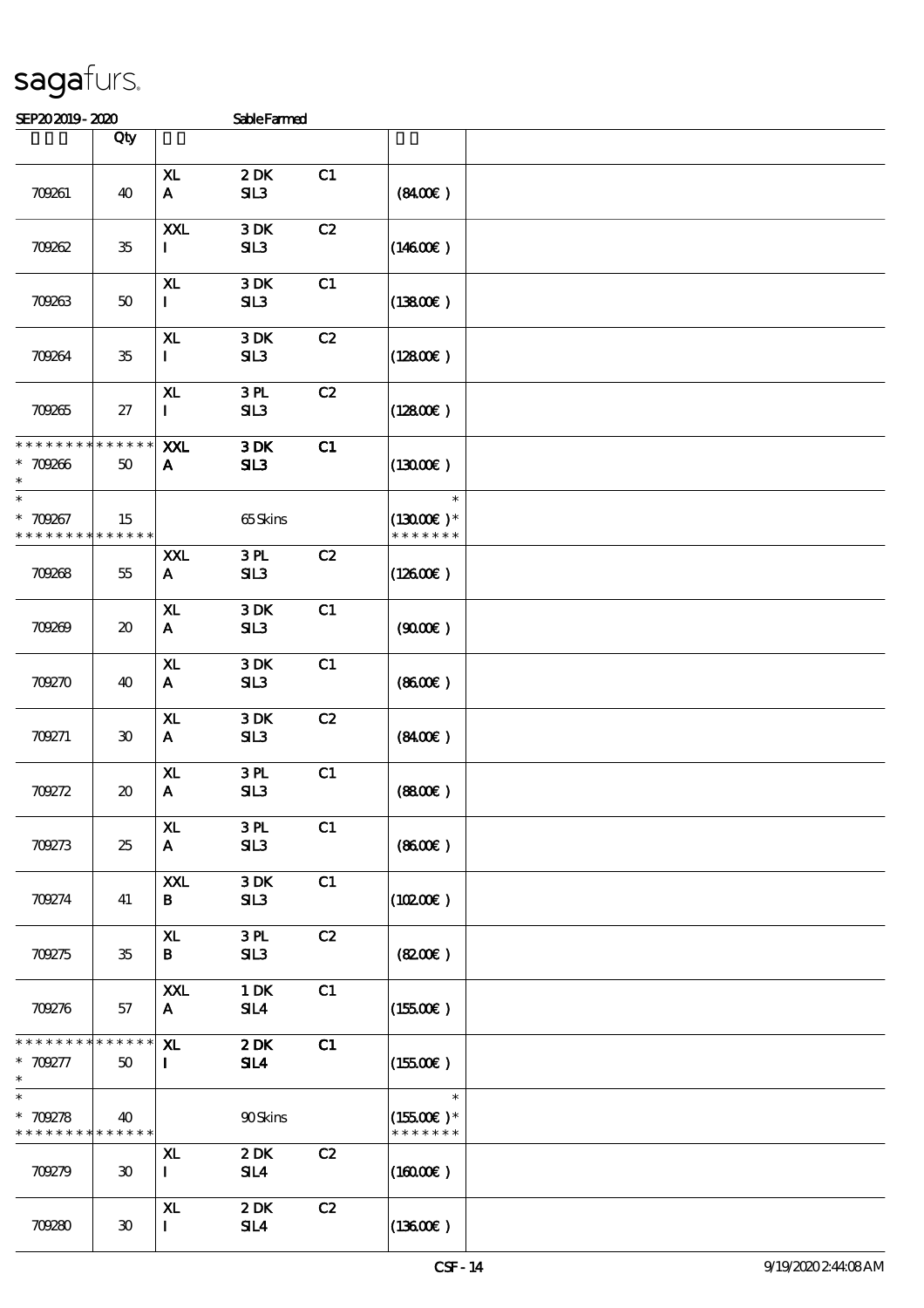| SEP202019-2020                                       |     |                                | <b>Sable Farmed</b>            |    |                      |  |
|------------------------------------------------------|-----|--------------------------------|--------------------------------|----|----------------------|--|
|                                                      | Qty |                                |                                |    |                      |  |
| 709281                                               | 35  | XXL<br>$\mathbf{A}$            | 2DK<br>$\mathbf{S} \mathbf{I}$ | C1 | (19500)              |  |
| 709282                                               | 45  | XXL<br>$\mathbf{A}$            | 2DK<br>SL4                     | C1 | (1440E)              |  |
| 709283                                               | 20  | XXL<br>A.                      | 2DK<br>SL4                     | C2 | $(17500\varepsilon)$ |  |
| 709284                                               | 25  | XXL<br>$\mathbf{A}$            | 2DK<br>SL4                     | C2 | (1360E)              |  |
| 70285                                                | 40  | X <sub>L</sub><br>$\mathbf{A}$ | 2DK<br>SL4                     | C1 | $(12200\varepsilon)$ |  |
| 709286                                               | 18  | XXL<br>B                       | 2DK<br>SL4                     | C1 | $(14600\varepsilon)$ |  |
| 70287                                                | 25  | XXL<br>Ι.                      | 3PL<br>SL4                     | C2 | (16000)              |  |
| * * * * * * * * * * * * * * *<br>$*709288$<br>$\ast$ | 50  | ${\bf x}$<br>L                 | 3DK<br>SL4                     | C1 | (13600)              |  |
| $\ast$<br>$*$ 70289                                  | 14  |                                | 64.Skins                       |    | $\ast$<br>$(1360E)*$ |  |

|                                            |                             | <b>XXL</b>         | 3PL                     | C2 |                      |  |
|--------------------------------------------|-----------------------------|--------------------|-------------------------|----|----------------------|--|
| 709287                                     | 25                          | $\mathbf{I}$       | SL4                     |    | $(16000\varepsilon)$ |  |
| * * * * * * * * * * * * * * <mark>*</mark> |                             | X <sub>L</sub>     | 3DK                     | C1 |                      |  |
| $* 709288$                                 | $50^{\circ}$                | $\mathbf{I}$       | SL4                     |    | $(13600\varepsilon)$ |  |
|                                            |                             |                    |                         |    |                      |  |
| $\ast$                                     |                             |                    |                         |    | $\ast$               |  |
| * 709289                                   | 14                          |                    | 64Skins                 |    | $(13600\text{E})*$   |  |
| * * * * * * * *                            | * * * * * *                 |                    |                         |    | * * * * * * *        |  |
|                                            |                             | XXL                | 3DK                     | C2 |                      |  |
| 70290                                      | $\boldsymbol{\mathfrak{D}}$ | $\mathbf{A}$       | $\mathbf{S} \mathbf{L}$ |    | $(14600\varepsilon)$ |  |
|                                            |                             | ${\bf x}$          | 3PL                     | C2 |                      |  |
| 709291                                     | 18                          | $\mathbf{A}$       | $S\mathbf{I} A$         |    | $(13400\varepsilon)$ |  |
|                                            |                             | XXL                | 3PL                     | C2 |                      |  |
| 70292                                      | 14                          | $\bf{B}$           | SL4                     |    | $(12800\varepsilon)$ |  |
|                                            |                             |                    |                         |    |                      |  |
|                                            |                             | XXL                | 2PL                     | C1 |                      |  |
| 70293                                      | 25                          | $\mathbf{I}$       | SL5                     |    | $(21500\varepsilon)$ |  |
|                                            |                             | ${\bf x}$          | 2DK                     | C2 |                      |  |
| 70294                                      | ${\bf 32}$                  | $\mathbf{I}$       | SL5                     |    | $(\text{20500E})$    |  |
|                                            |                             |                    |                         |    |                      |  |
|                                            |                             | X <sub>L</sub>     | 2PL                     | C2 |                      |  |
| 70295                                      | $\boldsymbol{\mathfrak{D}}$ | $\mathbf{I}$       | SL5                     |    | $(20500\varepsilon)$ |  |
|                                            |                             |                    |                         |    |                      |  |
| 70296                                      | 36                          | 23<br>$\mathbf{A}$ | 2DK<br>SL5              | C1 | $(14400\varepsilon)$ |  |
|                                            |                             |                    |                         |    |                      |  |
|                                            |                             | XXL                | 2DK                     | C1 |                      |  |
| 70297                                      | 16                          | $\mathbf{B}$       | SL5                     |    | $(16000\varepsilon)$ |  |
|                                            |                             |                    |                         |    |                      |  |
|                                            |                             | XL.                | 3DK                     | C2 |                      |  |
| 70298                                      | 15                          | $\mathbf{I}$       | SL5                     |    | $(\text{20500E})$    |  |
|                                            |                             | XXL                | $4$ DK                  | C2 |                      |  |
| 70299                                      | 15                          | $\mathbf{A}$       | SL5                     |    | $(17000\varepsilon)$ |  |
|                                            |                             |                    |                         |    |                      |  |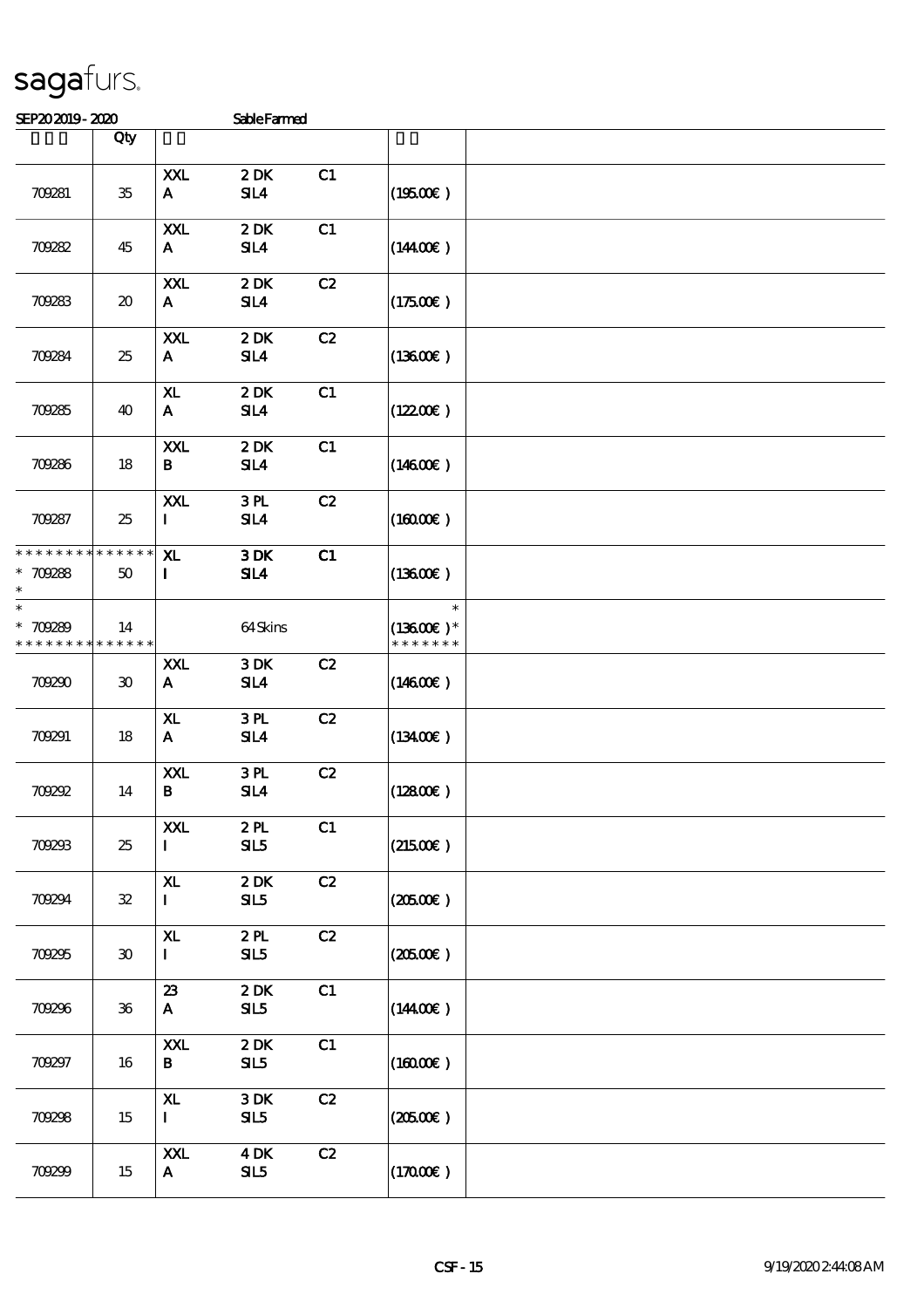| SEP202019-2020                                        |                                            |                               | <b>SableFarmed</b>         |           |                                       |  |
|-------------------------------------------------------|--------------------------------------------|-------------------------------|----------------------------|-----------|---------------------------------------|--|
|                                                       | Qty                                        |                               |                            |           |                                       |  |
| 70901                                                 | 40                                         | XXL<br><b>LOWG</b>            | 1 DK<br>DMG1               | C1        | (31.00)                               |  |
| 70002                                                 | 45                                         | XXL<br><b>LOWG</b>            | 1 <sub>H</sub><br>DMG1     | C2        | (300)                                 |  |
| * * * * * * * *<br>$* 7090B$<br>$\ast$                | $* * * * * * *$<br>50                      | XL.<br><b>LOWG</b>            | 1 DK<br>DMG1               | C1        | (260E)                                |  |
| $\ast$<br>$*70904$<br>* * * * * * * *                 | $\boldsymbol{\mathfrak{D}}$<br>* * * * * * |                               | <b>70Skins</b>             |           | $\ast$<br>$(2600)$ *<br>* * * * * * * |  |
| 70905                                                 | $\boldsymbol{\mathfrak{D}}$                | 12<br><b>LOWG</b>             | $1\,\mathrm{DK}$<br>DMG1   | C1        | (21.00)                               |  |
| * * * * * * * *<br>$* 70906$<br>$\ast$                | * * * * * *<br>50                          | <b>XXL</b><br><b>LOWG</b>     | 2PL<br>DMG1                | C1        | (320)                                 |  |
| $\ast$<br>$* 700007$<br>* * * * * * * *               | 45<br>* * * * * *                          |                               | 95Skins                    |           | $\ast$<br>$(3200)$ *<br>* * * * * * * |  |
| 70908                                                 | 49                                         | ${\bf x}$<br><b>LOWG</b>      | 3PL<br>DMG1                | C2        | (260E)                                |  |
| 70809                                                 | 40                                         | XXL<br><b>LOWG</b>            | 4PL<br>DMG1                | C2        | (300)                                 |  |
| 700310                                                | 25                                         | XL.<br><b>LOWG</b>            | 1 DK<br>DMG <sub>2</sub>   | C2        | (21.00)                               |  |
| * * * * * * * *<br>* 709311<br>$\ast$                 | * * * * * *<br>50                          | <b>XXL</b><br><b>LOWG</b>     | 2PL<br>DMG <sub>2</sub>    | C2        | $(2600\varepsilon)$                   |  |
| $\ast$<br>$* 700312$<br>* * * * * * * * * * * * * * * | 15                                         |                               | 65Skins                    |           | $\ast$<br>$(2600)$ *<br>* * * * * * * |  |
| 700313                                                | 25                                         | 12<br><b>LOWG</b>             | 2PL<br>DMG <sub>2</sub>    | C1        | (1650)                                |  |
| 700314                                                | 30                                         | XXL<br><b>LOWG</b>            | 4PL<br>DMG <sub>2</sub>    | C2        | (260E)                                |  |
| 700315                                                | $\boldsymbol{\mathfrak{D}}$                | XXL<br><b>LOWG</b>            | 2DK<br>DMC1                | C1<br>SL1 | (320)                                 |  |
| 700316                                                | $50^{\circ}$                               | XXL<br><b>LOWG</b>            | 3DK<br>DMG1                | C2<br>SL1 | (3200)                                |  |
| 700317                                                | 31                                         | X <sub>L</sub><br><b>LOWG</b> | $3 \, \mathrm{RL}$<br>DMG1 | C1<br>SL1 | (2800)                                |  |
| 700318                                                | 21                                         | X <sub>L</sub><br><b>LOWG</b> | 2DK<br>DMC1                | C1<br>SL2 | (3900)                                |  |
| 70319                                                 | 21                                         | $\mathbf{X}$<br><b>LOWG</b>   | 3DK<br>DMG1                | C2<br>SL3 | (5000)                                |  |
| 70820                                                 | 15                                         | $\mathbf{X}$<br><b>LOWG</b>   | 3DK<br>DMG1                | C2<br>SLA | (6400)                                |  |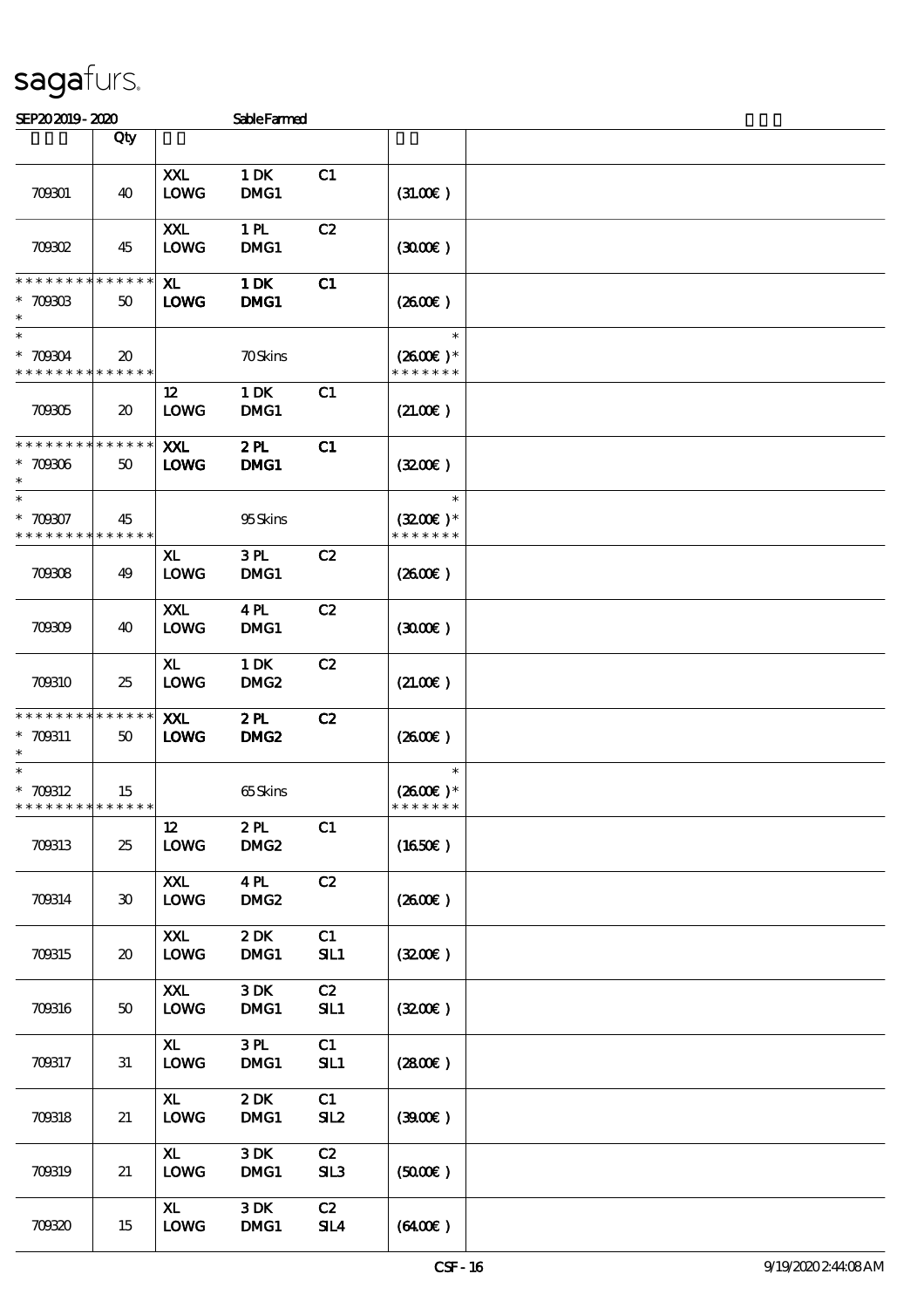| SEP202019-2020                                                                     |                                    |                               | <b>SableFarmed</b>        |    |                                       |  |
|------------------------------------------------------------------------------------|------------------------------------|-------------------------------|---------------------------|----|---------------------------------------|--|
|                                                                                    | Qty                                |                               |                           |    |                                       |  |
| * * * * * * * *<br>$* 700321$<br>$\ast$                                            | $******$<br>50                     | XXL<br>$\mathbf I$            | 1 DK                      | C1 | (6200)                                |  |
| $\overline{\ast}$<br>* $700322$<br>$\ast$                                          | 50                                 |                               | $\boldsymbol{z}$          |    | $\ast$<br>$(6200)$ *                  |  |
| * 70823                                                                            | 50                                 |                               | $\ensuremath{\mathsf{3}}$ |    | $\ast$<br>$(6200)$ *                  |  |
| * 70824<br>$\ast$<br>$\overline{\phantom{0}}$                                      | 50                                 |                               | $\overline{\mathbf{4}}$   |    | $\ast$<br>$(6200)$ *                  |  |
| $*700325$<br>$\ast$<br>$\overline{\phantom{0}}$                                    | 50                                 |                               | $\mathbf 5$               |    | $\ast$<br>$(6200)$ *<br>$\ast$        |  |
| $* 700336$<br>$\ast$<br>$\overline{\ast}$                                          | 50                                 |                               | 6                         |    | $\ast$<br>$(6200)$ *<br>$\ast$        |  |
| $* 700327$<br>$\ast$<br>$\overline{\ast}$                                          | 50                                 |                               | $\tau$                    |    | $\ast$<br>$(6200)$ *<br>$\ast$        |  |
| $* 700328$<br>* * * * * * * *                                                      | 30 <sup>°</sup><br>$* * * * * * *$ |                               | 380Skins                  |    | $\ast$<br>$(6200)$ *<br>* * * * * * * |  |
| * * * * * * * *<br>$*700329$<br>$\ast$                                             | $* * * * * * *$<br>50              | XXL<br>$\mathbf{I}$           | 1 DK                      | C2 | (5000)                                |  |
| $* 70030$<br>* * * * * * * *                                                       | 55<br>* * * * * *                  |                               | 105Skins                  |    | $\ast$<br>$(5900E)*$<br>* * * * * * * |  |
| * * * * * * * *<br>$* 700331$<br>$*$                                               | $* * * * * * *$<br>50              | <b>XXL</b><br>$\mathbf{I}$    | 1 <sub>H</sub>            | C1 | (6200)                                |  |
| * $70032$<br>* * * * * * * * * * * * * *                                           | 40                                 |                               | <b>90Skins</b>            |    | $\ast$<br>$(6200)$ *<br>* * * * * * * |  |
| 70833                                                                              | $35\,$                             | <b>XXL</b><br>$\mathbf{I}$    | 1 <sub>H</sub>            | C2 | (5000)                                |  |
| * * * * * * * * <mark>* * * * * *</mark><br>* 70834<br>$\ast$<br>$\overline{\ast}$ | 50                                 | X <sub>L</sub><br>$\mathbf I$ | 1 DK                      | C1 | $(4800\varepsilon)$<br>$\ast$         |  |
| $* 700335$<br>$\ast$<br>$\ast$                                                     | 50                                 |                               | $\boldsymbol{2}$          |    | $(4800)$ *<br>$\ast$                  |  |
| $* 700336$<br>$\ast$<br>$\ast$                                                     | 50                                 |                               | 3                         |    | $(4800)$ *<br>$\ast$                  |  |
| $* 709337$<br>* * * * * * * *                                                      | 50<br>* * * * * *                  |                               | 200Skins                  |    | $(4800)$ *<br>* * * * * * *           |  |
| 70838                                                                              | 50                                 | XL<br>$\mathbf{I}$            | 1 <sub>H</sub>            | C1 | $(4800\varepsilon)$                   |  |
| 70839                                                                              | 25                                 | ${\bf x}$<br>$\mathbf I$      | 1 <sub>PL</sub>           | C2 | (460E)                                |  |
| 703340                                                                             | $\boldsymbol{\omega}$              | $12 \,$<br>$\mathbf{I}$       | 1 DK                      | C1 | (37.00)                               |  |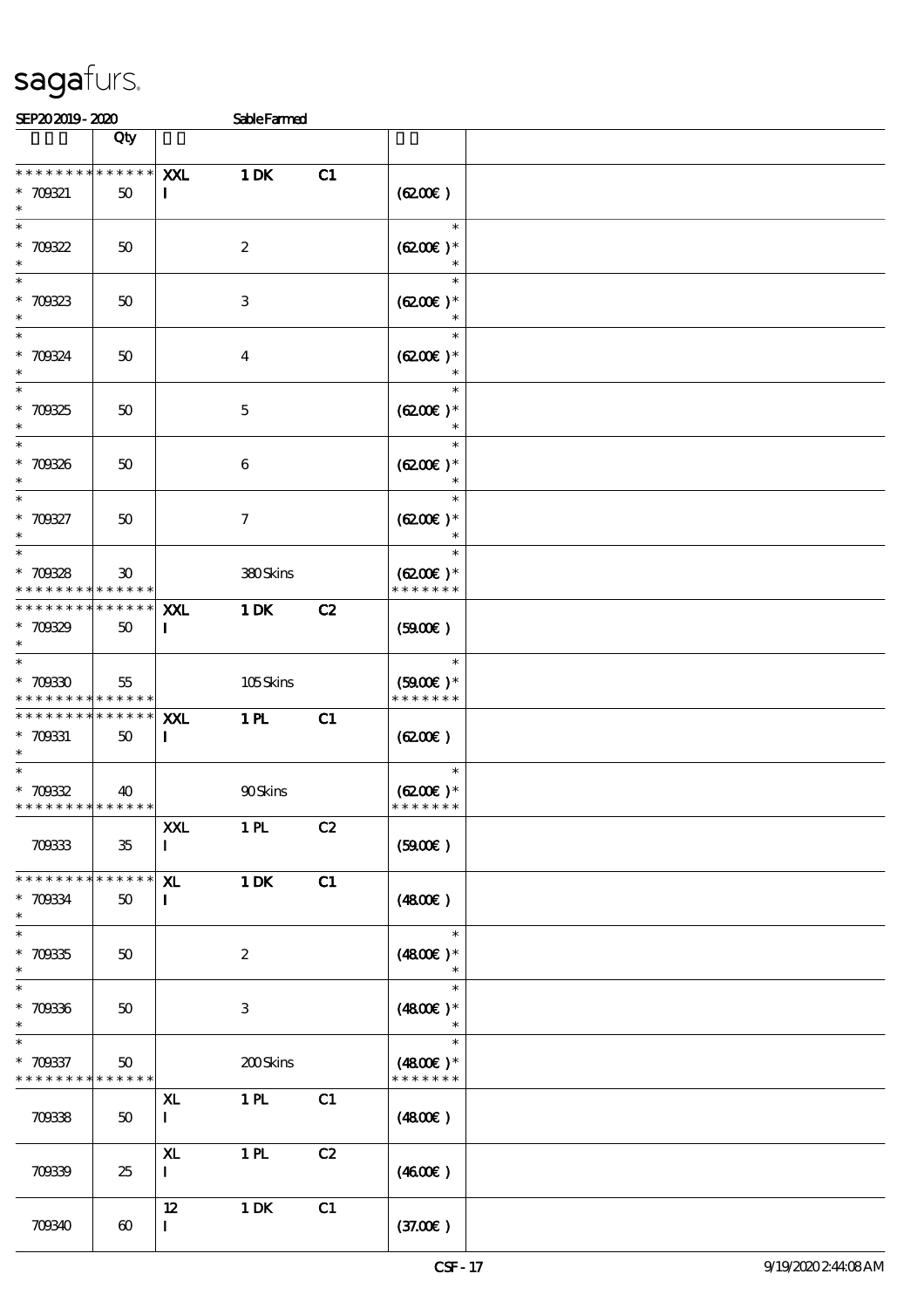| SEP202019-2020                                                 |                                                |                           | <b>Sable Farmed</b> |    |                                        |  |
|----------------------------------------------------------------|------------------------------------------------|---------------------------|---------------------|----|----------------------------------------|--|
|                                                                | Qty                                            |                           |                     |    |                                        |  |
| 709341                                                         | 50                                             | 12<br>$\bf{I}$            | 1 DK                | C2 | (37.00)                                |  |
| * * * * * * * *<br>$* 700342$<br>$\ast$                        | $* * * * * * *$<br>50                          | XXL<br>A                  | $1$ DK              | C1 | (3300)                                 |  |
| $\overline{\ast}$<br>$* 700343$<br>$\ast$                      | 50                                             |                           | $\boldsymbol{2}$    |    | $\ast$<br>$(5300)$ *                   |  |
| $\ast$<br>$* 700344$<br>$\ast$                                 | 50                                             |                           | $\,3$               |    | $\ast$<br>$(3300)$ *                   |  |
| $\overline{\ast}$<br>$* 700345$<br>$\ast$                      | 50                                             |                           | $\bf{4}$            |    | $\ast$<br>$(3300)$ *<br>$\ast$         |  |
| $\ast$<br>$* 700346$<br>* * * * * * * *                        | 25<br>* * * * * *                              |                           | 225Skins            |    | $\ast$<br>$(5300)$ *<br>* * * * * * *  |  |
| * * * * * * * *<br>* 70847<br>$\ast$                           | * * * * * *<br>$50^{\circ}$                    | XXL<br>A                  | $1$ DK              | C2 | (31.00)                                |  |
| $\ast$<br>$* 70848$<br>* * * * * * * *                         | $\boldsymbol{\mathfrak{D}}$<br>$* * * * * * *$ |                           | <b>70Skins</b>      |    | $\ast$<br>$(31.00)$ *<br>* * * * * * * |  |
| 70849                                                          | $\boldsymbol{\omega}$                          | XXL<br>$\mathbf{A}$       | 1 PL                | C1 | (51.00)                                |  |
| * * * * * * * *<br>$*700350$<br>$\ast$                         | * * * * * *<br>$50^{\circ}$                    | XXL<br>A                  | 1 <sub>H</sub>      | C1 | (490)                                  |  |
| $\ast$<br>$* 700351$<br>* * * * * * * * * * * * * *            | 48                                             |                           | 98Skins             |    | $\ast$<br>$(4900)$ *<br>* * * * * * *  |  |
| 70852                                                          | $35\,$                                         | XXL<br>$\mathbf{A}$       | 1 PL                | C2 | (5000)                                 |  |
| * * * * * * * * * * * * * *<br>$* 700333$<br>$\ast$            | 50                                             | ${\bf x}$<br>A            | 1 DK                | C1 | (440E)                                 |  |
| $\ast$<br>$* 70054$<br>$\ast$                                  | $50^{\circ}$                                   |                           | $\boldsymbol{2}$    |    | $\ast$<br>$(4400)$ *<br>$\ast$         |  |
| $\overline{\ast}$<br>$* 700355$<br>* * * * * * * * * * * * * * | 40                                             |                           | 140Skins            |    | $\ast$<br>$(4400)$ *<br>* * * * * * *  |  |
| * * * * * * * *<br>$*709356$<br>$\ast$                         | * * * * * *  <br>50                            | ${\bf X}$<br>$\mathbf{A}$ | 1 DK                | C2 | (440E)                                 |  |
| $\ast$<br>$*709357$<br>* * * * * * * * * * * * * *             | $\boldsymbol{\mathfrak{D}}$                    |                           | <b>70Skins</b>      |    | $\ast$<br>$(4400)$ *<br>* * * * * * *  |  |
| 70858                                                          | 55                                             | XL.<br>$\mathbf{A}$       | 1 <sub>H</sub>      | C1 | (440E)                                 |  |
| * * * * * * * *<br>$* 700359$<br>$\ast$                        | $* * * * * * *$<br>50                          | 12<br>A                   | $1$ DK              | C1 | (3300)                                 |  |
| $\ast$<br>$* 70000$<br>* * * * * * * * * * * * * *             | 25                                             |                           | 75Skins             |    | $\ast$<br>$(3300)$ *<br>* * * * * * *  |  |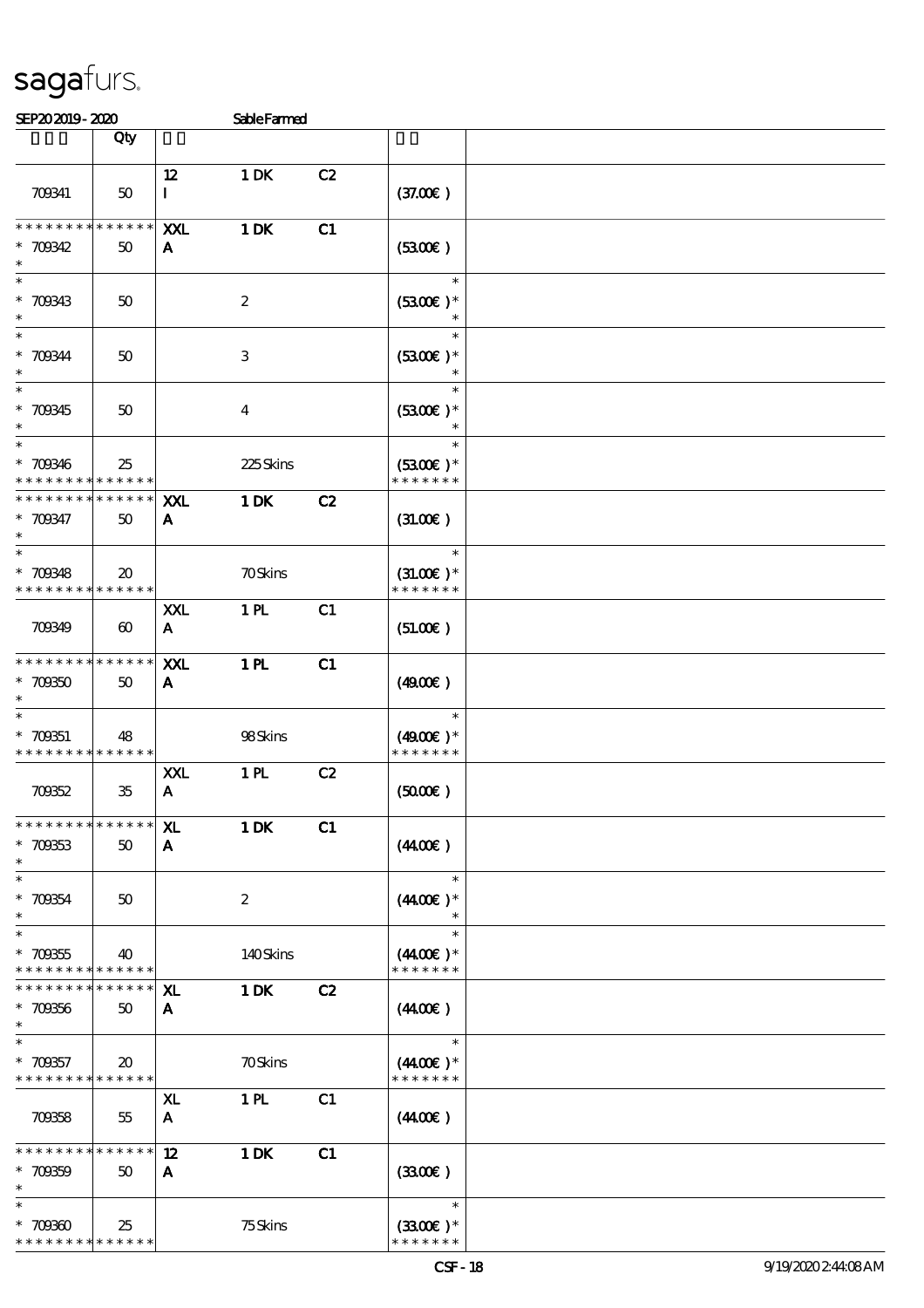| STP202010.2020 | Sable Farmed |
|----------------|--------------|

| JETAJAJIJ-ALAU                                                     |                   |                           | pareramen                 |    |                                              |  |
|--------------------------------------------------------------------|-------------------|---------------------------|---------------------------|----|----------------------------------------------|--|
|                                                                    | Qty               |                           |                           |    |                                              |  |
| * * * * * * * * * * * * * *<br>$* 700001$<br>$\ast$                | 50                | XXL<br>B                  | 1 DK                      | C2 | (440E)                                       |  |
| $\ast$<br>$* 70002$<br>* * * * * * * * <mark>* * * * * *</mark>    | $50^{\circ}$      |                           | 100Skins                  |    | $\ast$<br>$(440E)^*$<br>* * * * * * *        |  |
| 70963                                                              | 55                | XL<br>B                   | 1 DK                      | C1 | (350)                                        |  |
| 70964                                                              | 31                | 12<br>B                   | $1\,\mathrm{DK}$          | C1 | $(2800\varepsilon)$                          |  |
| * * * * * * * *<br>$* 70965$<br>$\ast$                             | * * * * * *<br>50 | XXL<br>$\bf{I}$           | 2PL                       | C1 | (6200)                                       |  |
| $\overline{\ast}$<br>$* 70966$<br>$\ast$                           | 50                |                           | $\boldsymbol{z}$          |    | $\ast$<br>$(6200)$ *<br>$\ast$               |  |
| $\ast$<br>$* 70967$<br>$\ast$                                      | 50                |                           | $\ensuremath{\mathsf{3}}$ |    | $\ast$<br>$(6200)$ *<br>$\ast$               |  |
| $\ast$<br>$* 70968$<br>* * * * * * * * * * * * * * *               | 52                |                           | 202Skins                  |    | $\ast$<br>$(6200\epsilon)*$<br>* * * * * * * |  |
| * * * * * * * * * * * * * * *<br>$* 70000$<br>$\ast$               | 50                | <b>XXL</b><br>$\mathbf I$ | 2PL                       | C2 | (5900)                                       |  |
| $\ast$<br>$* 700370$<br>* * * * * * * * <mark>* * * * * * *</mark> | 50                |                           | 100Skins                  |    | $\ast$<br>$(5900)$ *<br>* * * * * * *        |  |
| * * * * * * * *<br>$* 709371$<br>$\ast$                            | ******<br>50      | <b>XXL</b><br>$\bf{I}$    | 2PL                       | C2 | (5200)                                       |  |
| $\overline{\ast}$<br>$* 700372$<br>$\ast$                          | 50                |                           | $\boldsymbol{2}$          |    | $\ast$<br>$(5200\text{E})*$                  |  |
| $\ast$<br>$* 700373$<br>* * * * * * * * <mark>* * * * * *</mark>   | 42                |                           | 142Skins                  |    | $\ast$<br>$(5200)$ *<br>* * * * * * *        |  |
| * * * * * * * *<br>$* 709374$<br>$\ast$                            | * * * * * *<br>50 | ${\bf x}$<br>L            | 2DK                       | C1 | (4800)                                       |  |
| $\ast$<br>$*709375$<br>$\ast$                                      | 50                |                           | $\boldsymbol{2}$          |    | $\ast$<br>$(4800)$ *                         |  |
| $\ast$<br>$* 709376$<br>$\ast$                                     | 50                |                           | $\,3$                     |    | $\ast$<br>$(4800)$ *                         |  |
| $\ast$<br>$* 709377$<br>$\ast$<br>$\overline{\ast}$                | 50                |                           | $\bf{4}$                  |    | $\ast$<br>$(4800)$ *<br>$\ast$               |  |
| $* 700378$<br>* * * * *<br>* * *                                   | 40<br>* * * * * * |                           | 240Skins                  |    | $(4800)$ *<br>* * * * * * *                  |  |
| * * * * * * * *<br>$* 700379$<br>$\ast$                            | * * * * * *<br>50 | ${\bf x}$<br>$\mathbf I$  | 2DK                       | C2 | (4800)                                       |  |
| $\ast$<br>$*70080$<br>$\ast$                                       | 50                |                           | $\boldsymbol{2}$          |    | $\ast$<br>$(4800)$ *                         |  |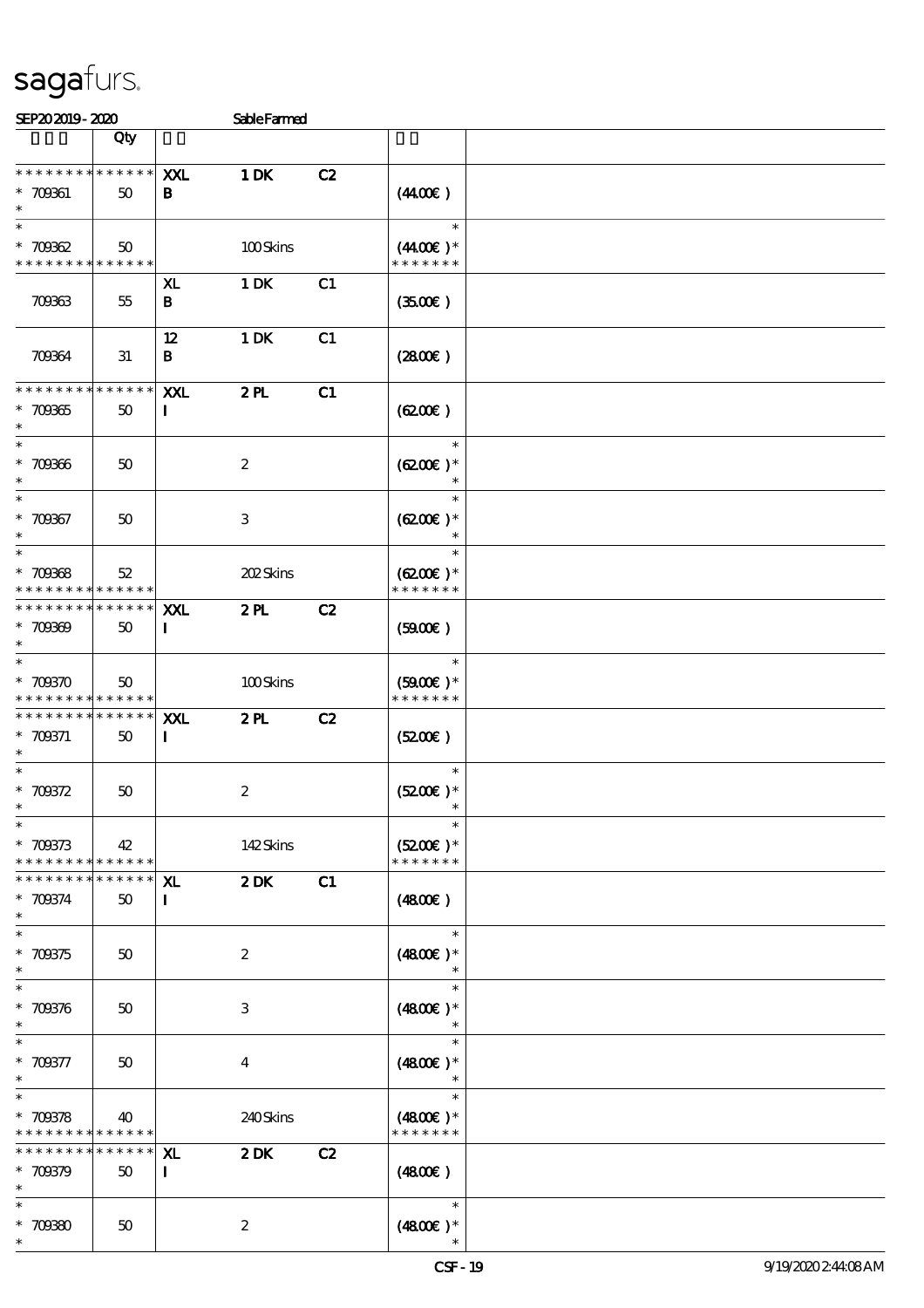| SEP202019-2020                                                     |                                      |                            | SableFarmed         |    |                                        |  |
|--------------------------------------------------------------------|--------------------------------------|----------------------------|---------------------|----|----------------------------------------|--|
|                                                                    | Qty                                  |                            |                     |    |                                        |  |
| $\ast$<br>$* 700381$<br>* * * * * * * * <mark>* * * * * * *</mark> | 55                                   | XL<br>I                    | 2DK                 | C2 | $\ast$<br>$(4800)$ *<br>* * * * * * *  |  |
| * * * * * * * *<br>$* 70082$<br>$\ast$                             | $* * * * * * *$<br>50                | ${\bf x}$<br>$\mathbf{I}$  | 2PL                 | C2 | (4800)                                 |  |
| $\ast$<br>$* 700333$<br>$\ast$                                     | 50                                   |                            | $\boldsymbol{2}$    |    | $\ast$<br>$(4800)$ *                   |  |
| $\ast$<br>$* 700334$<br>* * * * * * * * <mark>* * * * * *</mark>   | 28                                   |                            | 128Skins            |    | $\ast$<br>$(4800)$ *<br>* * * * * * *  |  |
| * * * * * * * *<br>$* 70035$<br>$\ast$                             | $\ast\ast\ast\ast\ast\ast$<br>$50\,$ | 12<br>$\mathbf{I}$         | $2$ DK              | C1 | (37.00)                                |  |
| $\ast$<br>$* 700366$<br>$\ast$                                     | 50                                   |                            | $\boldsymbol{2}$    |    | $\ast$<br>$(37.00)$ *<br>$\ast$        |  |
| $\ast$<br>$* 70087$<br>$\ast$                                      | 50                                   |                            | $\,3\,$             |    | $\ast$<br>$(37.00)$ *<br>$\ast$        |  |
| $\ast$<br>$* 70088$<br>* * * * * * * *                             | 20<br>* * * * * *                    |                            | 170Skins            |    | $\ast$<br>$(37.00)$ *<br>* * * * * * * |  |
| * * * * * * *<br>$* 70089$<br>$\ast$                               | * * * * * *<br>50                    | <b>XXL</b><br>$\mathbf{A}$ | 2DK                 | C1 | (5300)                                 |  |
| $\ast$<br>$* 70000$<br>$\ast$                                      | 50                                   |                            | $\boldsymbol{2}$    |    | $\ast$<br>$(5300)$ *                   |  |
| $\ast$<br>$* 700001$<br>$\ast$                                     | 50                                   |                            | $\,3\,$             |    | $\ast$<br>$(5300)$ *<br>$\ast$         |  |
| $\ast$<br>$^\ast$ 700002<br>$\ast$                                 | 50                                   |                            | $\boldsymbol{4}$    |    | $\ast$<br>$(3300)$ *<br>$\ast$         |  |
| $\ast$<br>$* 700003$<br>$\ast$                                     | 50                                   |                            | $\mathbf 5$         |    | $\ast$<br>$(3300)$ *                   |  |
| $\ast$<br>$* 70004$<br>$\ast$                                      | 50                                   |                            | 6                   |    | $\ast$<br>$(5300)$ *<br>$\ast$         |  |
| $\ast$<br>$* 709395$<br>$\ast$                                     | 50                                   |                            | $\boldsymbol{\tau}$ |    | $\ast$<br>$(5300)$ *                   |  |
| $\ast$<br>$* 709906$<br>$\ast$                                     | 50                                   |                            | $\bf 8$             |    | $\ast$<br>$(3300)$ *                   |  |
| $* 700007$<br>$\ast$                                               | 50                                   |                            | $\boldsymbol{9}$    |    | $\ast$<br>$(5300)$ *<br>$\ast$         |  |
| $\ast$<br>$* 709988$<br>* * * * * * *                              | 50<br>* * * * * *                    |                            | 500Skins            |    | $\ast$<br>$(3300)$ *<br>* * * * * * *  |  |
| * * * * * * *<br>$* 70000$<br>$\ast$                               | * * * * * *<br>50                    | XXL<br>$\mathbf{A}$        | 2DK                 | C1 | (5200)                                 |  |
| $\ast$<br>$*709400$<br>$\ast$                                      | 50                                   |                            | $\boldsymbol{2}$    |    | $\ast$<br>$(5200)$ *                   |  |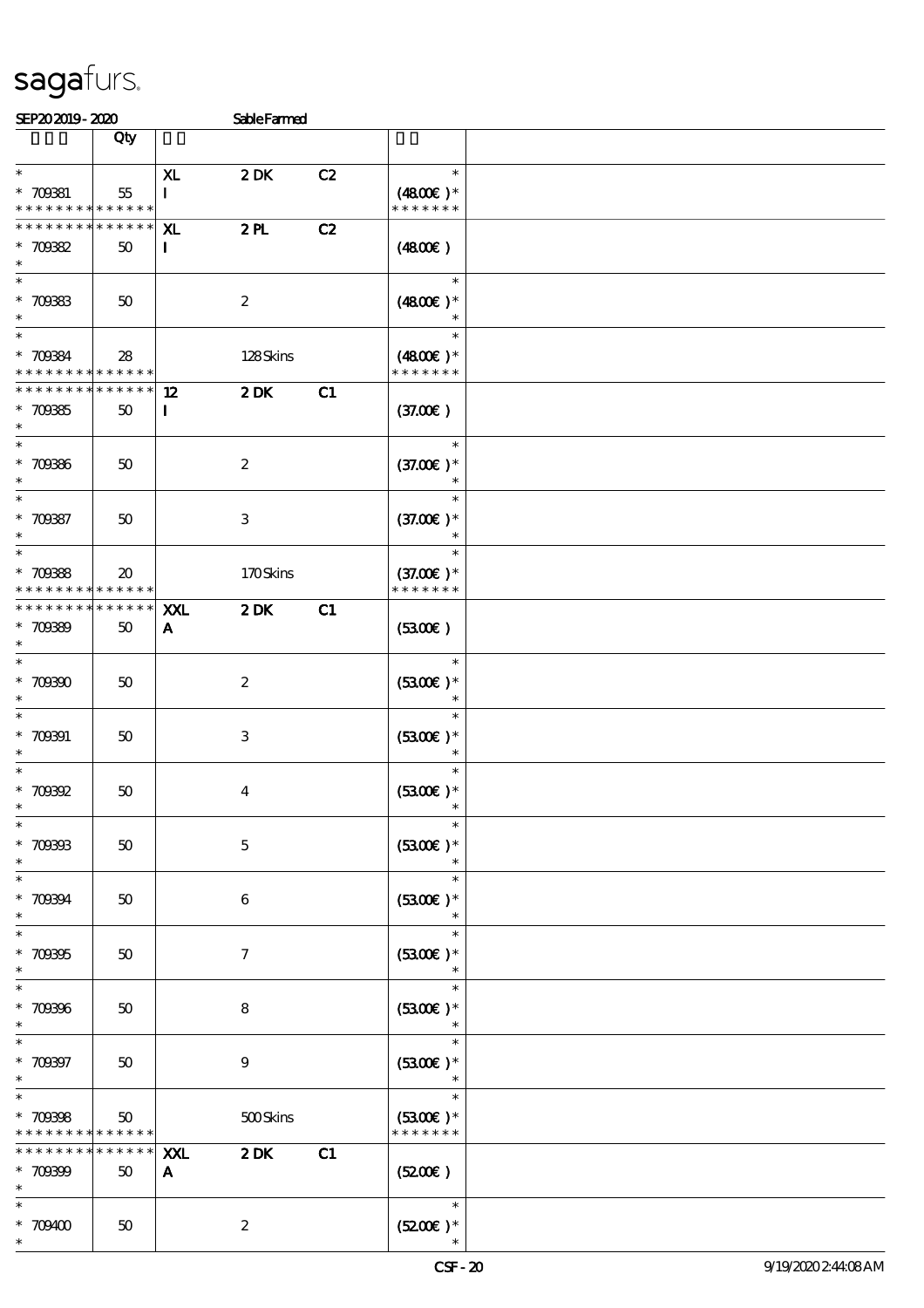| SEP202019-2020                                                   |                                  |                                | <b>SableFarmed</b> |    |                                       |  |
|------------------------------------------------------------------|----------------------------------|--------------------------------|--------------------|----|---------------------------------------|--|
|                                                                  | Qty                              |                                |                    |    |                                       |  |
| $\ast$<br>$* 709401$<br>* * * * * * * * * * * * * *              | 55                               | XXL<br>A                       | 2DK                | C1 | $\ast$<br>$(5200)$ *<br>* * * * * * * |  |
| * * * * * * * *<br>$*$ 709402<br>$\ast$                          | * * * * * *<br>50                | XXL<br>A                       | $2$ DK             | C2 | (330)                                 |  |
| $*$<br>$* 709403$<br>$\ast$                                      | 50                               |                                | $\boldsymbol{2}$   |    | $\ast$<br>$(3300)$ *                  |  |
| $\ast$<br>$* 709104$<br>$\ast$                                   | 50                               |                                | $\,3$              |    | $\ast$<br>$(3300)$ *                  |  |
| $\overline{\ast}$<br>$* 709405$<br>* * * * * * * *               | 55<br>$* * * * * * *$            |                                | 205Skins           |    | $\ast$<br>$(3300)$ *<br>* * * * * * * |  |
| * * * * * * * *<br>$* 70906$<br>$\ast$                           | * * * * * *<br>50                | XXL<br>A                       | 2DK                | C2 | (460E)                                |  |
| $\ast$<br>$* 709407$<br>* * * * * * * * <mark>* * * * * *</mark> | 37                               |                                | 87Skins            |    | $\ast$<br>$(4600)$ *<br>* * * * * * * |  |
| * * * * * * * *<br>$* 70908$<br>$\ast$<br>$\ast$                 | $\ast\ast\ast\ast\ast\ast$<br>50 | XXL<br>A                       | 2PL                | C1 | (5300)                                |  |
| $* 70909$<br>$\ast$<br>$\ast$                                    | 50                               |                                | $\boldsymbol{2}$   |    | $\ast$<br>$(5300)$ *<br>$\ast$        |  |
| * 709410<br>* * * * * * * *                                      | 39<br>* * * * * *                |                                | 139Skins           |    | $(5300)$ *<br>* * * * * * *           |  |
| * * * * * * * *<br>$* 709411$<br>$\ast$<br>$\ast$                | * * * * * *<br>50                | <b>XXL</b><br>$\mathbf{A}$     | 2PL                | C1 | $(4500\varepsilon)$<br>$\ast$         |  |
| $* 709412$<br>$*$<br>$\ast$                                      | 50                               |                                | $\boldsymbol{2}$   |    | $(4500)$ *<br>$\ast$<br>$\ast$        |  |
| * 709413<br>* * * * * * * * * * * * * * *                        | 35                               |                                | 135Skins           |    | $(4500)$ *<br>* * * * * * *           |  |
| * * * * * * * *<br>* 709414<br>$\ast$                            | $* * * * * * *$<br>50            | X <sub>L</sub><br>$\mathbf{A}$ | 2DK                | C1 | $(4400\varepsilon)$                   |  |
| $\ast$<br>* 709415<br>$\ast$<br>$\ast$                           | 50                               |                                | $\boldsymbol{2}$   |    | $\ast$<br>$(4400)$ *<br>$\ast$        |  |
| $* 709416$<br>$\ast$<br>$\ast$                                   | 50                               |                                | 3                  |    | $(440E)^*$<br>$\ast$                  |  |
| * 709417<br>$\ast$<br>$\ast$                                     | 50                               |                                | $\overline{4}$     |    | $(440E)^*$<br>$\ast$                  |  |
| $* 709418$<br>$\ast$<br>$\ast$                                   | 50                               |                                | $\mathbf 5$        |    | $(440E)^*$<br>$\ast$<br>$\ast$        |  |
| * 709419<br>* * * * * * * *<br>* * * * * * * *                   | $35\,$<br>* * * * * *            |                                | 285Skins           |    | $(440E)^*$<br>* * * * * * *           |  |
| $*709420$<br>$\ast$                                              | * * * * * *<br>50                | XL<br>$\mathbf{A}$             | 2DK                | C2 | (440E)                                |  |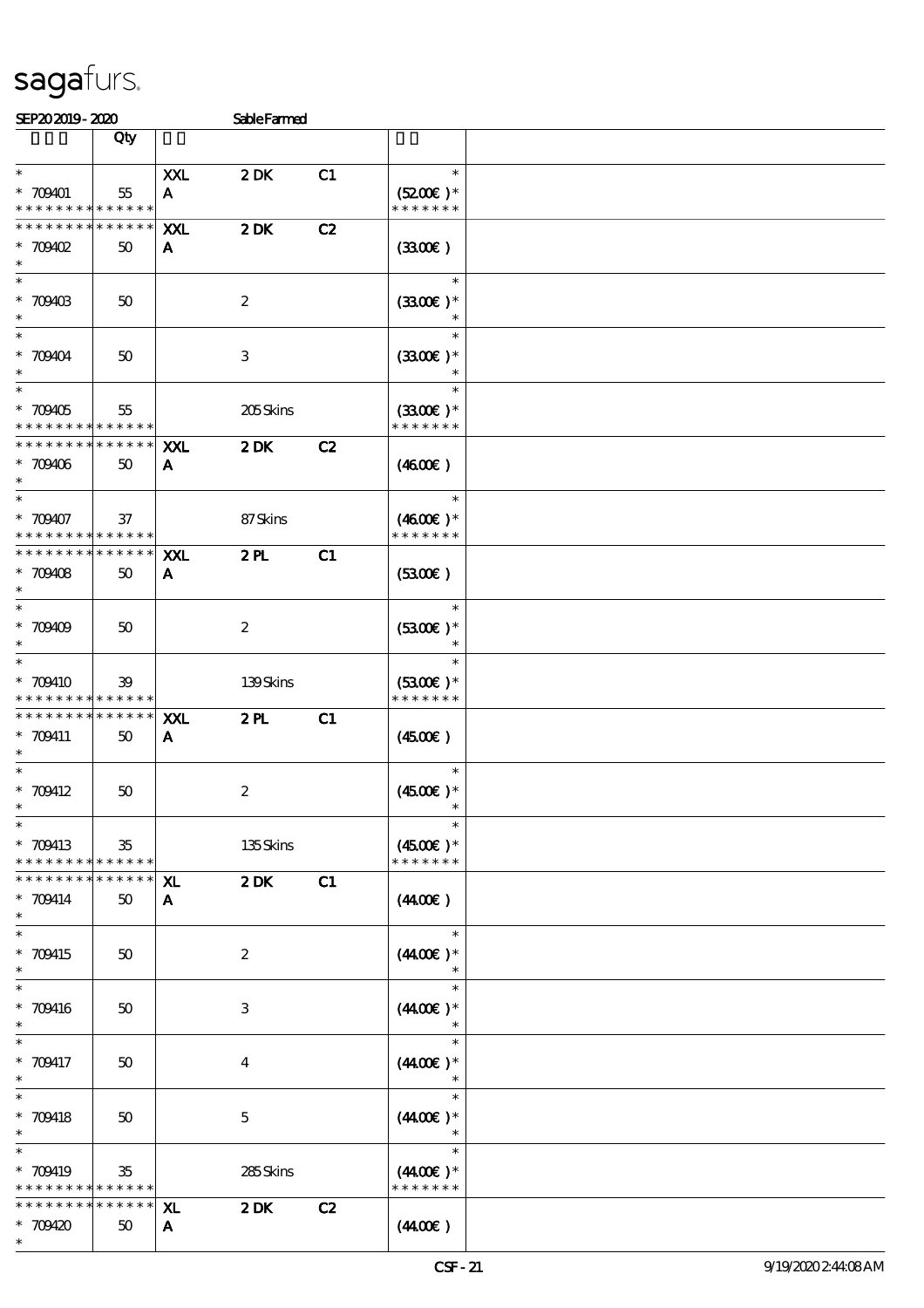| SEP202019-2020 | Sable Farmed |
|----------------|--------------|

| ali avadio- alav                                                 |                       |                    | particular       |    |                                                 |  |
|------------------------------------------------------------------|-----------------------|--------------------|------------------|----|-------------------------------------------------|--|
|                                                                  | Qty                   |                    |                  |    |                                                 |  |
| $\ast$<br>$* 709421$<br>$\ast$                                   | 50                    | XL<br>$\mathbf{A}$ | 2DK              | C2 | $\ast$<br>$(4400\varepsilon)*$                  |  |
| $\ast$<br>$* 709422$<br>* * * * * * * * <mark>* * * * * *</mark> | 25                    |                    | 125Skins         |    | $\ast$<br>$(4400\varepsilon)*$<br>* * * * * * * |  |
| * * * * * * * *<br>$* 709423$<br>$\ast$                          | * * * * * *<br>50     | XL<br>A            | 2PL              | C1 | (440E)                                          |  |
| $\ast$<br>$* 709424$<br>* * * * * * * * <mark>* * * * * *</mark> | 50                    |                    | 100Skins         |    | $\ast$<br>$(4400\varepsilon)*$<br>* * * * * * * |  |
| * * * * * * * *<br>$* 709425$<br>$\ast$                          | * * * * * *<br>50     | 12<br>A            | 2PL              | C1 | (330)                                           |  |
| $\overline{\ast}$<br>$* 709426$<br>$\ast$                        | $50^{\circ}$          |                    | $\boldsymbol{2}$ |    | $\ast$<br>$(3300)$ *                            |  |
| $\ast$<br>$* 709427$<br>* * * * * * * * <mark>* * * * * *</mark> | 35                    |                    | 135Skins         |    | $\ast$<br>$(3300)$ *<br>* * * * * * *           |  |
| * * * * * * * *<br>$* 709428$<br>$\ast$                          | * * * * * *  <br>50   | XXL<br>B           | 2DK              | C1 | (440E)                                          |  |
| $\ast$<br>$* 709429$<br>$\ast$                                   | 50                    |                    | $\boldsymbol{2}$ |    | $\ast$<br>$(440E)^*$                            |  |
| $\ast$<br>$* 709430$<br>$\ast$                                   | 50                    |                    | 3                |    | $\ast$<br>$(440E)^*$                            |  |
| $\ast$<br>$* 709431$<br>* * * * * * * * * * * * * *              | 57                    |                    | 207Skins         |    | $\ast$<br>$(440E)*$<br>* * * * * * *            |  |
| * * * * * * * *<br>$* 709432$<br>$\ast$                          | * * * * * *<br>50     | XXL<br>В           | 2PL              | C2 | (420)                                           |  |
| $\ast$<br>$* 709433$<br>* * * * * * * * <mark>* * * * * *</mark> | 35                    |                    | 85Skins          |    | $\ast$<br>$(4200)$ *<br>* * * * * * *           |  |
| * * * * * * * *<br>$* 709434$<br>$\ast$                          | * * * * * *<br>50     | ${\bf x}$<br>B     | 2DK              | C1 | (350)                                           |  |
| $\ast$<br>$* 709435$<br>$\ast$                                   | 50                    |                    | $\boldsymbol{2}$ |    | $\ast$<br>$(3500)$ *                            |  |
| $\ast$<br>$* 709436$<br>* * * * * * * * * * * * * *              | $\boldsymbol{\omega}$ |                    | 160Skins         |    | $\ast$<br>$(3500\text{E})*$<br>* * * * * * *    |  |
| * * * * * * * *<br>* 709437<br>$\ast$                            | * * * * * *<br>$50\,$ | 12<br>B            | 2DK              | C1 | (280)                                           |  |
| $\ast$<br>$* 709438$<br>* * * * *<br>* * *                       | 42<br>* * * * * *     |                    | 92Skins          |    | $\ast$<br>$(2800)$ *<br>* * * * * * *           |  |
| * * * * * * * *<br>$* 709439$<br>$\ast$                          | * * * * * *<br>50     | XXL<br>$\mathbf I$ | 3DK              | C1 | (6200)                                          |  |
| $\ast$<br>$*70940$<br>$\ast$                                     | 50                    |                    | $\boldsymbol{2}$ |    | $\ast$<br>$(6200)$ *                            |  |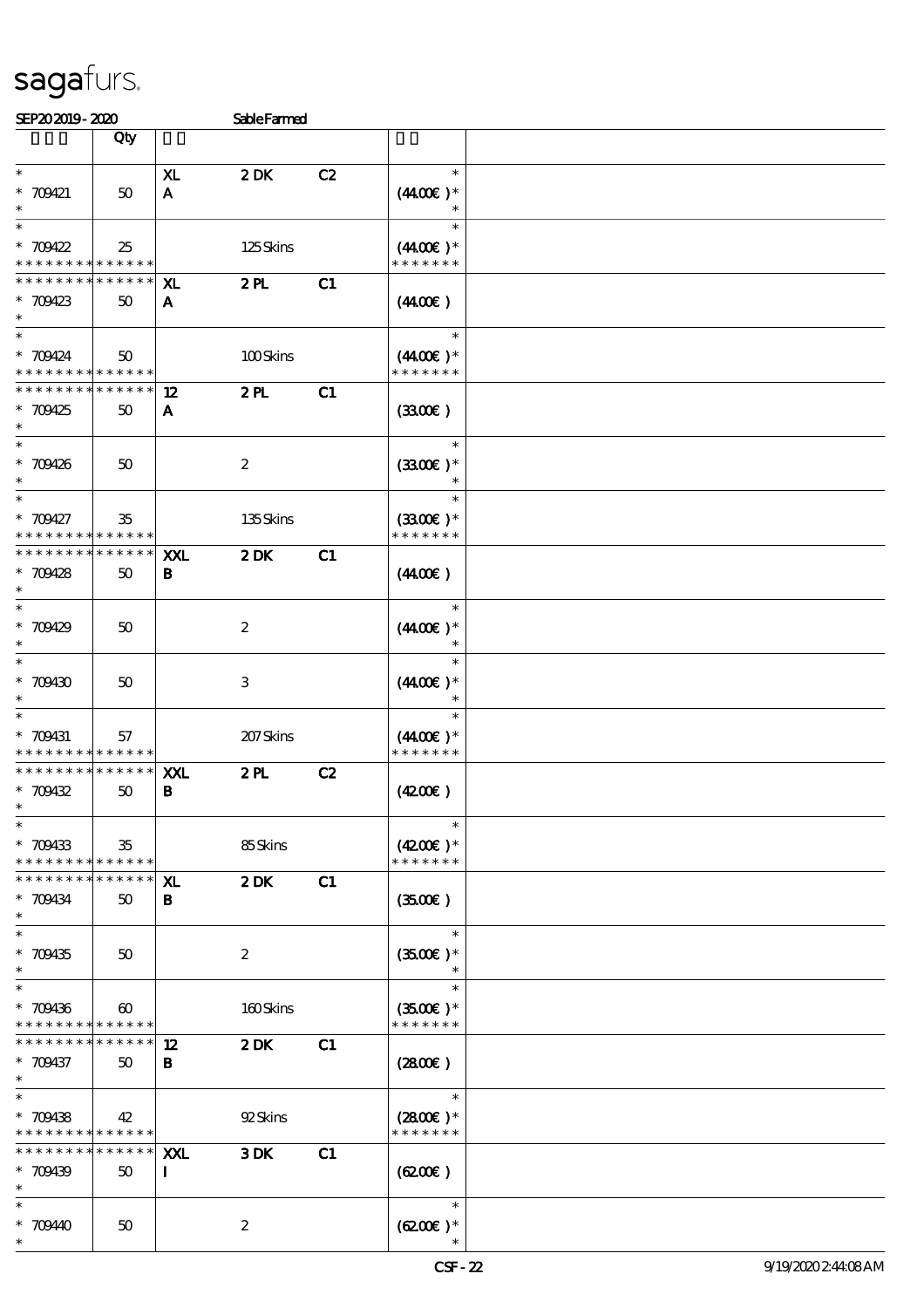\*

| SEP202019-2020                                           |                                  |                         | <b>Sable Farmed</b>       |    |                                                  |  |
|----------------------------------------------------------|----------------------------------|-------------------------|---------------------------|----|--------------------------------------------------|--|
|                                                          | Qty                              |                         |                           |    |                                                  |  |
| $\ast$<br>$* 70941$<br>$\ast$                            | 50                               | XXL<br>$\bf{I}$         | 3DK                       | C1 | $\ast$<br>$(6200)$ *                             |  |
| $\ast$<br>$* 70942$<br>* * * * * * * * * * * * * *       | 40                               |                         | 190Skins                  |    | $\ast$<br>$(6200)$ *<br>* * * * * * *            |  |
| * * * * * * * *<br>$* 70943$<br>$\ast$                   | $\ast\ast\ast\ast\ast\ast$<br>50 | XXL<br>$\bf{I}$         | 3DK                       | C2 | (6200)                                           |  |
| $\ast$<br>$*$ 709444<br>$\ast$<br>$\ast$                 | 50                               |                         | $\boldsymbol{2}$          |    | $\ast$<br>$(6200)$ *<br>$\ast$                   |  |
| * 709445<br>* * * * * * * * <mark>* * * * * * *</mark>   | 62                               |                         | 162Skins                  |    | $\ast$<br>$(6200)$ *<br>* * * * * * *            |  |
| * * * * * * * *<br>$* 70946$<br>$\ast$                   | $* * * * * * *$<br>50            | <b>XXL</b><br>$\bf{I}$  | 3PL                       | C1 | (6200)                                           |  |
| $\ast$<br>$* 70947$<br>$\ast$                            | 50                               |                         | $\boldsymbol{2}$          |    | $\ast$<br>$(6200)$ *                             |  |
| $\ast$<br>$* 70948$<br>* * * * * * * * * * * * * *       | $\boldsymbol{\mathfrak{D}}$      |                         | 120Skins                  |    | $\ast$<br>$(6200\text{E})*$<br>* * * * * * *     |  |
| * * * * * * * * <mark>* * * * * *</mark><br>$* 70949$    | 50                               | XL.<br>$\bf{I}$         | 3DK                       | C1 | (480)                                            |  |
| $\ast$<br>$*709450$<br>$\ast$                            | 50                               |                         | $\boldsymbol{2}$          |    | $\ast$<br>$(4800)$ *<br>$\overline{\phantom{a}}$ |  |
| $\ast$<br>* 709451<br>* * * * * * * * * * * * * *        | 40                               |                         | 140Skins                  |    | $\ast$<br>$(4800)$ *<br>* * * * * * *            |  |
| 709452                                                   | $5\!3$                           | $12 \,$<br>$\mathbf{I}$ | 3DK                       | C1 | (37.00)                                          |  |
| * * * * * * * *<br>$* 709453$<br>$\ast$                  | $******$<br>50                   | XXL<br>$\mathbf{A}$     | 3DK                       | C1 | (3300)                                           |  |
| $\ast$<br>$* 709454$<br>$\ast$                           | 50                               |                         | $\boldsymbol{2}$          |    | $\ast$<br>$(5300)$ *<br>$\ast$                   |  |
| $\ast$<br>$* 709455$<br>$\ast$<br>$\ast$                 | 50                               |                         | $\ensuremath{\mathbf{3}}$ |    | $\ast$<br>$(5300)$ *<br>$\ast$<br>$\ast$         |  |
| $* 709456$<br>* * * * * * * * <mark>* * * * * * *</mark> | 50                               |                         | 200Skins                  |    | $(5300)$ *<br>* * * * * * *                      |  |
| * * * * * * *<br>* 709457<br>$\ast$                      | * * * * * *<br>50                | XXI.<br>A               | 3DK                       | C2 | (51.00)                                          |  |
| $\ast$<br>$* 709458$<br>$\ast$<br>$\overline{\ast}$      | 50                               |                         | $\boldsymbol{2}$          |    | $\ast$<br>$(51.00)$ *                            |  |
| $* 709459$<br>* * * * * * * * <mark>* * * * * *</mark> * | 18                               |                         | 118Skins                  |    | $\ast$<br>$(51.00)$ *<br>* * * * * * *           |  |
| * * * * * * * * <mark>* * * * * *</mark><br>$* 709460$   | 50                               | <b>XXL</b><br>A         | 3DK                       | C2 | (4900)                                           |  |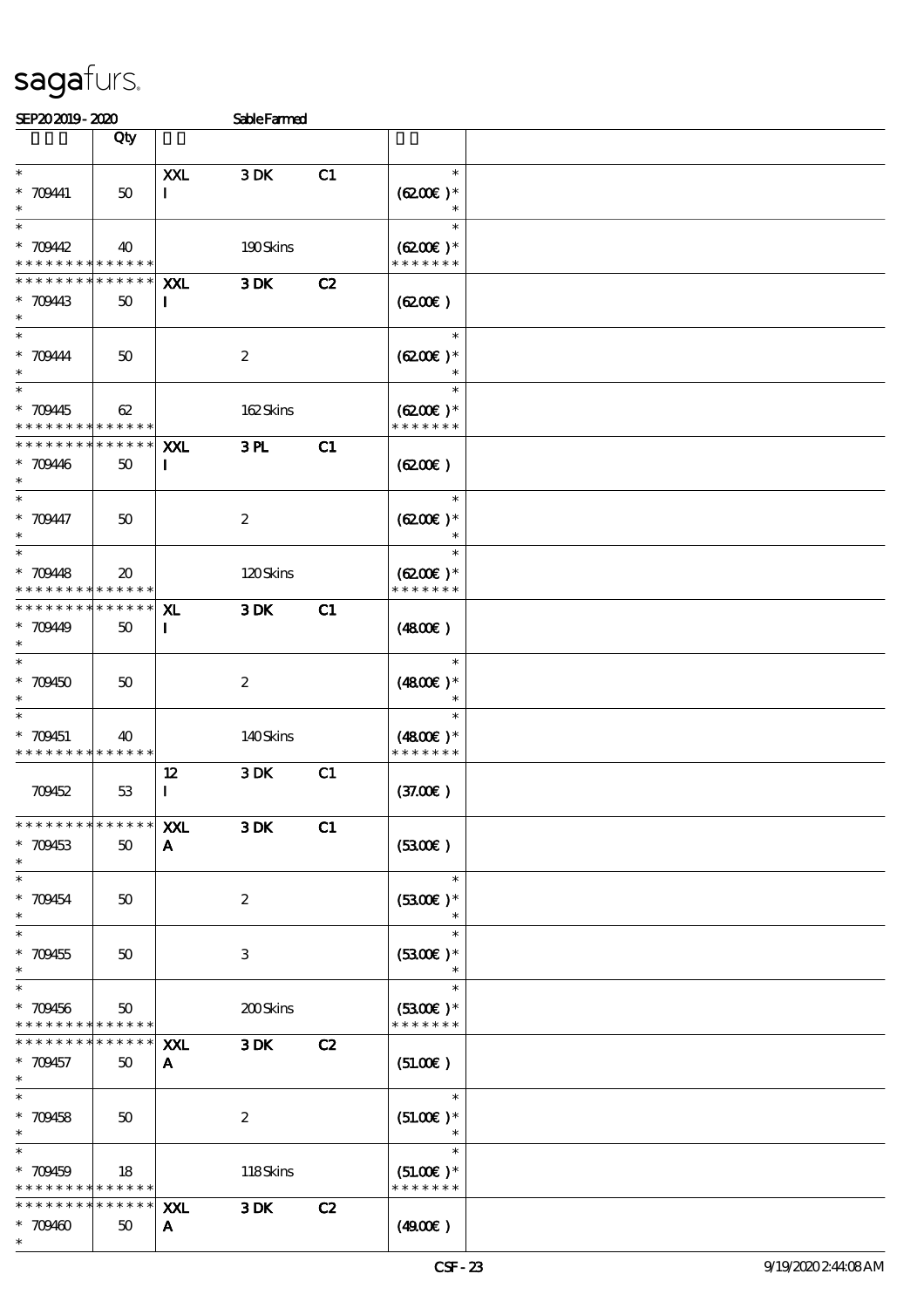| SEP202019-2020                                                   |                                  |                              | <b>SableFarmed</b>        |    |                                        |  |
|------------------------------------------------------------------|----------------------------------|------------------------------|---------------------------|----|----------------------------------------|--|
|                                                                  | Qty                              |                              |                           |    |                                        |  |
| $\ast$<br>$* 709461$<br>* * * * * * * * <mark>* * * * * *</mark> | $\boldsymbol{\mathfrak{D}}$      | XXL<br>A                     | 3DK                       | C2 | $\ast$<br>$(4900)$ *<br>* * * * * * *  |  |
| * * * * * * * *<br>$* 709462$<br>$\ast$                          | * * * * * *<br>50                | ${\bf x}$<br>A               | 3DK                       | C1 | (440E)                                 |  |
| $\ast$<br>$* 709463$<br>$\ast$                                   | 50                               |                              | $\boldsymbol{2}$          |    | $\ast$<br>$(4400)$ *                   |  |
| $\ast$<br>$* 709464$<br>$\ast$                                   | 50                               |                              | $\ensuremath{\mathbf{3}}$ |    | $\ast$<br>$(4400)$ *                   |  |
| $\overline{\ast}$<br>$* 709465$<br>* * * * * * * *               | 25<br>* * * * * *                |                              | 175Skins                  |    | $\ast$<br>$(440E)^*$<br>* * * * * * *  |  |
| * * * * * * * *<br>$* 709466$<br>$\ast$                          | * * * * * *<br>50                | 12<br>A                      | 3DK                       | C1 | (3300)                                 |  |
| $\ast$<br>* 709467<br>* * * * * * * * * * * * * *                | 35                               |                              | 85Skins                   |    | $\ast$<br>$(3300)$ *<br>* * * * * * *  |  |
| * * * * * * * *<br>$* 709468$<br>$\ast$                          | $\ast\ast\ast\ast\ast\ast$<br>50 | XXL<br>В                     | 3DK                       | C1 | (440E)                                 |  |
| $\ast$<br>$*709469$<br>* * * * * * * * <mark>* * * * * *</mark>  | 50                               |                              | 100Skins                  |    | $\ast$<br>$(440E)^*$<br>* * * * * * *  |  |
| * * * * * * * *<br>$* 709470$<br>$\ast$                          | * * * * * *<br>50                | ${\bf x}$<br>B               | 3DK                       | C1 | (31.00)                                |  |
| $\ast$<br>$* 709471$<br>* * * * * * * * * * * * * *              | $\boldsymbol{\mathfrak{D}}$      |                              | <b>70Skins</b>            |    | $\ast$<br>$(31.00)$ *<br>* * * * * * * |  |
| 709472                                                           | 51                               | 12<br>$\, {\bf B}$           | 3DK                       | C1 | $(2800\varepsilon)$                    |  |
| * * * * * * * *<br>* 709473<br>$\ast$                            | ******<br>50                     | XXL<br>$\blacksquare$        | $1$ DK<br>SL1             | C1 | (6600)                                 |  |
| $\ast$<br>* 709474<br>* * * * * * * * <mark>* * * * * * *</mark> | 46                               |                              | 96Skins                   |    | $\ast$<br>$(6600E)*$<br>* * * * * * *  |  |
| 709475                                                           | 63                               | XL<br>$\bf{I}$               | $1\,\mathrm{DK}$<br>SL1   | C1 | $(5000\varepsilon)$                    |  |
| 709476                                                           | 48                               | 12<br>$\mathbf{I}$           | $1\,\mathrm{DK}$<br>SL1   | C1 | (300)                                  |  |
| 709477                                                           | 40                               | XXL<br>$\mathbf{A}$          | $1$ DK<br>SL1             | C1 | (5000)                                 |  |
| 709478                                                           | 30                               | $\mathbf{X}$<br>$\mathbf{A}$ | $1$ DK<br>SL1             | C1 | (4600E)                                |  |
| 709479                                                           | 26                               | 12<br>$\mathbf{A}$           | $1$ DK<br>SL1             | C1 | (3500)                                 |  |
| 709480                                                           | 25                               | XXL<br>B                     | 1 DK<br>SL1               | C1 | (480E)                                 |  |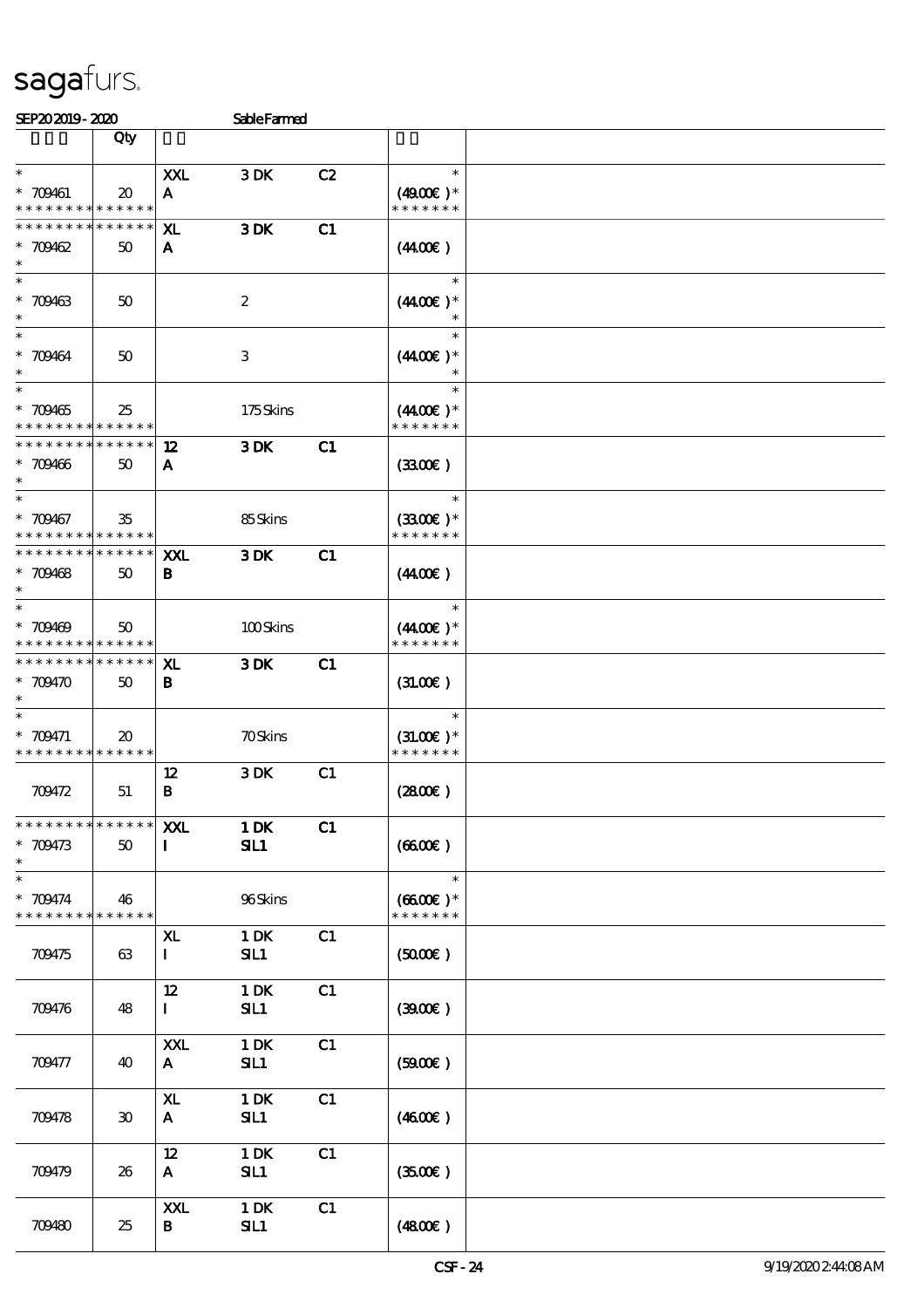| SEP202019-2020 | <b>Sable Farmed</b> |
|----------------|---------------------|

| an avario- alav                                                     |                                     |                                                    | <b>CALC PALLEU</b> |    |                                                 |  |
|---------------------------------------------------------------------|-------------------------------------|----------------------------------------------------|--------------------|----|-------------------------------------------------|--|
|                                                                     | Qty                                 |                                                    |                    |    |                                                 |  |
| 709481                                                              | $\boldsymbol{\mathfrak{D}}$         | XL<br>B                                            | 1 DK<br>SL1        | C1 | (300)                                           |  |
| * * * * * * * *<br>$* 709482$<br>$\ast$                             | * * * * * *<br>50                   | XXL<br>$\mathbf{I}$                                | 2DK<br>SL1         | C1 | (660)                                           |  |
| $\ast$<br>$* 709483$<br>* * * * * * * * * * * * * *                 | 25                                  |                                                    | 75Skins            |    | $\ast$<br>$(6600\text{E})*$<br>* * * * * * *    |  |
| 709484                                                              | 40                                  | XXL<br>$\bf{I}$                                    | 2DK<br>SL1         | C2 | (6400)                                          |  |
| 709485                                                              | 35                                  | XXL<br>$\mathbf{I}$                                | 2PL<br>SL1         | C1 | (660)                                           |  |
| 709486                                                              | $\boldsymbol{\boldsymbol{\lambda}}$ | XXL<br>$\mathbf I$                                 | 2PL<br>SL1         | C2 | (6400)                                          |  |
| * * * * * * * *<br>* 709487<br>$\ast$                               | * * * * * *<br>50                   | X <sub>L</sub><br>$\bf{I}$                         | 2DK<br>SL1         | C1 | (5000)                                          |  |
| $\ast$<br>$* 709488$<br>* * * * * * * * <mark>* * * * * *</mark>    | 45                                  |                                                    | 95Skins            |    | $\ast$<br>$(5000\varepsilon)*$<br>* * * * * * * |  |
| * * * * * * * * * * * * * * *<br>$* 709489$<br>$\ast$               | 50                                  | XL.<br>$\bf{I}$                                    | 2DK<br>SL1         | C2 | (480)                                           |  |
| $\ast$<br>$*709490$<br>* * * * * * * * <mark>* * * * * *</mark>     | 17                                  |                                                    | 67Skins            |    | $\ast$<br>$(4800)$ *<br>* * * * * * *           |  |
| 709491                                                              | 50                                  | XXL<br>${\bf A}$                                   | 2DK<br>SL1         | C2 | (500)                                           |  |
| 709492                                                              | 25                                  | XXL<br>$\mathbf{A}$                                | 2PL<br>SL1         | C1 | $(5900)$                                        |  |
| 709493                                                              | 25                                  | $\mathbf{X} \mathbf{X} \mathbf{L}$<br>$\mathbf{A}$ | 2PL<br>SL1         | C2 | (5000)                                          |  |
| * * * * * * * *<br>$* 709494$<br>$\ast$                             | * * * * * *<br>50                   | ${\bf x}$<br>$\mathbf{A}$                          | 2DK<br>SL1         | C1 | (460E)                                          |  |
| $\ast$<br>$*709495$<br>* * * * * * * * <mark>* * * * * *</mark>     | 25                                  |                                                    | 75Skins            |    | $\ast$<br>$(4600)$ *<br>* * * * * * *           |  |
| 709496                                                              | 45                                  | ${\bf x}$<br>A                                     | 2DK<br>SIL1        | C2 | (460E)                                          |  |
| 709497                                                              | 40                                  | X <sub>L</sub><br>$\mathbf{A}$                     | 2PL<br>SL1         | C1 | (460E)                                          |  |
| 709498                                                              | 45                                  | 12<br>$\mathbf{A}$                                 | 2DK<br>SL1         | C1 | (3500)                                          |  |
| * * * * * * * *<br>$* 709499$<br>$\ast$                             | * * * * * *<br>50                   | XXL<br>B                                           | 2DK<br>SL1         | C1 | (4800)                                          |  |
| $\ast$<br>$^\ast$ 70600<br>* * * * * * * * <mark>* * * * * *</mark> | 15                                  |                                                    | 65Skins            |    | $\ast$<br>$(4800)$ *<br>* * * * * * *           |  |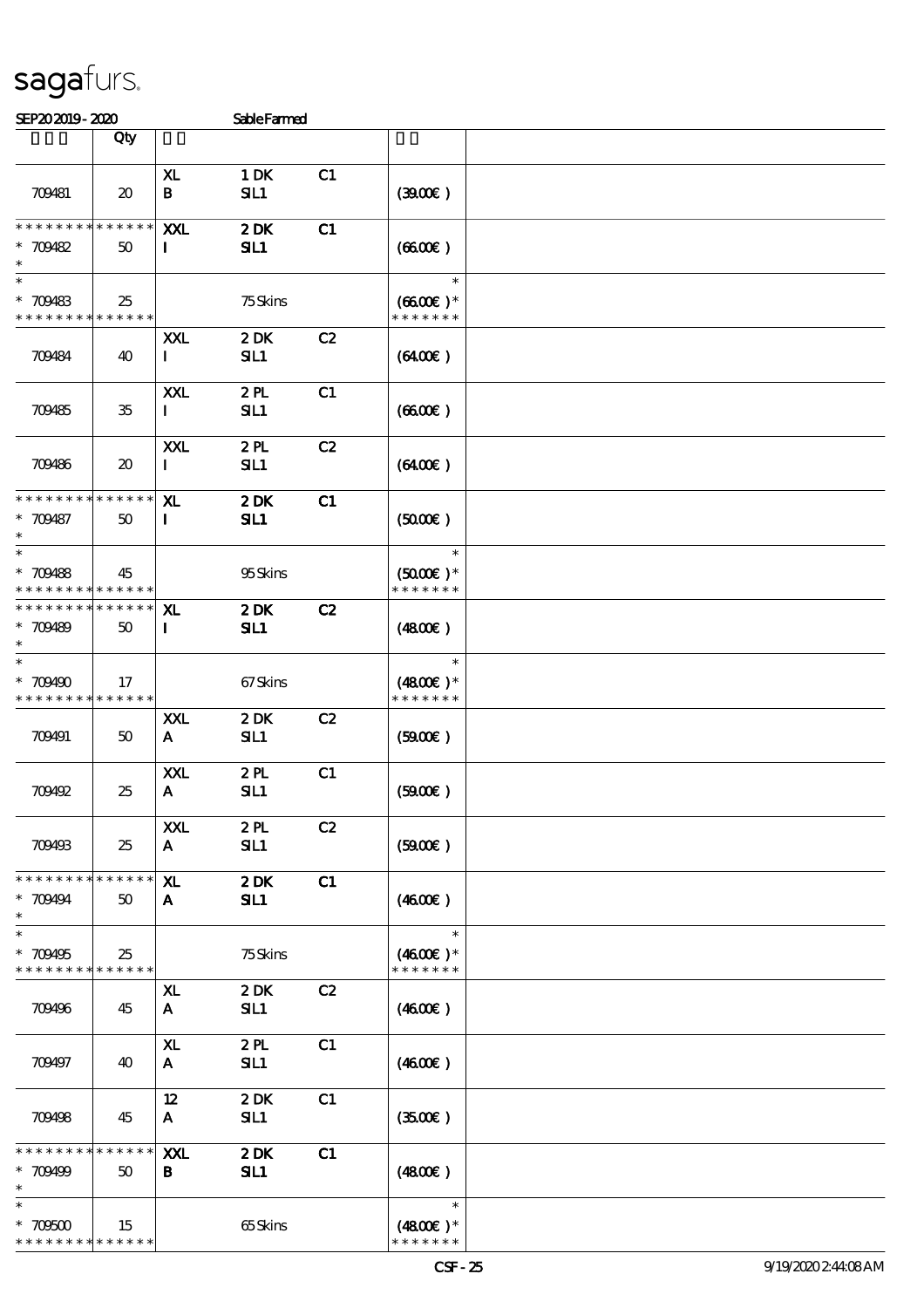| SEP202019-2020                                     |                   |                                        | <b>Sable Farmed</b>     |    |                                       |  |
|----------------------------------------------------|-------------------|----------------------------------------|-------------------------|----|---------------------------------------|--|
|                                                    | Qty               |                                        |                         |    |                                       |  |
| 709501                                             | 45                | XL.<br>$\, {\bf B}$                    | 2DK<br>SL1              | C1 | (300)                                 |  |
| 70002                                              | 50                | 12<br>$\bf{B}$                         | 2DK<br>SL1              | C1 | (300)                                 |  |
| * * * * * * * *<br>$* 7060B$<br>$\ast$             | * * * * * *<br>50 | XXL<br>$\mathbf I$                     | 3DK<br>SL1              | C1 | (6600)                                |  |
| $\ast$<br>$* 70004$<br>$\ast$                      | 50                |                                        | $\boldsymbol{2}$        |    | $\ast$<br>$(6600)$ *                  |  |
| $\overline{\ast}$<br>$* 700005$<br>* * * * * * * * | 25<br>* * * * * * |                                        | 125Skins                |    | $\ast$<br>$(6600E)*$<br>* * * * * * * |  |
| 709506                                             | ${\bf 32}$        | X <sub>L</sub><br>$\mathbf I$          | 3DK<br>SL1              | C1 | (5000)                                |  |
| 709507                                             | 55                | X <sub>L</sub><br>$\bf{I}$             | 3DK<br>SL1              | C1 | (5000)                                |  |
| 70608                                              | 27                | 12<br>$\mathbf{I}$                     | 3DK<br>SL1              | C1 | (300)                                 |  |
| 70609                                              | 40                | XXL<br>$\mathbf{A}$                    | 3DK<br>SIL1             | C1 | (B00E)                                |  |
| 709510                                             | 30                | XXL<br>A                               | 3DK<br>SIL1             | C2 | (5000)                                |  |
| 709511                                             | $37\,$            | XXL<br>$\mathbf{A}$                    | 3PL<br>SL1              | C2 | (5000)                                |  |
| 709512                                             | 45                | XL<br>$\mathbf{A}$                     | 3DK<br>SL1              | C1 | (460E)                                |  |
| 700513                                             | $35\,$            | X <sub>L</sub><br>$\mathbf{A}$         | 3DK<br>SL1              | C2 | (4600E)                               |  |
| 709514                                             | 34                | 12 <sup>°</sup><br>$\mathbf{A}$        | 3DK<br>SL1              | C1 | (3500)                                |  |
| 709515                                             | 28                | XXL<br>B                               | $3\,\mathrm{DK}$<br>SL1 | C1 | $(4800\varepsilon)$                   |  |
| 700516                                             | 59                | $\mathbf{X}\mathbf{L}$<br>B            | 3DK<br>SL1              | C1 | (300)                                 |  |
| 709517                                             | 25                | $12 \,$<br>B                           | 3DK<br>SL1              | C1 | (300)                                 |  |
| 709518                                             | 29                | XXL<br>$\mathbf{I}$                    | $1\,\mathrm{DK}$<br>SL2 | C1 | (Q200E)                               |  |
| 700519                                             | 29                | $\mathbf{X}\mathbf{L}$<br>$\mathbf{I}$ | $1$ DK<br>SL2           | C1 | (7800)                                |  |
| 70620                                              | 29                | ${\bf x}$<br>$\mathbf{I}$              | 1 DK<br>SL2             | C1 | (7600)                                |  |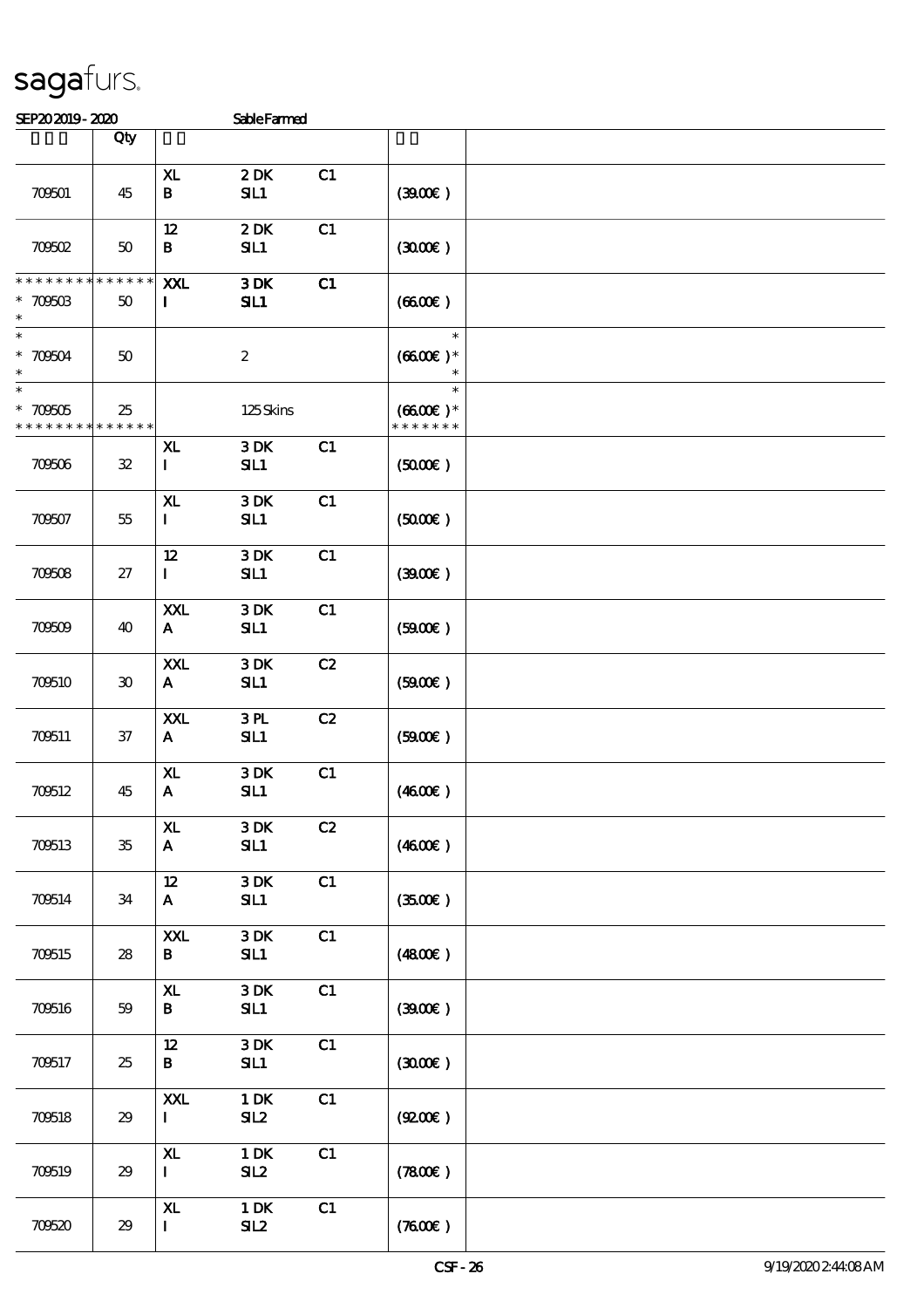709538 23

709539 47

\* \* \* \* \* \* \* \* \* \* \* \* \* \* \* \* 709540 50

\*

12 2 DK C1

XXL 3 DK C1<br>I SIL2

XL 3 DK C1

I SIL2

B SIL2  $(42.00\epsilon)$ 

I SIL2  $|(110.00\epsilon)|$ 

| SEP202019-2020                             |                             |                | <b>Sable Farmed</b> |    |                      |  |
|--------------------------------------------|-----------------------------|----------------|---------------------|----|----------------------|--|
|                                            | Qty                         |                |                     |    |                      |  |
|                                            |                             |                |                     |    |                      |  |
|                                            |                             | XXL            | 1 DK                | C1 |                      |  |
| 70621                                      | 35                          | A              | SL2                 |    | (7600)               |  |
|                                            |                             |                |                     |    |                      |  |
|                                            |                             | X <sub>L</sub> | $1\,\mathrm{DK}$    | C1 |                      |  |
| 70622                                      | $22\,$                      | A              | SL2                 |    | (700)                |  |
|                                            |                             |                |                     |    |                      |  |
|                                            |                             | X <sub>L</sub> | 1 DK                | C1 |                      |  |
| 70623                                      | 16                          | A              | SL2                 |    | (6800)               |  |
|                                            |                             |                |                     |    |                      |  |
| * * * * * * * * <mark>* * * * * * *</mark> |                             | XXL            | 2DK                 | C1 |                      |  |
| $* 70624$                                  | 50                          | 1              | SL2                 |    | $(11000\varepsilon)$ |  |
| $\ast$                                     |                             |                |                     |    |                      |  |
| $\ast$                                     |                             |                |                     |    | $\ast$               |  |
| $*700525$                                  | 35                          |                | 85Skins             |    | $(11000E)*$          |  |
| * * * * * * * * * * * * * *                |                             |                |                     |    | * * * * * * *        |  |
|                                            |                             | XL             | 2DK                 | C1 |                      |  |
| 709526                                     | 46                          | $\mathbf{I}$   | SL2                 |    | (880)                |  |
| * * * * * * * * * * * * * *                |                             |                |                     |    |                      |  |
|                                            |                             | ${\bf x}$      | 2DK                 | C1 |                      |  |
| $*70527$<br>$\ast$                         | 55                          | $\mathbf{I}$   | SL2                 |    | (820)                |  |
| $\ast$                                     |                             |                |                     |    | $\ast$               |  |
| $*70628$                                   | 24                          |                | 79Skins             |    | $(8200)$ *           |  |
| * * * * * * * * <mark>* * * * * *</mark>   |                             |                |                     |    | * * * * * * *        |  |
|                                            |                             | XL             | 2PL                 | C2 |                      |  |
| 70629                                      | 27                          | $\mathbf{I}$   | SL2                 |    | (800)                |  |
|                                            |                             |                |                     |    |                      |  |
|                                            |                             | 12             | 2DK                 | C1 |                      |  |
| 70630                                      | $22\,$                      | $\mathbf{I}$   | SL2                 |    | (3300)               |  |
|                                            |                             |                |                     |    |                      |  |
| * * * * * * * * * * * * * *                |                             | XXL            | 2DK                 | C1 |                      |  |
| $* 700531$                                 | 50                          | A              | SL2                 |    | (7600)               |  |
|                                            |                             |                |                     |    |                      |  |
| $\ast$                                     |                             |                |                     |    | $\ast$               |  |
| $* 70632$                                  | 59                          |                | 109Skins            |    | $(7600)$ *           |  |
| * * * * * * * * <mark>* * * * * * *</mark> |                             |                |                     |    | * * * * * * *        |  |
| * * * * * * * * * * * * * *                |                             | XL.            | 2DK                 | C1 |                      |  |
| $* 70633$                                  | 50                          | A              | SL2                 |    | (700)                |  |
| $\ast$                                     |                             |                |                     |    |                      |  |
| $\ast$                                     |                             |                |                     |    | $\ast$               |  |
| $* 70634$                                  | 36                          |                | 86Skins             |    | $(7000\text{E})*$    |  |
| * * * * * * * * * * * * * *                |                             |                |                     |    | * * * * * * *        |  |
|                                            |                             | $12 \,$        | 2DK                 | C1 |                      |  |
| 70635                                      | 32                          | A              | SL2                 |    | (4800)               |  |
|                                            |                             |                |                     |    |                      |  |
|                                            |                             | <b>XXL</b>     | $2$ DK              | C1 |                      |  |
| 70636                                      | 21                          | B              | SL2                 |    | (660)                |  |
|                                            |                             |                |                     |    |                      |  |
|                                            |                             | XL             | 2DK                 | C1 |                      |  |
| 70637                                      | $\boldsymbol{\mathfrak{D}}$ | B              | SL2                 |    | (6200)               |  |
|                                            |                             |                |                     |    |                      |  |

 $(800E)$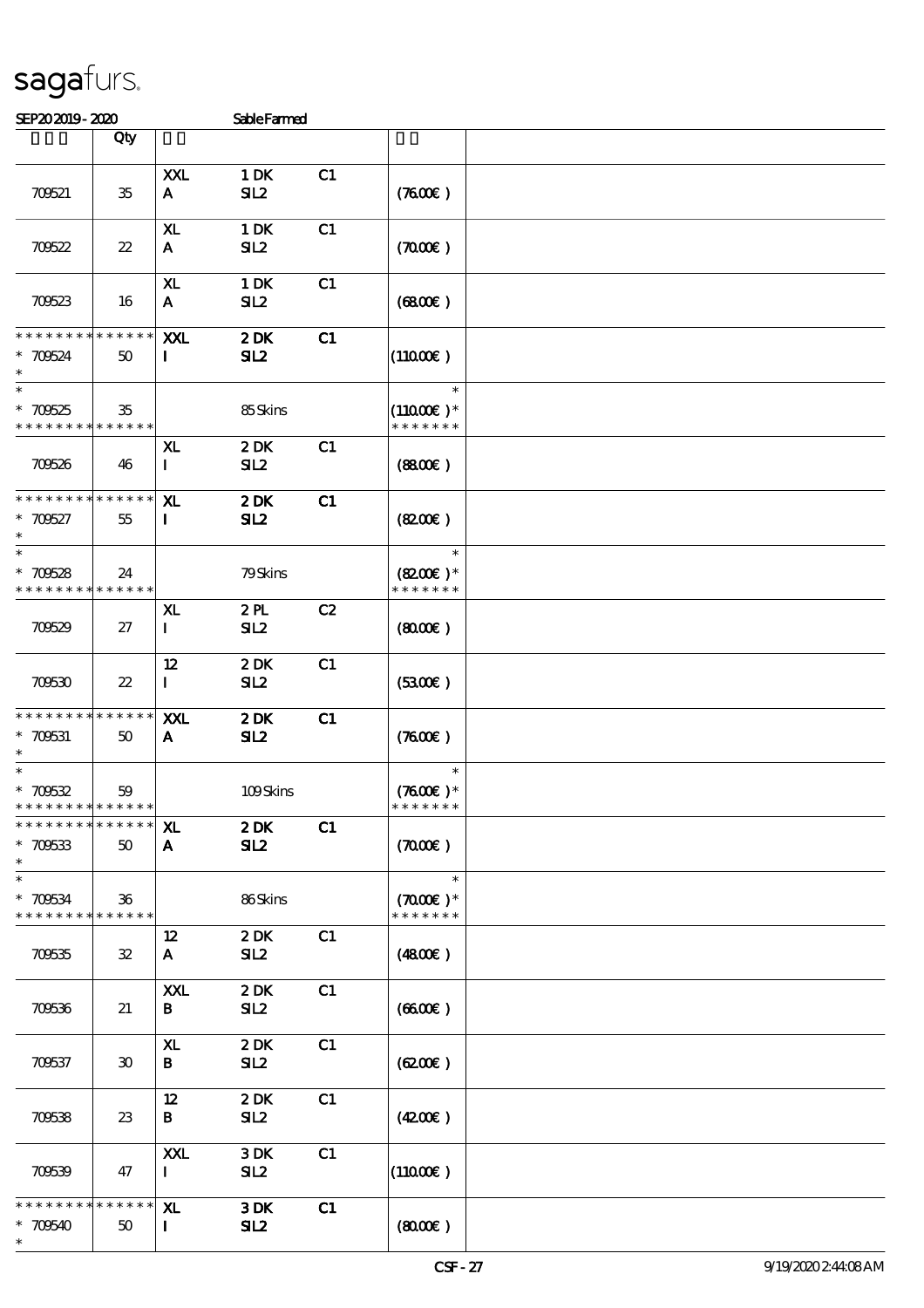| SEP202019-2020 | <b>Schle Farmed</b> |
|----------------|---------------------|

| JETAJAJIJ-ALAU                          |                             |                                | pareramen               |    |                                                 |  |
|-----------------------------------------|-----------------------------|--------------------------------|-------------------------|----|-------------------------------------------------|--|
|                                         | Qty                         |                                |                         |    |                                                 |  |
| $\ast$<br>$* 700541$<br>* * * * * * * * | 24<br>* * * * * *           | X <sub>L</sub><br>$\mathbf{I}$ | 3DK<br>SL2              | C1 | $\ast$<br>$(8000\varepsilon)*$<br>* * * * * * * |  |
| 70642                                   | 48                          | <b>XXL</b><br>$\mathbf{A}$     | 3DK<br>SL2              | C1 | (7600)                                          |  |
| 70643                                   | 45                          | ${\bf x}$<br>$\mathbf{A}$      | $3\,\mathrm{DK}$<br>SL2 | C1 | (700)                                           |  |
| 70644                                   | 28                          | XXL<br>B                       | 3DK<br>SL2              | C1 | $(6400\varepsilon)$                             |  |
| 709545                                  | 28                          | $\mathbf{X}$<br>$\bf{B}$       | 3DK<br>SL2              | C1 | (620)                                           |  |
| 70646                                   | 18                          | 12<br>$\bf{B}$                 | 3DK<br>SL2              | C1 | (420)                                           |  |
| 70647                                   | 29                          | XL<br>$\mathbf{I}$             | $1\,\mathrm{DK}$<br>SL3 | C1 | (12800)                                         |  |
| 700548                                  | $2\!2$                      | X <sub>L</sub><br>$\mathbf{I}$ | $1$ DK<br>SL3           | C1 | $(10000\varepsilon)$                            |  |
| 700549                                  | 21                          | 12<br>$\mathbf{I}$             | 1 <sub>H</sub><br>SL3   | C1 | (7400)                                          |  |
| 70650                                   | $\boldsymbol{\mathfrak{D}}$ | XXL<br>$\mathbf{A}$            | $1$ DK<br>SL3           | C1 | (1300E)                                         |  |
| 709551                                  | 21                          | ${\bf x}$<br>$\mathbf{A}$      | $1\,\mathrm{DK}$<br>SL3 | C1 | (900E)                                          |  |
| 70652                                   | 16                          | XL<br>${\bf A}$                | $1\,\mathrm{DK}$<br>SL3 | C1 | (860E)                                          |  |
| 70953                                   | 27                          | ${\bf x}$<br>$\mathbf{A}$      | 2DK<br>SL3              | C1 | (880)                                           |  |
| 709554                                  | 26                          | $12 \,$<br>$\mathbf{A}$        | 2DK<br>SL3              | C1 | (700)                                           |  |
| 709555                                  | 64                          | $12 \,$<br>$\mathbf{A}$        | 2DK<br>SL3              | C1 | (6800)                                          |  |
| 709556                                  | 30                          | XXL<br>B                       | 2DK<br>SL3              | C1 | (10200)                                         |  |
| 709557                                  | 27                          | XL<br>$\bf{B}$                 | 2DK<br>SL3              | C1 | (820)                                           |  |
| 70658                                   | 28                          | XXL<br>$\mathbf I$             | $3\,\mathrm{DK}$<br>SL3 | C1 | (1440E)                                         |  |
| * * * * * * * *<br>$* 700559$<br>$\ast$ | * * * * * *<br>50           | XXL<br>$\mathbf{I}$            | 3 <sub>H</sub><br>SL3   | C1 | (10000)                                         |  |
| $\ast$<br>$*700600$<br>* * * * * * * *  | 44<br>* * * * * *           |                                | 94Skins                 |    | $\ast$<br>$(10000\text{E})$ *<br>* * * * * * *  |  |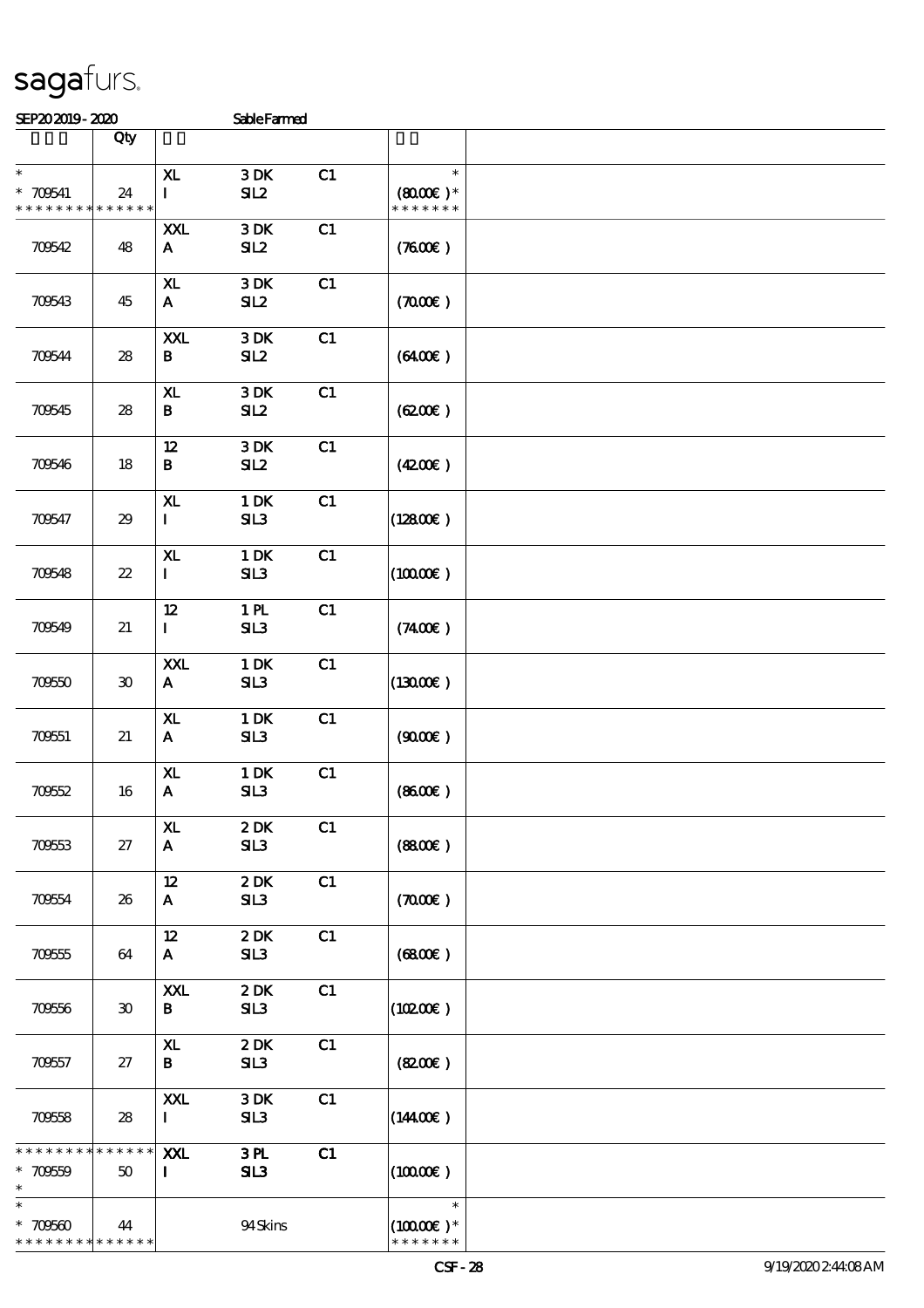| SEP202019-2020                                     |                                     |                                 | <b>SableFarmed</b>     |    |                                                 |  |
|----------------------------------------------------|-------------------------------------|---------------------------------|------------------------|----|-------------------------------------------------|--|
|                                                    | Qty                                 |                                 |                        |    |                                                 |  |
| 709561                                             | $35\,$                              | X <sub>L</sub><br>$\mathbf I$   | 3DK<br>SL3             | C1 | (10800)                                         |  |
| 70662                                              | 46                                  | ${\bf x}$<br>$\mathbf{I}$       | 3DK<br>SL3             | C1 | (900E)                                          |  |
| 70663                                              | $\boldsymbol{\mathfrak{D}}$         | ${\bf x}$<br>$\mathbf{I}$       | 3PL<br>SL3             | C2 | (880)                                           |  |
| 709564                                             | 42                                  | XXL<br>A                        | 3DK<br>SL3             | C1 | $(10800\varepsilon)$                            |  |
| * * * * * * * * * * * * * *<br>$* 70565$<br>$\ast$ | 50                                  | ${\bf x}$<br>$\mathbf{A}$       | 3DK<br>SL3             | C1 | (900)                                           |  |
| $\ast$<br>$* 70566$<br>* * * * * * * * * * * * * * | 27                                  |                                 | 77 Skins               |    | $\ast$<br>$(9000\varepsilon)*$<br>* * * * * * * |  |
| * * * * * * * *<br>$*700567$<br>$\ast$             | * * * * * *<br>50                   | X <sub>L</sub><br>$\mathbf{A}$  | 3DK<br>SL3             | C1 | (900)                                           |  |
| $\ast$<br>$* 70568$<br>* * * * * * * * * * * * * * | $\boldsymbol{\mathfrak{D}}$         |                                 | 80Skins                |    | $\ast$<br>$(9000\varepsilon)*$<br>* * * * * * * |  |
| 70669                                              | $\boldsymbol{\boldsymbol{\lambda}}$ | 12<br>B                         | 3DK<br>SL3             | C1 | (6200)                                          |  |
| 70670                                              | 17                                  | ${\bf x}$<br>$\mathbf{I}$       | $1$ DK<br>SL4          | C1 | $(13600\varepsilon)$                            |  |
| 709571                                             | 21                                  | <b>XXL</b><br>$\mathbf{A}$      | 1 <sub>PL</sub><br>SL4 | C1 | (900)                                           |  |
| 70672                                              | 10                                  | XXL<br>$\mathbf I$              | 2DK<br>SL4             | C2 | (10800)                                         |  |
| 70673                                              | 18                                  | X <sub>L</sub><br>$\mathbf{I}$  | 3PL<br>SL4             | C2 | (9600)                                          |  |
| 70674                                              | 17                                  | ${\bf x}$<br>B                  | 3DK<br>SL4             | C1 | (980)                                           |  |
| 70675                                              | $\boldsymbol{\mathfrak{D}}$         | XXL<br>$\mathbf{I}$             | 2DK<br>SL5             | C1 | (25500)                                         |  |
| 70676                                              | 37                                  | $\mathbf{X}$<br>$\mathbf{I}$    | 2DK<br>SL5             | C1 | $(25000\varepsilon)$                            |  |
| 70677                                              | 17                                  | 123<br>$\mathbf{I}$             | 2DK<br>SL5             | C1 | (2000E)                                         |  |
| 70678                                              | ${\bf 33}$                          | 123<br>$\mathbf{I}$             | 2PL<br>SL5             | C2 | (19000)                                         |  |
| 70679                                              | 25                                  | $\mathbf{X}$<br>$\, {\bf B} \,$ | 2DK<br>SL5             | C1 | (16500E)                                        |  |